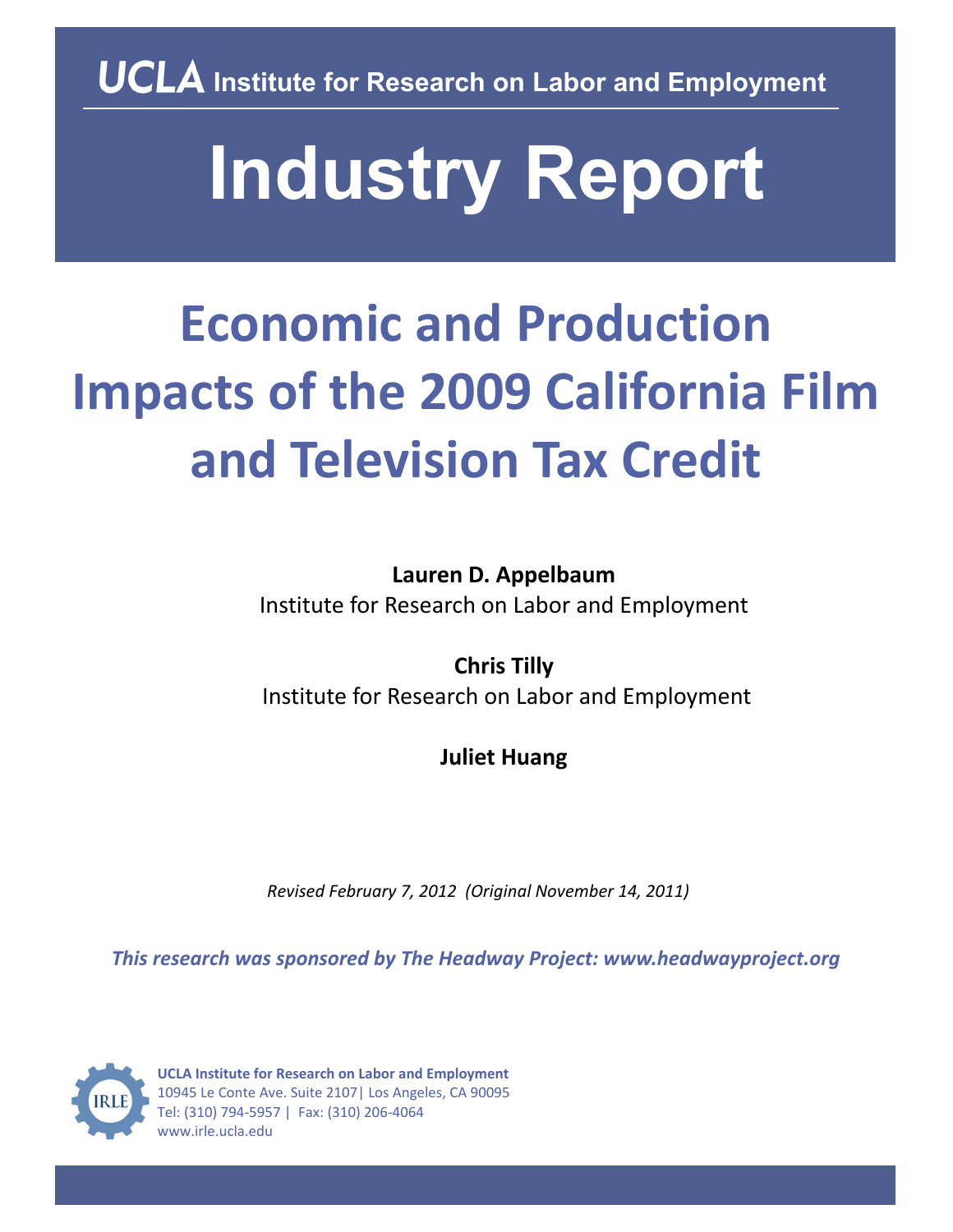The UCLA Institute for Research on Labor and Employment supports faculty and graduate student research on employment and labor topics in a variety of academic disciplines. The Institute also sponsors colloquia, conferences and other public programming, is home to the undergraduate minor in Labor and Workplace Studies at UCLA, and carries out educational outreach on workplace issues to constituencies outside the university.

The views expressed in this paper are not the views of The Regents of the University of California or any of its facilities, including UCLA, the UCLA College of Letters and Science, and the IRLE. University affiliations of the authors are for identification purposes only, and should not be construed as University endorsement or approval.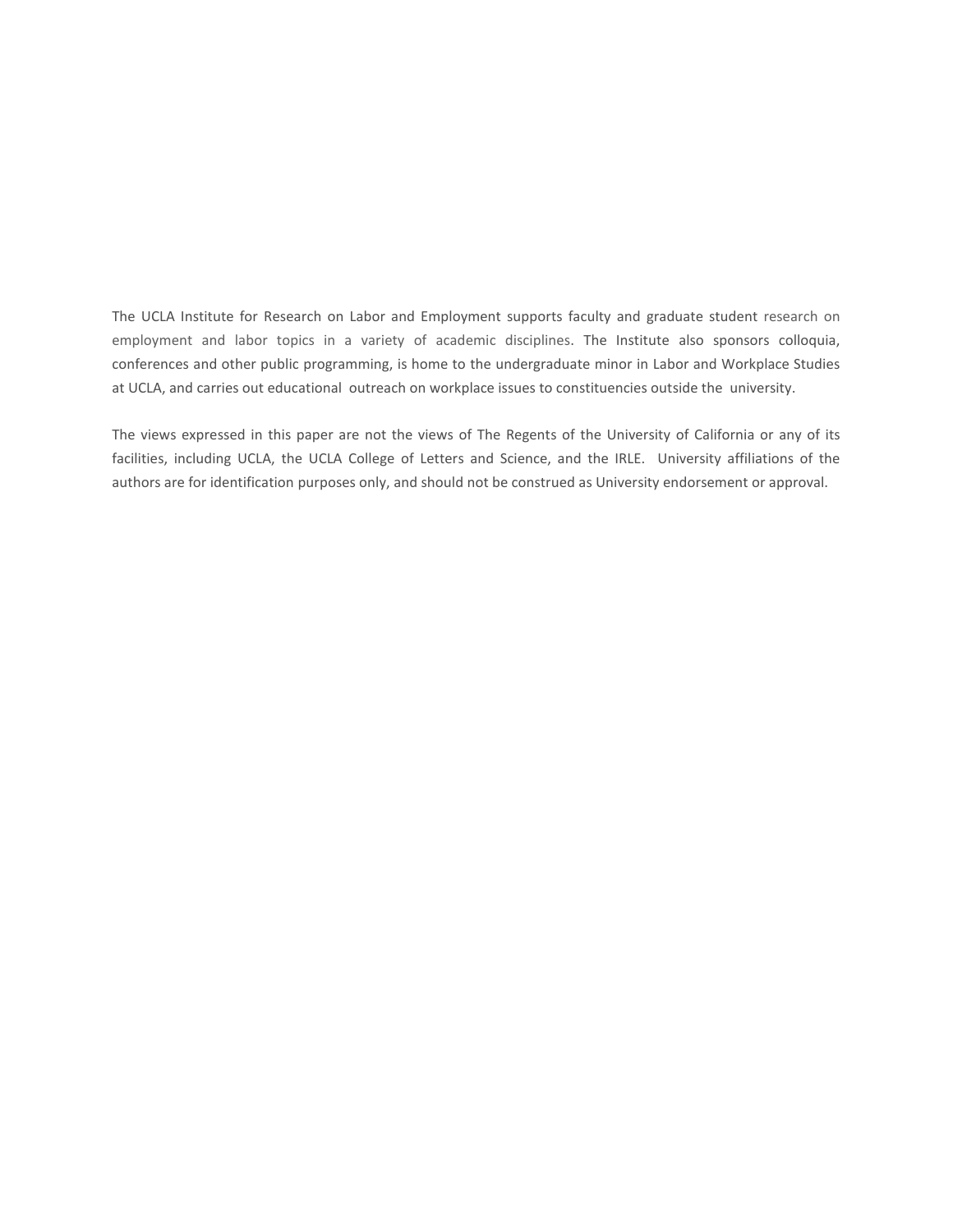# **A Note on the UCLA-IRLE and Headway Project Reports**

This report, including the economic impact of the California Film & Television Tax Credit, as well as the analysis of the LAEDC study were funded by The Headway Project and are also published in a separate Headway Project report titled "There's No Place Like Home: Bringing Film & Television Production Home to California," by Michael Kong and Aniruddha Bette. It can be found on their website at [www.headwayproject.org.](http://www.headwayproject.org/) The Headway Project contracted with UCLA-IRLE to conduct the economic analysis for this study, and to provide our specific expertise in the area of measuring employment subsidy programs such as this tax credit. Thus, for this report, UCLA-IRLE provided the economic analysis piece and The Headway Project provided the public policy piece.

Although published in two editions, the economic findings in the two reports were both produced by UCLA-IRLE. The UCLA-IRLE version is more academically exhaustive (containing a lengthy literature review of studies produced on other states, for instance). The version on The Headway Project website is shorter and more accessible to the general reader, and contains recommendations for program administrators and state lawmakers. In order to maintain its academic objectivity and political neutrality, UCLA did not wish to be a part of any of the policy recommendations contained in this report, and thus published its own version containing only the economic analysis.

It is important to note that all of the economic findings, as well as the analysis of the LAEDC study, were produced by UCLA-IRLE and are identical in both reports. UCLA-IRLE approved all of the economic findings published in The Headway Project report, and The Headway Project approved the publication of the UCLA-IRLE report.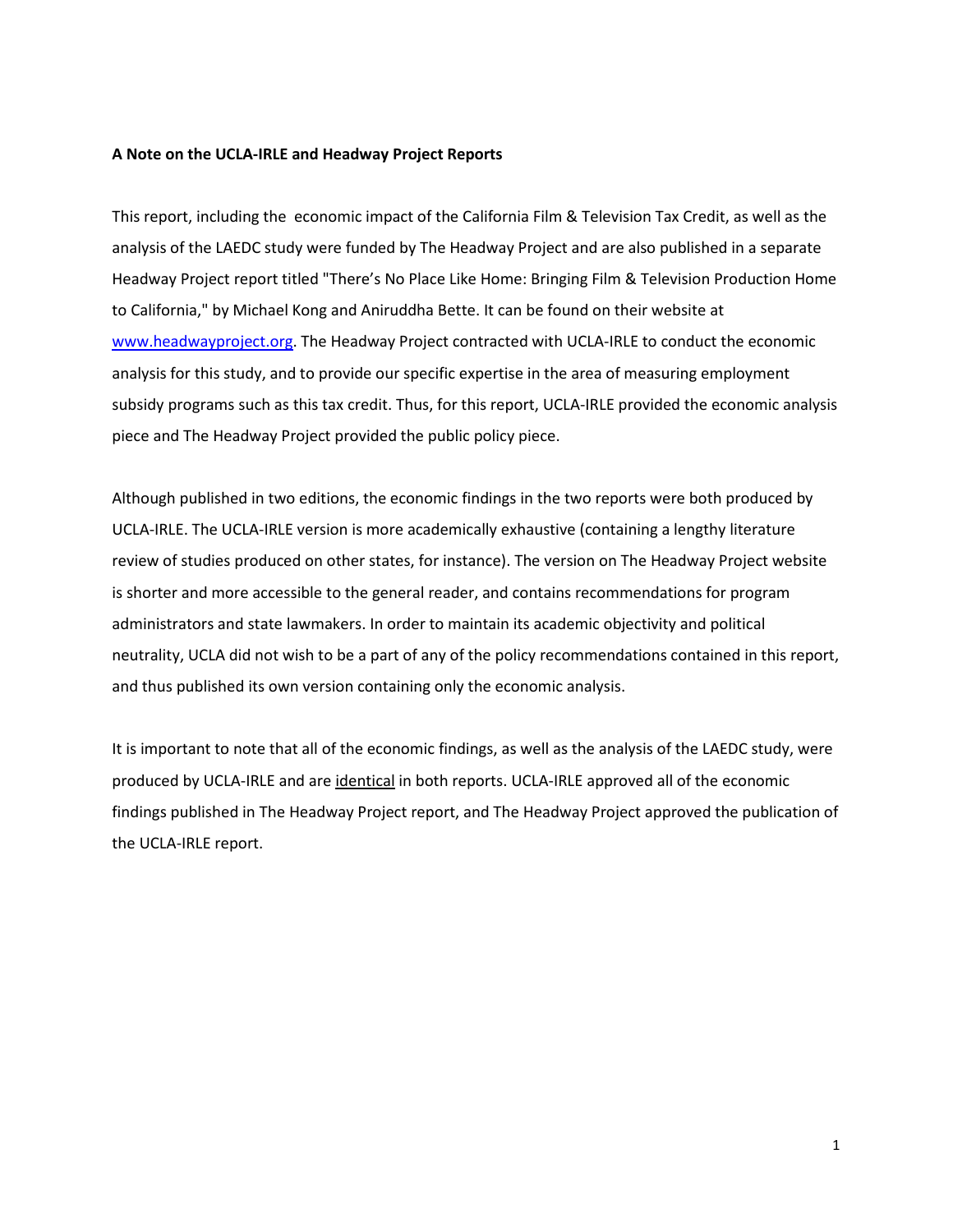# Executive Summary

This report investigates the importance and impact of the California Film and Television Tax Credit. We examine both the immediate economic impact of the tax credit and the longer-term impacts on California's dominance in the film and television industry. The evidence suggests that film incentives do influence production location decisions. While not the only factor involved in the decision making process, productions do seem to follow the incentives.

Following the June, 2011 publication by the Los Angeles Economic Development Corporation (LAEDC) of an analysis of the California Film & Television Tax Credit Program, and in the context of the debate around the renewal of this incentive program, it is important to understand its full impact. Our report is unique in that it provides a detailed review of the literature on production incentives, provides the analysis of an original survey of actual film and television producers who have applied for this tax credit in California, and conducts a thorough analysis of the LAEDC report.

- Research on production location decisions indicates that incentives have a significant impact on shifting productions away from California and in the emergence of new production locations in Canada, other countries, and other states. The vast majority of states have some form of a film incentive program, including tax credits, rebates, and exemptions.
- While incentives do play a role in production location decisions, other factors must also be considered. Significant labor costs differences can also affect location decisions. However, the potential labor savings from low-wage states are mitigated by the huge cost of locating a production out of state, and also by the lack of available, skilled production crews, resulting in the importing of labor from other states.
- Important factors that tend to keep film and television production in California are production crew depth and quality, technological expertise, and a critical mass of production and postproduction facilities. The potential development of infrastructure in other locales can threaten California's comparative advantage.
- An original survey of producers conducted for this report examines the role that incentives, labor costs, and infrastructure play in the production location decisions of California film and television producers.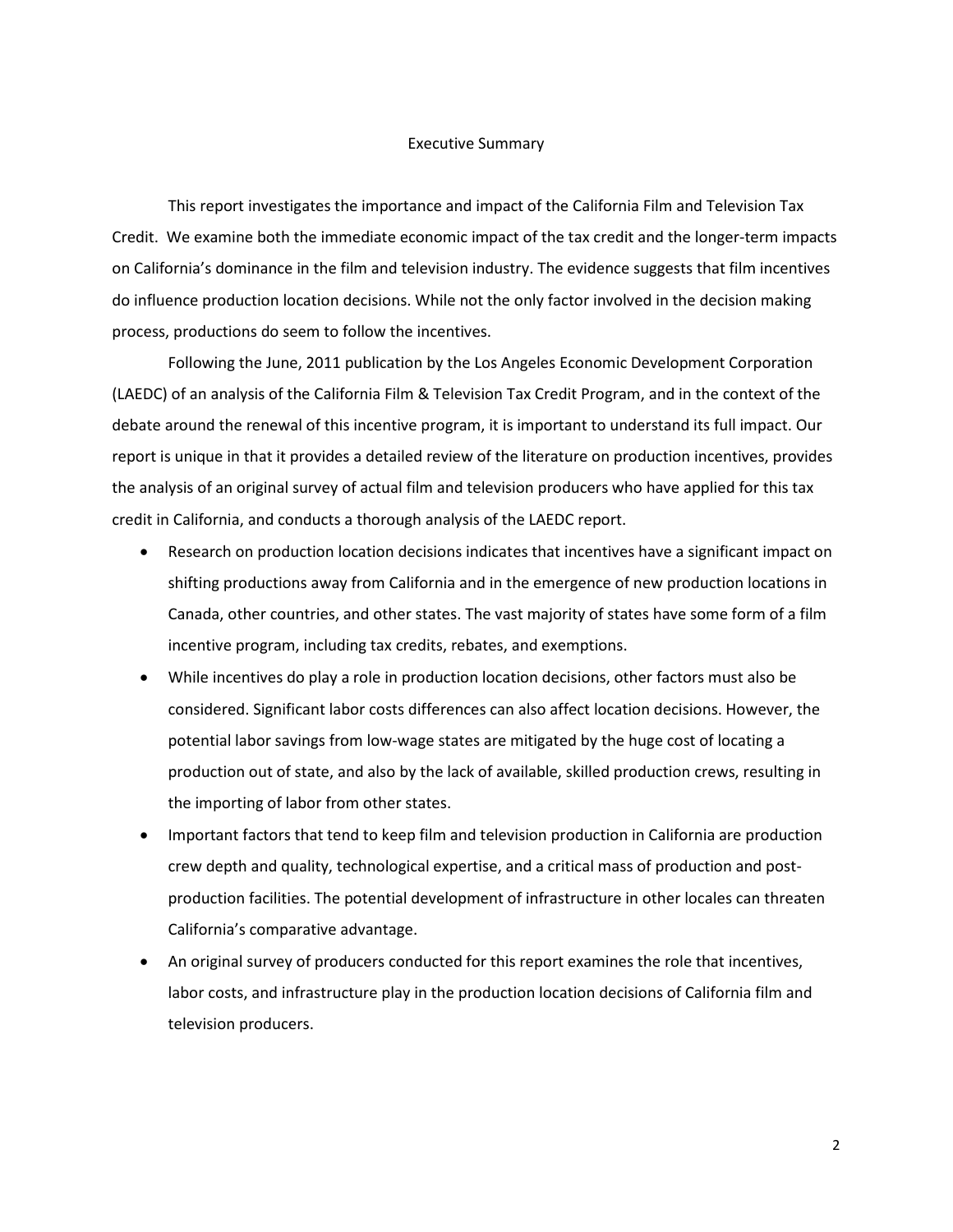- 90% of survey respondents indicated that a tax credit was somewhat or very important to their decision to film in California and 94% of respondents who filmed in another state, reported that they received a tax credit in the state in which they filmed.
- Difficulties encountered by respondents when applying or using the credit included the lack of transferability of the credit, difficulties in monetizing the credit, completing production before getting a response on the application, and being disqualified for the credit because of the way people working on the production were classified.
- The LAEDC report found that the California tax credit returned \$1.13 for every \$1 of tax subsidy and concluded that the subsidy provided a net positive return to the state. While the subsidy does create jobs, we find a problem in the analysis of the fiscal impact of the subsidy on the state budget. The LAEDC assumes that all productions applying for a subsidy but not receiving one will leave the state. However, data from a subsequent year show that of the productions that were produced despite applying for, but not receiving a subsidy, 5 out 14 productions, accounting for 8.4% of the total production budgets, filmed in California without getting a tax credit. Thus, the economic benefits associated with those five productions should not be included in calculating the return to the state. This reduces the fiscal impact of the tax credit such that the state may recoup as much as \$1.04 per \$1 of tax credit allocated, but not \$1.13.

We conclude that while the economic benefit to the state may not be as great as calculated by the LAEDC, the California tax credit is creating jobs and is likely providing an immediate economic benefit to the state. Furthermore, it is keeping productions in the state, which will serve to maintain California's long-run dominance in the film and television industry. Given that the industry is such a large part of California's economy, we argue that it is important to maintain California's status as an industry leader with a qualified indigenous workforce.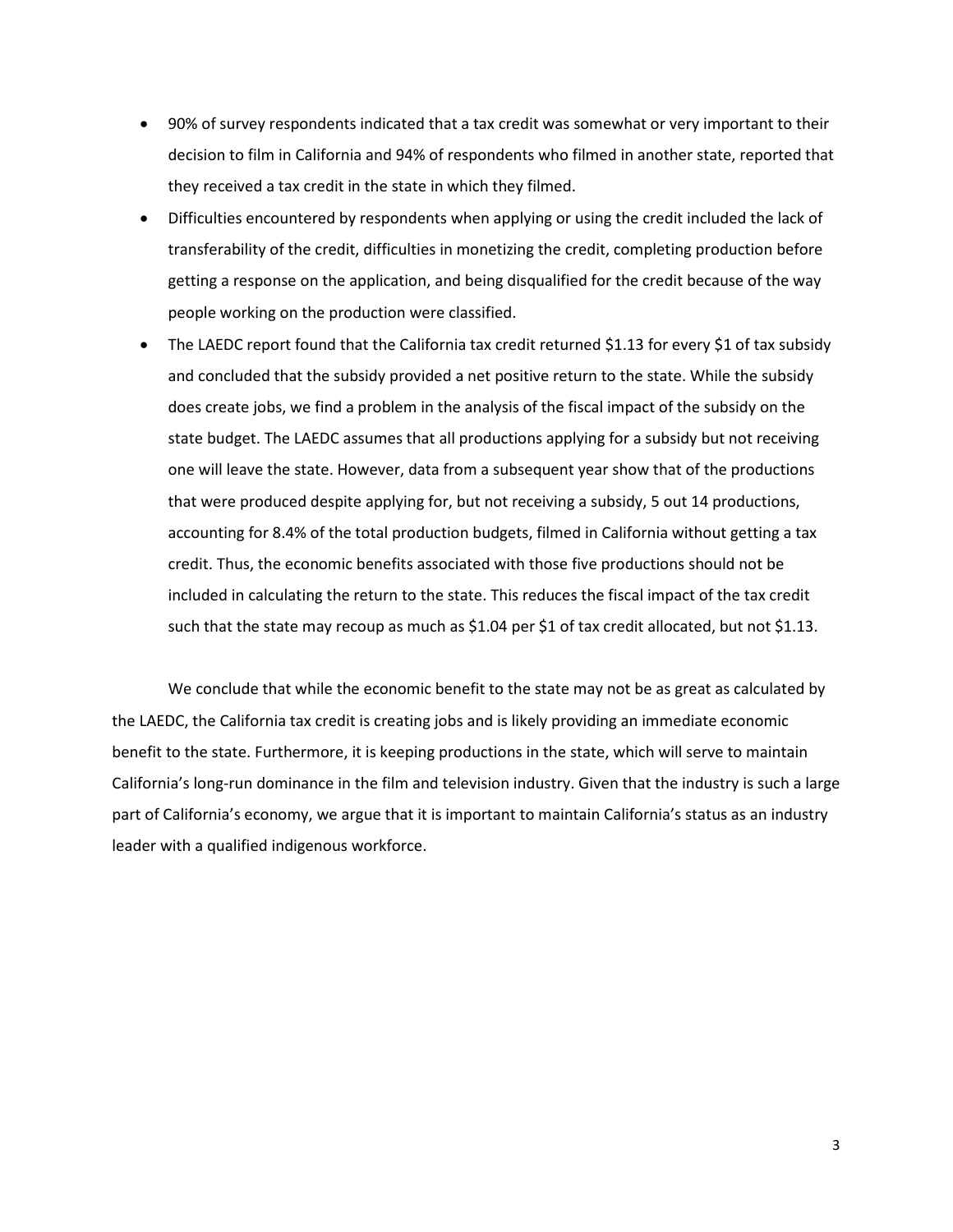# **Economic and Production Impacts of the California Film and Television Tax Credit**

# **Introduction**

This report investigates the importance and impact of the California Film and Television Tax Credit. We examine both the immediate economic impact of the tax credit and the longer-term impacts on California's dominance in the film and television industry. The evidence suggests that film incentives do influence production location decisions. While not the only factor involved in the decision making process, productions do seem to follow the incentives.

Following the recent publication by the Los Angeles Economic Development Corporation (LAEDC) of an analysis of the California tax credit and in the context of the debate around the renewal of California's incentive program, it is important to understand the full impact of the California Film and Television Tax Credit. Our report is unique in that it provides a detailed review of the literature on production incentives, analyzes an original survey of producers in California, and conducts a thorough analysis of the LAEDC report.

We conclude that the California tax credit is likely creating jobs and a small economic benefit to the state. The LAEDC report found that the tax credit returned \$1.13 for every \$1 of tax subsidy and concluded that the subsidy provided a net positive return to the state. We find a problem in the analysis of the fiscal impact of the subsidy on the state budget. The LAEDC assumes that all productions applying for a subsidy but not receiving one will leave the state. In order for the state to break even on the tax credit, at least 88% of productions applying for but not receiving the credit would have to film outside of California. However, data from a subsequent year show that of the productions that were produced despite applying for, but not receiving a subsidy, 5 out 14 productions, accounting for 8.4% of the total production budgets, filmed in California without getting a tax credit. Thus the economic benefits associated with those five productions should not be included in calculating the return to the state. This reduces the fiscal impact of the tax credit such that the state may recoup as much as \$1.04 per \$1 of tax credit allocated, but not \$1.13.

In addition, taking a longer term perspective, the California Film and Television Tax Credit is keeping productions in the state, which will serve to maintain California's dominance in the film and television industry. Given that the industry is such a large part of California's economy, we argue that it is important to maintain California's status as an industry leader with a qualified indigenous workforce.

This report is divided into three sections. In the first section we review the literature on production location decisions in order to examine the impact of incentives on these decisions. We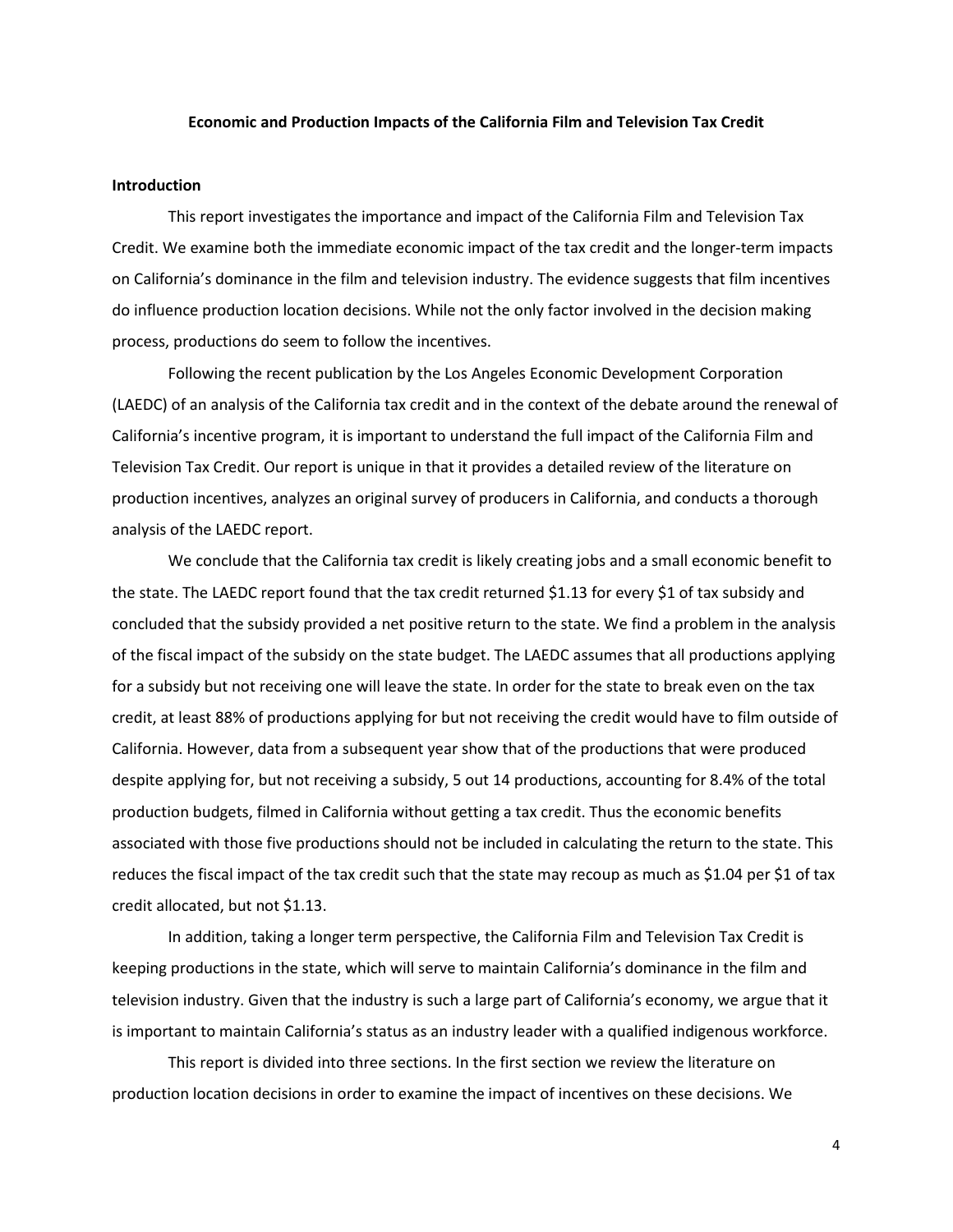examine the role of incentives in global competition for production as well as state level incentives. Other factors that affect location decisions are labor costs, crew depth and quality, and infrastructure development. We review the effects of these factors as well. Section Two reports the results of an original survey of California film and television producers who have applied for the California Film and Television Tax Credit. Section Three provides a critical analysis of the LAEDC report on the impact of the California Film and Television Tax Credit.

# **Location Decisions**

Numerous factors influence producers' decisions about where to produce a film or television program. There is a complex relationship between incentives and the other factors contributing to production location decisions. We examine these issues here.

# Film Industry Incentives

Research on production location decisions indicates that incentives have a significant impact on shifting productions away from California and in the emergence of new production locations in Canada, other countries, and other states. Other locations have chipped away at California's lead with lower costs, incentives that are easier to qualify for, and fewer regulatory obstacles to production. Yet, for any given production location decision, while incentives are a significant factor, whether they are the tipping point in determining if a production stays or leaves depends on the full consideration of all relevant factors, such as total production costs, production requirements and preferences, and availability of location alternatives.

# *Global Incentives*

In the global competition for film productions, Stephen Katz at the Center for Entertainment Industry Data and Research (CEIDR) concluded that financial incentive programs around the world significantly influenced the choice to film outside the U.S., but also acknowledged the relevancy of other cost factors such as differences in wages and exchange rates, producers' preferences for the U.S., and artistic factors. Katz' 2006 report analyzed production location trends from 1998 to 2005 by genre: (1) feature films, (2) made-for-TV and mini-series as well as international and domestic factors, and (3) broadcast and cable TV shows.

As evidence of the impact of incentives on feature film production, Katz cited the example of Canada's introduction of subsidies in 1998 and its subsequent increase in productions at a time when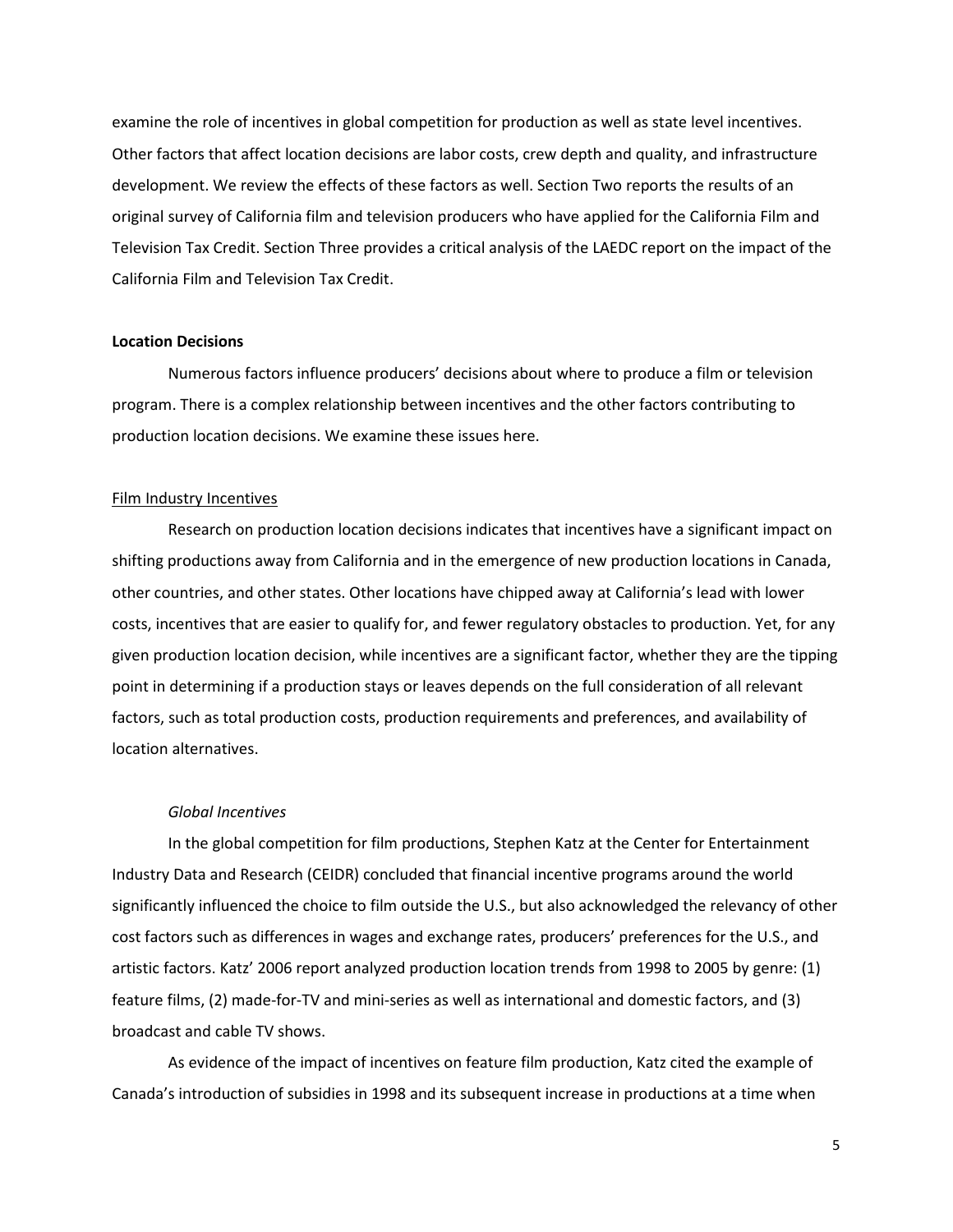labor and exchange rates were stable. In Canada, the development of the industry was boosted by incentives from the federal government and subsequent enhancements from the provinces. In combination with savings from labor and a weaker Canadian dollar, the industry now provides services at a level competitive with New York and Los Angeles. The link between the timing of the introduction of subsidy programs in other foreign countries and productions leaving the U.S. was not as strong as the Canadian example. Nonetheless there does appear to be a relationship, since as subsidy programs have begun, the U.S. share of films has declined as compared to those shot outside the U.S. California fared better than other U.S. states in terms of competing with foreign locations because of an on-going "competitive edge" in "talent base and infrastructure" (Katz 2006, 1-4).

In the category of "Made-for-Television Movies and Miniseries," 90% of productions stay in the U.S. or Canada as compared to only 10% that leave North America for other countries. Katz at the Center for Entertainment Industry Data and Research attributes this to three factors: foreign production incentives do not sufficiently outweigh the added costs of going abroad; the limits of other countries' capacity in terms of production staff and infrastructure; and the ability to obtain competitive labor costs from unions or to use non-union labor on smaller budget productions in both the U.S. and Canada. Between the U.S. and Canada the choice has evened out to slightly favor the U.S. because of U.S. legislation enacted in 2004 benefiting television production (Katz 2006, 5-6). "Broadcast and Cable Television Productions," a category including scripted and reality programs, were less likely to leave the country than films. This is because a television series might film 9 months out of each year for several years, rather than filming for a relatively short 3-month stint abroad. This longer outlook may create complications in "relocat[ing] the necessary American talent" (Katz 2006, 6).

# *State-Level Incentives*

Within the U.S., production location decisions are also impacted by the differing incentives offered in competing states. In reviewing the reports available on state programs, researcher Darcy Rollins Saas at the Federal Reserve Bank of Boston found in 2006 that film tax credit programs successfully lured productions to some states, but also spent credits on productions that would have filmed in-state anyway. In 2010, Robert Tannenwald, writing for the Center on Budget and Policy Priorities in Washington, DC, stated that film production incentive programs may have succeeded in attracting productions because of high levels of subsidization. Louisiana increased from one film produced in 2002 to 54 films produced in 2007. Prior to Louisiana's 2002 enactment of tax credits, the state's annual film production ranged from \$10 million to \$30 million and was inconsistent. After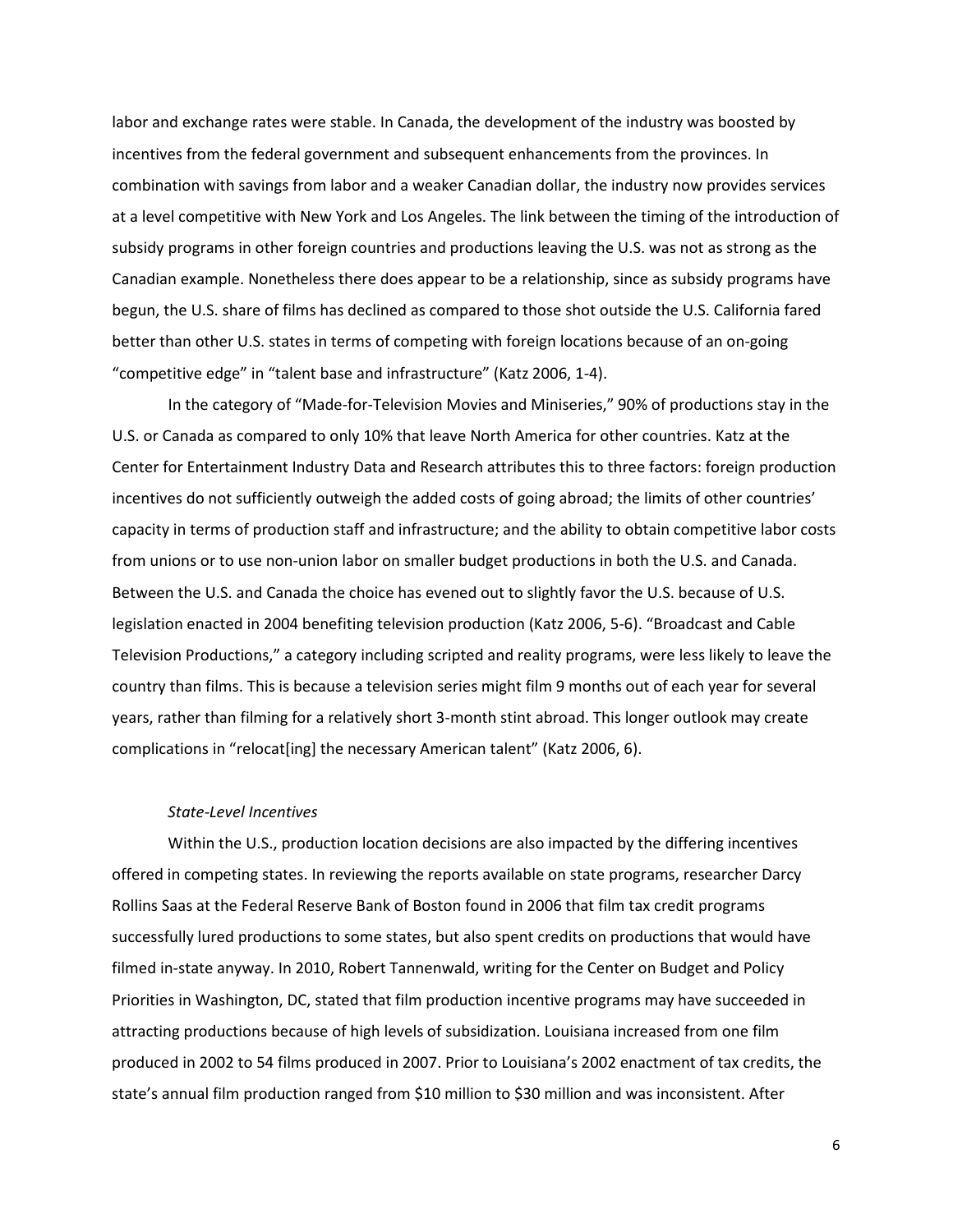enactment, it increased to \$354.7 million in 2004. Rhode Island, Massachusetts, and New Mexico also experienced large increases in film production spending after enacting tax credits (Economic Research Associates 2009; Saas 2006; Tannenwald 2010). However, as cited in Saas (2006), in March 2006, the *New York Times* reported that most of the credits in New York went to existing, not new, productions.

Recently, New York conducted a natural experiment demonstrating the potential impact of incentives. According to the New York State Department of Taxation and Finance (2010), although approved through 2013, New York State's production tax credit program ran out of money in 2009. By the end of 2009, additional money had been allocated for the program. However, during the time that New York had no ability to allocate tax credits to new productions, there was a dramatic decline in the filming of television pilots. In the spring of 2008, 20 television pilots filmed in New York. However in 2009, only four pilots were able to apply for the tax credit before the funds ran out. *Los Angeles Times* reporter, Matea Gold, and *The Observer* reporter, Joanna Walters, indicated that no other pilots were shot in New York during the spring of 2009. In 2010, when there was again money available for tax credits, many new and returning pilots shot in the state. In the 2010-2011 television season, 22 TV pilots filmed in New York City (Gold 2009; New York State Department of Taxation and Finance 2010; Walters 2011). Some pilots may have waited and shot a year later in 2010, but it is likely that in 2009 many of the pilots that would have filmed in New York went to a different state with an incentive. Supporting this possibility is research by Canadian researchers, Charles Davis and Janice Kaye (2010), which highlights concerns about retaliation against locations that withdraw their production incentives.

In 2007, researchers Isaiah Litvak and Marilyn Litvak noted that the "project-based" nature of film and television productions allows them to easily pick up and leave in order to take advantage of cost differences in different locations. However, incentives are not the only deciding factor, rather total cost and production requirements taken together must be favorable for a production to move location. Total production costs consist of above- and below-the-line costs, exchange rates, residuals, and government incentives or lack thereof, while production requirements include "infrastructure, crew depth and quality, and locations that are appropriate and accessible" (Litvak and Litvak 2007, 8). Artistic, creative, and director or actors' preferences are secondary and are only taken into consideration while making the final decision about location (Litvak and Litvak 2006; 2007).

To support their argument, Litvak and Litvak (2007) analyze the decision factors in two case studies: *Cold Mountain* and *Walk the Line.* North Carolina lobbied producers hard for *Cold Mountain*, but lost out to Romania. A key factor was the producer/director's preference for high above-the-line spending to pay for top actors on an \$83 million budget (as compared to MPAA estimate of an average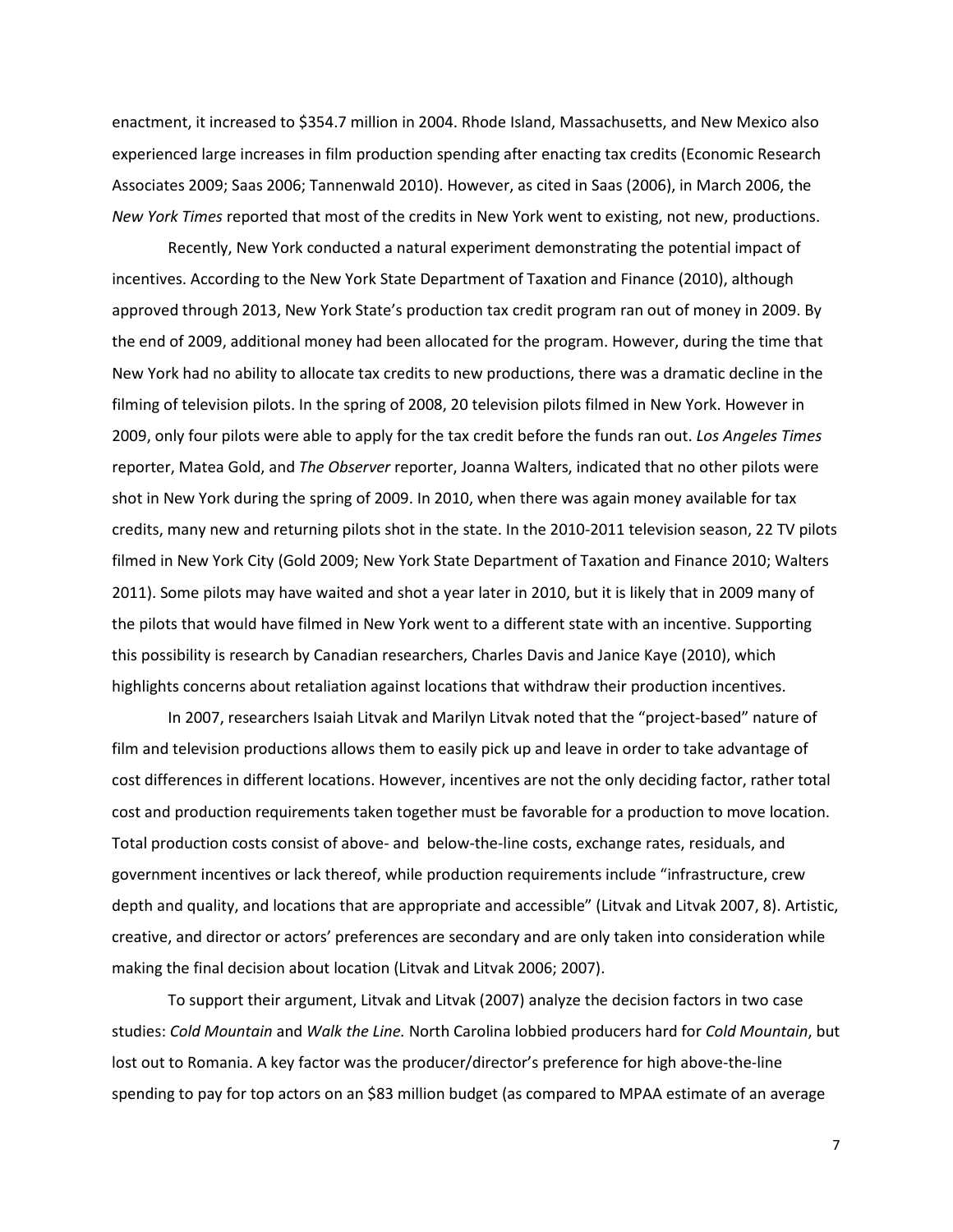studio budget of \$60 million with around one-third spent on location), putting pressure to save on below-the-line costs. The film saved on labor that was a fraction of the US labor cost and benefited from exchange rates. Tennessee persuaded *Walk the Line*, a \$28 million budget film, to film in its state rather than save \$3 million by filming in Louisiana, primarily by giving "soft incentives" (free space/use of government buildings, local hotel/motel tax refunds, use of state plane) and actress Reese Witherspoon's influence on the studio. In this second example, soft incentives were as important as incentives created through tax credits.

While incentives have the potential to create a competitive edge, their full impact remains unclear. For instance, the research brief for the California Legislature written in March 2011 by Brian Sala and Maeve Roche of the California Research Bureau did not find a clear impact of the proliferation of incentive programs in other states on California. Their presentation of FilmL.A. data on permit production days in the Los Angeles area demonstrates declines in film production. This may be an in indicator of possible relocation of productions, but U.S. government data on employment (in the broader category of film and video production) and a summary of studies on state programs, provided by Sala and Roche, did not suggest a trend of job loss over the last decade. Anecdotal evidence suggests that some films that could have been produced in California left and were produced in other states. However, the largest growth in production related jobs in other states seems to have been immediately following the passage of incentive programs. For the most part, the number of production jobs in other states has held steady or declined since the years immediately after these programs were implemented. Thus, there may be a trend of film productions being made elsewhere, but this trend is more likely reflecting flight to locales outside the U.S. such as Canada (with well-established incentives) and Romania (with low labor costs). Their findings are similar to a 2005 report to the legislature produced by the California Employment Development Department which also found it difficult to attribute employment trends to a particular source: "Because film production location studies differ on how much film activity is occurring outside California, it is less clear whether falling employment is due to "runaway production" or to other factors" (Employment Development Department 2005, vii).

The vast majority of states have some form of a film incentive program, including tax credits, rebates, and exemptions. According to Sala and Roche (2011), the number of states offering a production incentive (although not necessarily a tax credit) increased from 5 in 2002 to a high of 44 in 2010. However, organizations tracking state programs differ in their counts of states. In a report written for the Tax Foundation in 2010, Will Luther stated that 44 states had an incentive program in 2009 and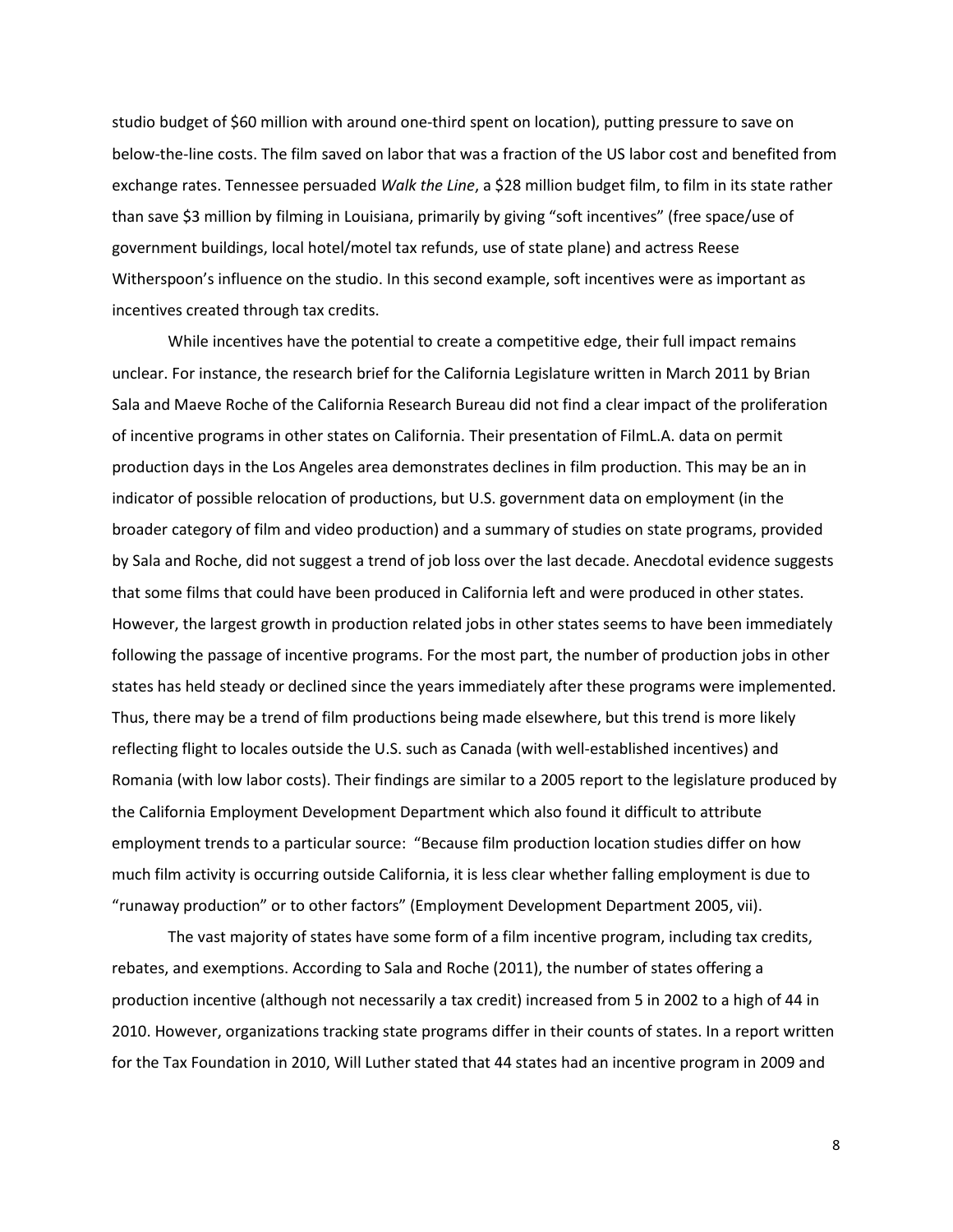Tannenwald (2010) found that 43 states had such programs in 2010. In January of 2011, the National Conference of State Legislatures (NCSL) reported that 45 states and Puerto Rico offered incentives.

Sala and Roche's (2011) analysis of other academic and state government studies of incentive programs in a variety of states demonstrated that in many states other than California, non-residents received most of the jobs created. Sala and Roche's analysis indicated that many of these out-of-state employees may have been from California. Also coming to this same conclusion are a number of other reports, coming from a variety of institutions (e.g., Joseph Henchman (2011) and Will Luther (2010), both of the Tax Foundation, Robert Tannenwald (2009), writing for the Center on Budget and Policy Priorities, and Jennifer Weiner (2009) a researcher at the New England Public Policy Center of the Federal Reserve Bank of Boston). For example, as noted by Navjeet Bal of the Massachusetts Department of Revenue, in Massachusetts in 2009 only 33% of spending on eligible expenses from productions was paid to Massachusetts residents or Massachusetts-based businesses. Similarly, only 22% of new production related wages and salaries were paid to Massachusetts residents in 2011 (Bal 2011).

News reports indicate that recent state budget and economic problems have caused lawmakers to question the value or the size of film tax incentives. States such as Michigan have been severely cutting back on public services in the face of more than a billion dollar budget gap. In Wisconsin, a state report showing a lack of positive returns on the film incentive prompted the Governor to reduce the program. In fact, challenges to state programs occurred in nine states, while eight states renewed or increased programs. Henchman at the Tax Foundation has tracked the number and value of film and television tax incentives by year since 1999. He found a recent peak in 2010 of 40 states offering a total of \$1.4 billion in incentives and a subsequent scale back that will result in 35 states having incentive programs as of 2012 (Henchman 2011).

# Labor Costs

While incentives do play a role in production location decisions, other factors must also be considered. Researchers Allen Scott and Naomi Pope (2007) argue that the global nature of production may relegate the impact of state film tax incentives to being temporary and marginal, as has occurred in other industries. Filming as an outsourced activity appears to be following the path of manufacturing. The savings from locations outside of North America may be at levels incentives cannot match. Labor may be 25-35% cheaper than the U.S. New facilities with lower costs are also adding to the appeal of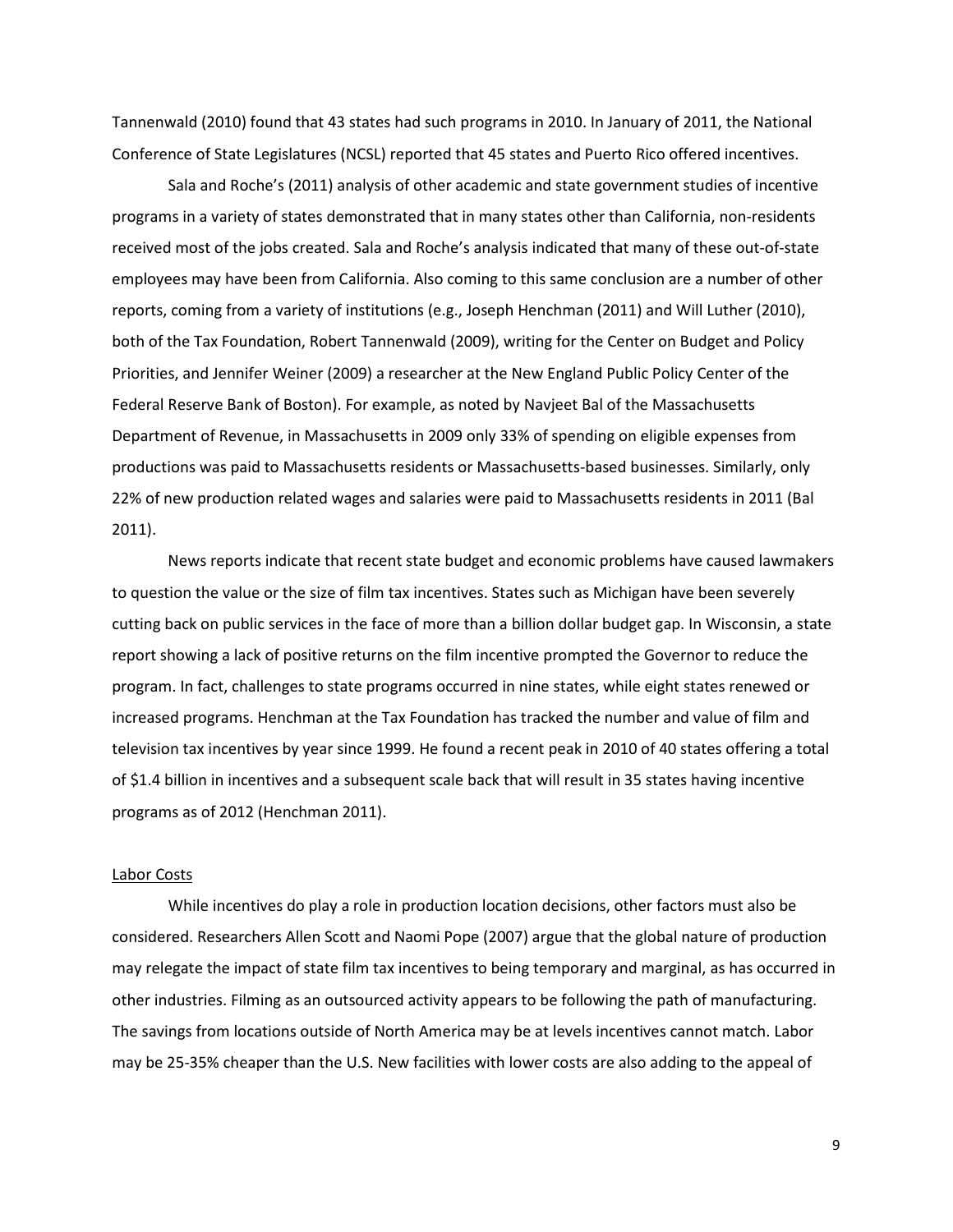locations such as Eastern Europe, New Zealand, and Australia. Labor, studio space, and subsidies all add up to favorable conditions abroad (Scott and Pope 2007).

Researcher Adrian McDonald (2007) acknowledges the cheaper labor costs in countries such as in eastern European countries like Romania. He cites the large overall increase in production spending (927%) across Eastern Europe between 2001 and 2005. As long as labor costs remain low in poorer countries, industrialized nations like the U.S. and Canada will have a difficult time competing for productions, even with generous tax incentives. Nonetheless, citing the increase of production in Canada during a time when there was no significant change in the exchange rate, McDonald concludes that within the developed world, government incentives are the main driver of economic runaways.

Within the U.S., government employment data do indicate significant labor cost differences amongst the states. While union contracts may call for uniform benefit levels throughout the country, workers in one location may earn significantly more or less than workers in another (Bureau of Labor Statistics, 2011). However, the potential labor savings from low-wage states are mitigated by the lack of available, skilled production crews, resulting in the importing of labor from other states. Some of this imported labor undoubtedly comes from California, creating a lack of clarity of the trends in California film and television industry employment.

# Crew Depth and Quality

A salient dimension of labor affecting film location seems to be crew depth and quality. Staffing capacity limits decisions on where a production can go. Researchers Susan Christopherson and Ned Rightor (2010) describe this as a paradox created by the problem of availability of specialized professional and technical skills. "A state has to get multiple projects to keep skilled crew employed consistently (so that they won't leave for greener pastures or take a job outside the industry), but it also has to have enough skilled crew *unemployed* and available so that they can attract new productions." (Christopherson and Rightor 2010, 4). Anecdotal information from industry professionals supports the view that this paradox impacts production location decisions. In describing some recent choices for film locations, Greg Marcks, a director and screenwriter, noted that in 2002, he had considered New Mexico for the incentives, which required local hires to qualify, but he ended up filming in Los Angeles because the entire local crew base was already employed on other projects (Marcks 2007).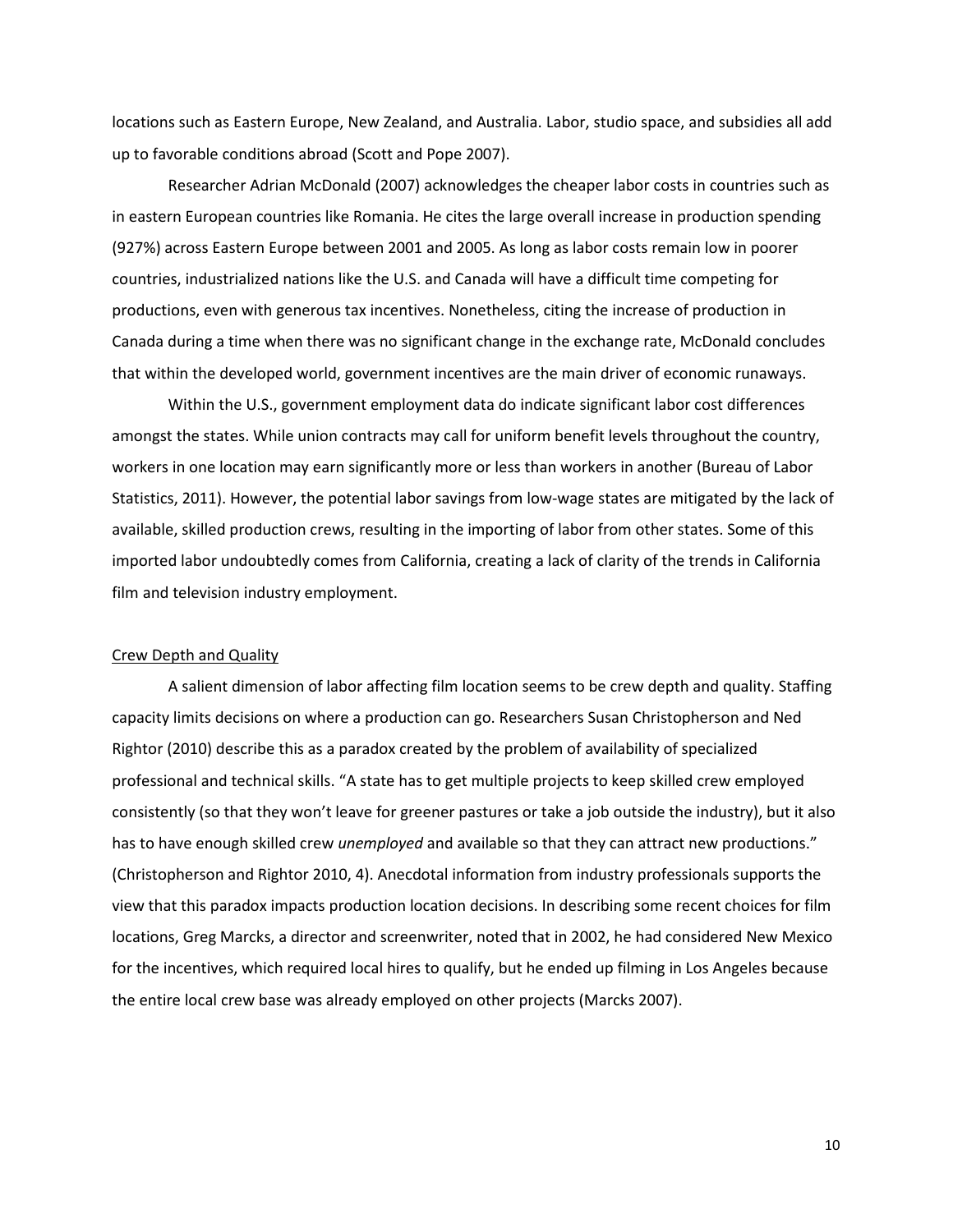# Infrastructure Development

One effect of productions moving out of California is the potential development of infrastructure in other locales. Outsourcing to Canada provides an example of both the possibility of gradual development of an industry cluster and the challenges. Davis and Kaye (2010) argue that service providers in Canada have benefited from outsourcing to Canada. They draw a distinction, however, between service provision sustained by subsidization with tax credits and independent firms that can become self-sustaining with profits from the ownership and licensing of intellectual property. When not restricted by firm origin, tax incentive programs may attract foreign productions and create work for service providers. Canada has been very successful with developing service provision, but has had more modest results in developing "business and creative" capabilities. While subsidies supporting firms that serve foreign production companies have provided opportunities for developing skills and creating steady revenues, they have potential drawbacks. These drawbacks include spending on foreign productions that could have gone to developing Canadian firms, becoming relegated to lower rungs of service providers to Hollywood, and escalation of the competition to be the lowest cost location.

Nonetheless, Canada has been quite successful in creating an industry cluster. In the 1970s, the British Columbia government initiated efforts to attract Hollywood productions to replace productions the national government had moved to Ontario and Quebec. This built a base of service providers and independent production firms. Outsourcing increased rapidly with the introduction of Canadian incentives in the late 1990s. Canada offered foreign productions lower labor costs, accommodating labor unions, proximity to Southern California, good weather, and range of scenery. For Canada, the industry has attracted work for service providers whose employees have gradually moved up to more skilled production work and provided financial resources for some firms to stay in business long enough to develop higher-order creative and business capabilities. Despite the growth of the film and television industry in Canada, Davis and Kaye assert that strategies such as international partnerships rather than service provision would be even more effective in developing the industry (Davis and Kaye 2010).

The literature on relocation within the U.S. reaches varying conclusions on the current state of cluster development outside of Southern California and New York. Some argue that the infrastructure has already developed in states such as Louisiana or New Mexico, while others point to the enduring dominance of the two leaders. Klowden, Chatterjee, and Hynek's 2010 report for the Milken Institute focused on the impact of incentives on the decline in film production and what they characterize as a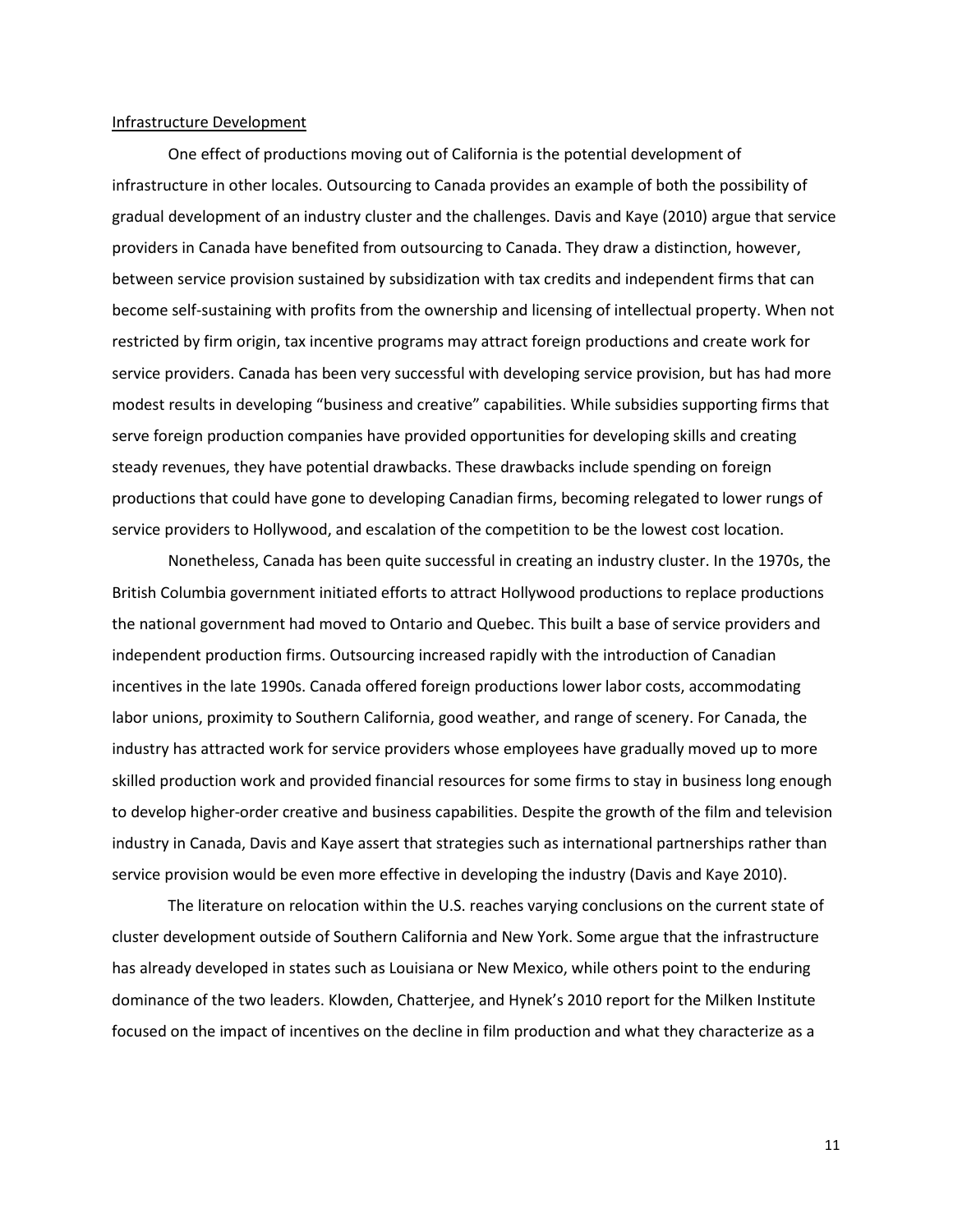drop in movie and video industry employment between [1](#page-13-0)997 and 2008.<sup>1</sup> The authors attributed these declines to increasing competition from Canada and some U.S. states that already have incentives, a qualified workforce, low costs, and a developed infrastructure.

Infrastructure development also extends to post-production where technology enables the work to be done outside the U.S. or in other states at lower costs than in California. Thus, many states have "built a true critical mass of production and post-production activity that can sustain ongoing work rather than just landing one-shot individual projects" (Klowden, Chatterjee, and Hynek 2010, 4). For instance, as indicated in a 2010 report published by the Los Angeles Economic Development Corporation, infrastructure development in Michigan, Louisiana, and New Mexico, has included construction of studios, sound stages, and post-production facilities (Kyser, Sidhu, Ritter, and Guerra 2010).

Kyser et al. (2010), in an industry report for the LAEDC, argue that California's unique confluence of well-regarded film schools, the entertainment 'community,' production crew depth and quality, technological expertise, multiple suppliers, and jobs when not working in entertainment would be difficult imitate. Nonetheless, the Los Angeles-Orange County area has seen a decrease in its share of industry gross product from a 2004 high of 57.7% to 53.9% in 2007. The enactment of the film tax incentive and inventory stock-piling before the 2011 union contract expirations are expected to lift 2010 production levels. However, they advise maintaining the tax credit program and "monitor[ing] the results of California's film incentive program to see if it needs to be enhanced" (Kyser et al. 2010, 12) as well as watching trends in post-production.

According to Scott and Pope (2007), Hollywood's sustained competitive advantage in the entertainment industry endures because of a unique mix of "agglomeration economies," artistic talent, distribution, and marketing. Some pieces of production, such as filming, began to drift away from Hollywood as early as the 1950s and this trend has increased in recent decades. The causes are both creative and economic. The economic runaways result from relative differences in labor costs, the selfcontained nature of filming tasks, and financial incentives. Possible destinations may be constrained by quality and quantity of facilities and workers. As compared to pre- and post-production, film shoots are less enmeshed in the rest of the production system and can be separated for outsourcing elsewhere.

 $\overline{a}$ 

<span id="page-13-0"></span><sup>1</sup> It should be noted, however, that there was a spike in employment beginning in 1995 and continuing through 1997, followed by a drop in employment in 1998. This drop occurred before most state incentive programs were implemented, although it does follow the implementation of Canadian film incentives. Industry employment levels did increase again between 2002 and 2008, although not quite reaching the peak employment level found in 1997.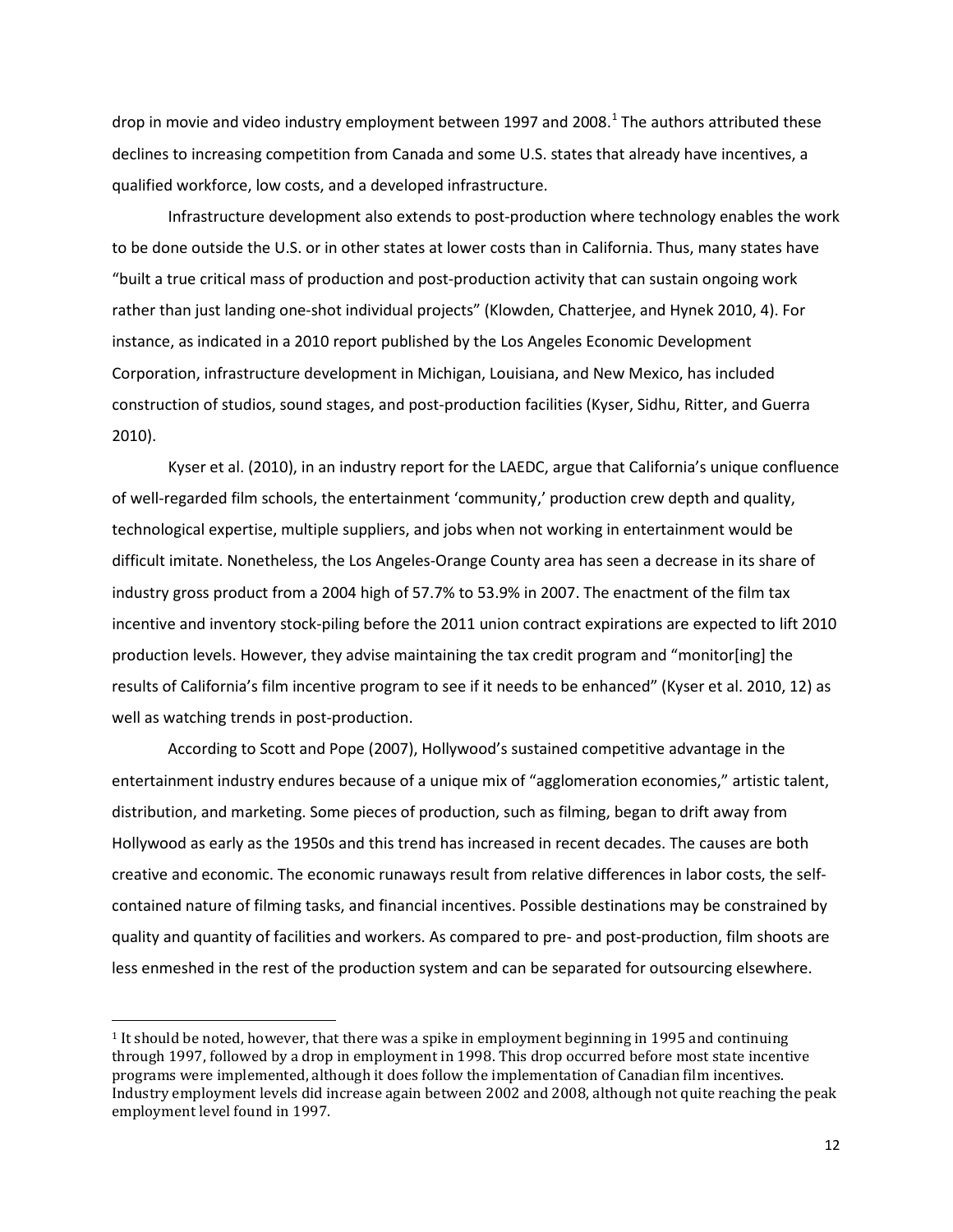While the shift has been significant and will likely continue, film shooting activity is one piece of a larger production and distribution system deeply embedded in Southern California.

Scott and Pope (2007) therefore conclude that there "is thus far little or no evidence to denote that a wholesale rout is in the offing" (Scott and Pope 2007, 1372). Scott and Pope contend that smallscale productions will be difficult to move because there is insufficient scale to recoup the fixed setup costs. Complex productions will be difficult to move because of the costs of bringing in specialized workers and the transaction costs of more intense control and coordination needed with the head office in Hollywood. Nevertheless, over time, the "satellite production center" might improve its capacity for handling more complex projects. Simple, repetitive filming such as some television series would, however, be easier to move (Scott and Pope 2007).

Indeed, a report by the Entertainment Industry Development Corporation (EIDC) in 2001 identifies movies-of-the-week as a major source of runaways, up from 63% of runaways in 1990 to 81% in 1998. The 2001 EIDC report and another report by the Monitor Company in 1999, provide some support for this trend of productions leaving California. The Monitor Company reports that 285 out of 1,075 film and television projects left in 1998, with most going to Canada. This represents a 185% increase over 1990, with a loss of 20,000 jobs in California over the decade. Both reports state that Hollywood's relatively high production costs, of which labor is a large share, incentives from foreign countries such as Canada, and exchange rates are the main factors in shifting production away from Hollywood (EIDC 2001; Monitor Company 1999; Scott and Pope 2007).

States have difficulty building long-term industry clusters. Despite offering incentives for many years, they are still competing for subsidies. Through training programs in New Mexico universities and construction of studios in Louisiana, the two states have worked towards building clusters. Although this resolves some capacity issues, the new locations require continued subsidies because productions are still temporary, mobile, and not self-sufficient (Tannenwald 2010).

# Incentives & Location Decisions

Despite the ability of incentives to attract film and television production, some authors raised concerns about the sustainability of incentives and their impact on long term economic development. Litvak and Litvak (2006) asserted that these "artificially created competitive advantages through select government incentives and related subsides are not sustainable" (Litvak and Litvak 2006, 281) and it is doubtful that they will lead to clusters of film and television production activity on scale with the "Los Angeles-Hollywood colossus." They expressed concerns over high costs of the tax breaks and forgone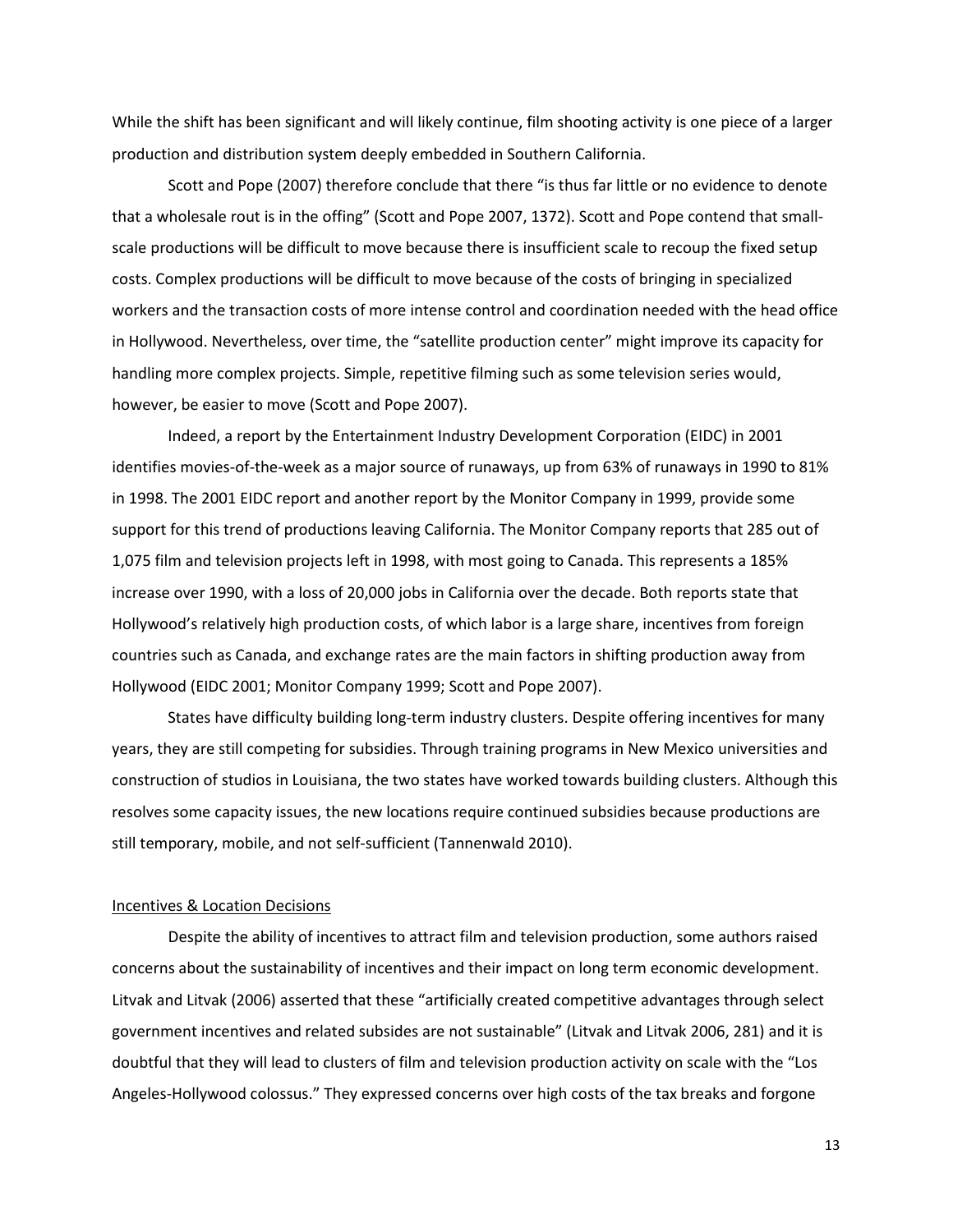alternatives resulting from the escalating competition for projects. Litvak and Litvak argued that incentives may sway the location decisions of film productions at the margin once other production needs are met, but the prize is a temporary "floating factory," while alternatives such as investments in improving workers' skills or creating other business that will stay for more than a few months may yield better long-term results. The authors also question whether government officials are able to make good deals and strike the right balance in their level of spending to attract temporary enterprises.

Researchers Kathleen Wright, Stewart Karlinsky, and Kim Tarantino (2009) argue that there is a downward economic spiral when states compete against each other and end up spending more than necessary. The authors note that the generation of new economic activity is still unproven. They also indicate that there are several other shortcomings of tax incentives, including the subsidization of existing in-state businesses unrelated to film when transferable credits are sold, income and income taxes that go back home when non-resident staff and businesses leave, cash rebates as incentives that are not required to be spent in state, and the waste of spending incentives on productions that were already going to film in-state.

Wright et al. (2009) examine the impact of New York's refundable credits, which were enacted in 2004, during the period from 2003, one year before enactment, through 2006, two years after the incentives were enacted. Wright et al. report that the impacts of New York's incentives during this period are mixed in terms of census data on employment, payroll, and number of businesses with "modest growth." In same period, California with no incentive program showed "some growth" in payroll and employment. However, Wright et al. also find that states that have little or no film industry prior to enacting motion picture tax credits are successful in luring projects. Wright et al. argue that the permanence of these effects is still uncertain and states using incentives to create a new film industry may not stimulate enough economic activity to pay for the loss in tax revenue resulting from the incentives. However, for locales where the industry is established such as, California, New York, and Vancouver, incentives may help to sustain comparative advantage.

It is clear that incentives have a significant impact on production location decisions. In particular, Canada has fared well since the introduction of film industry incentives in 1998. Furthermore, the vast majority of U.S. states have some sort of film incentive program. Labor costs differences can affect location decisions. However, labor costs advantages may be offset by a lack of crew depth and quality. On the other hand, film industry infrastructure may develop as production shifts to other locales. This incentive driven effect has been seen in Canada. While the sustainability of incentives has been questioned, the potential development of infrastructure in other locales can threaten California's long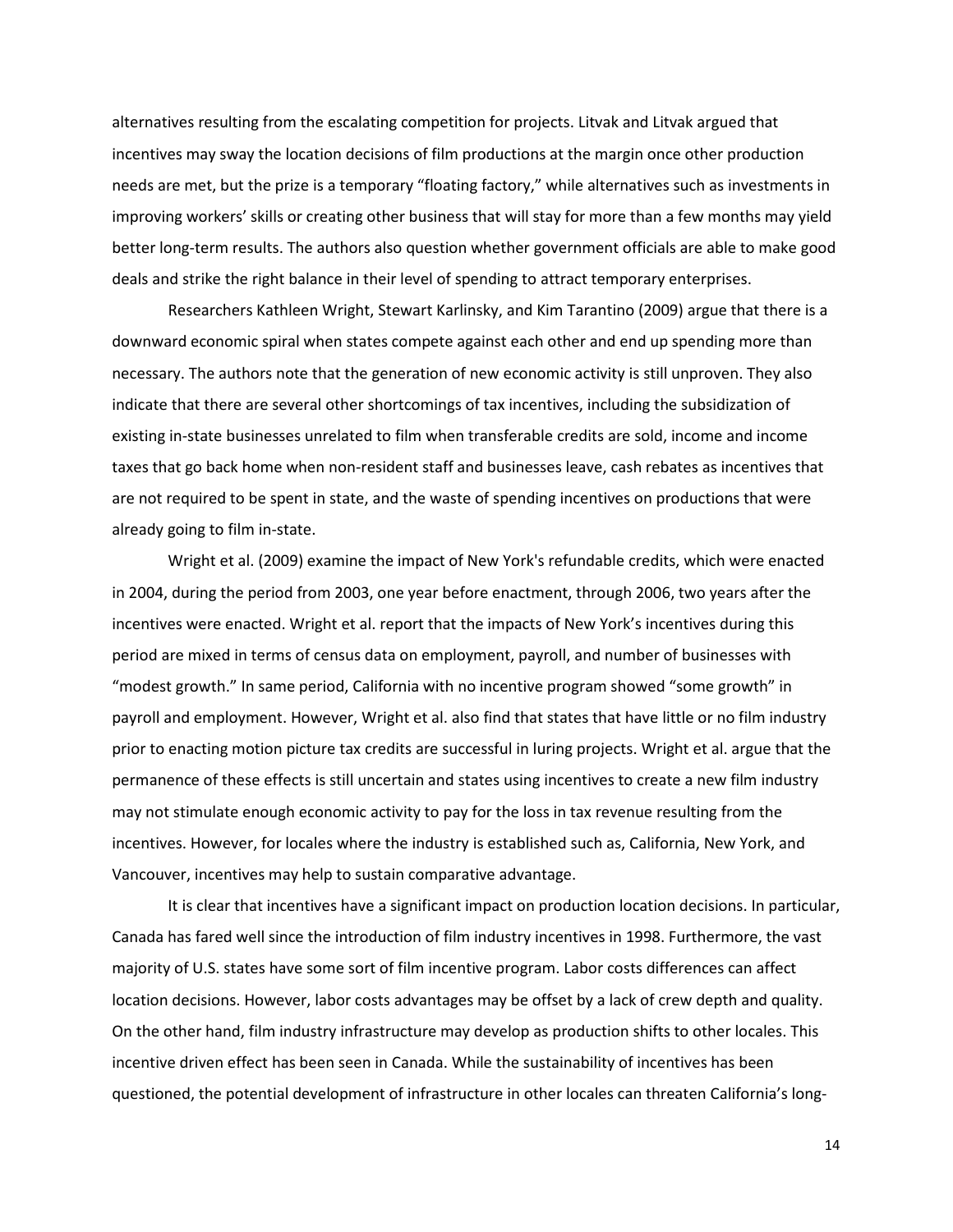term comparative advantage.

# **Survey of Producers**

The literature indicates that incentives, labor costs, and infrastructure are likely to all contribute to the production location decision. However, to better understand how these decisions are made, we surveyed a group of producers who have filmed inside and outside of California. In this way, we are able to go beyond the current literature and get a first-hand account of the factors that producers think about when deciding where to make a film or television show.

# Method

 $\overline{a}$ 

We analyzed the results of an original survey of film and television producers in order to better understand how they make decisions about production location. All of the producers in the sample had applied for, but not necessarily received the California Film and Television Tax Credit at some point since the program began. Emails were sent to 111 valid email addresses. Of these 38 producers completed an on-line survey, a 34% response rate. Thus, while the response rate was excellent for a survey, the sample is small. The sample is also comprised of producers who are interested in incentives or tax credits, as they have applied for the California tax credit at least once. $2$ 

# Production Characteristics

Overall, the median number of films produced by each producer in the last three fiscal years (July 1 2008 – June 30, 2011) was 3. It should be noted though, that the number of productions ranged from 0 to more than 75. The median typical budget for these productions was \$3.75 million. Again, the range was much more diverse, with budgets starting as low as \$250,000 and going as high as \$75 million. The median number of films produced in California in this period was 2 and the mean was 5.2. The median number produced outside of California was 3, with a mean of 6.6. If the one outlying producer that made more than 70 productions outside of California is removed, then the mean number of productions outside of California drops to 3.7, noticeably less than the average number produced in California. The median number of productions made outside of California does not change and remains slightly higher than the median number of in-state productions.

<span id="page-16-0"></span><sup>&</sup>lt;sup>2</sup> The survey is not intended to be scientific. Rather, it is intended to allow us to better understand production location decisions of producers who might produce films or television shows eligible for the California Film and Television Tax Credit. As such, the sample is appropriate to shed light on these how these decisions are made.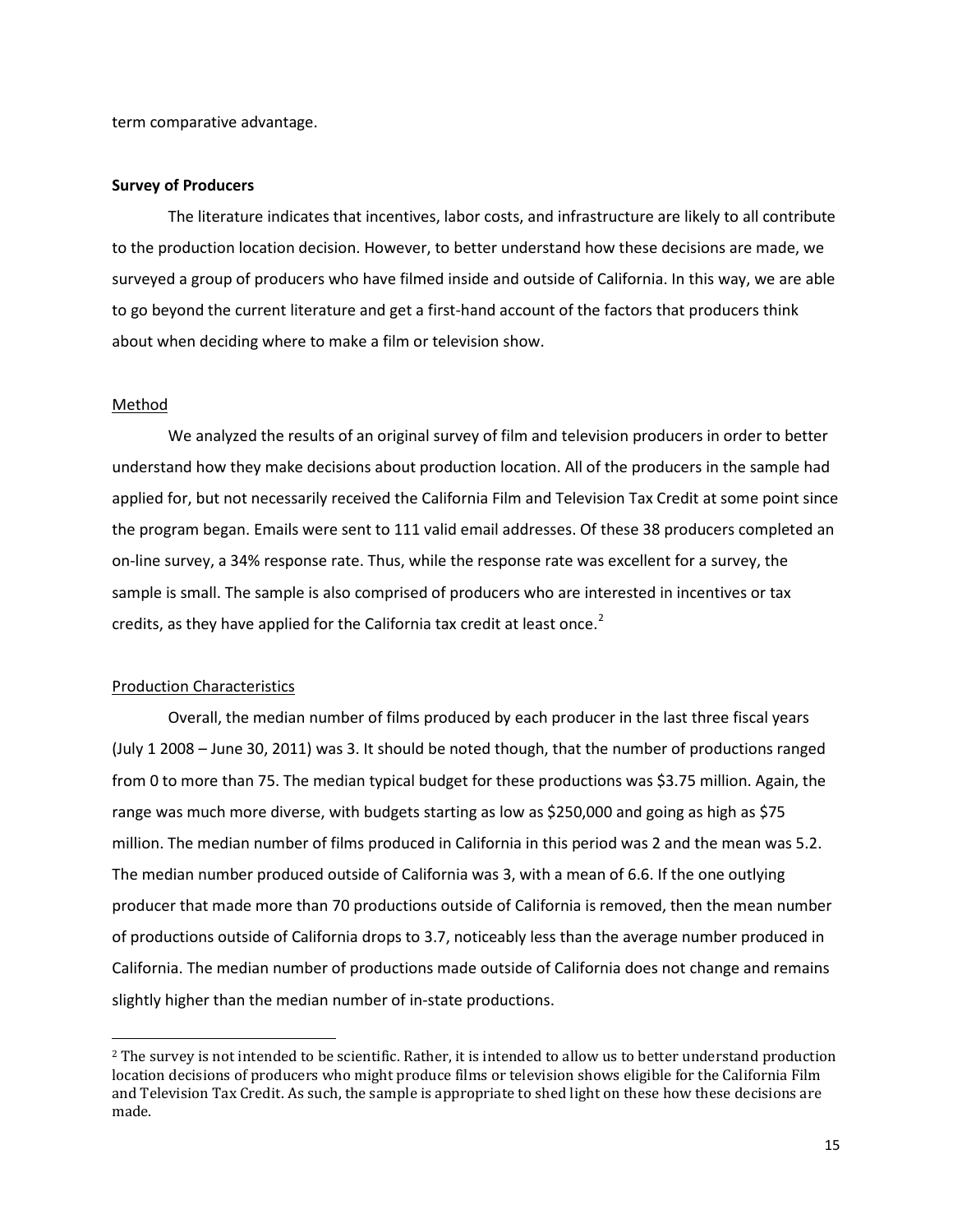# Importance of Tax Credits

 $\overline{a}$ 

All of the respondents had applied for the California tax credit at some point since the credit program began. Yet one-quarter of the respondents who answered the question whether they had applied for the California tax credit for their most recent in-state production said that they had not done so. <sup>[3](#page-17-0)</sup> Although they had produced in California in the last 3 years, they had not applied for the tax credit for their most recent in-state production. Furthermore, only two-thirds of those that did apply for the California tax credit for their most recent in-state production indicated that they had received it. Yet, all of these respondents, including the one-third that did not receive the tax credit, still produced in California. Similarly, while just over 81% of respondents said that not getting the California tax credit influenced their decision to film out of state somewhat or to a great extent, almost 19% indicated that not receiving a tax credit in California did not have any impact on their decision to film in another state.

While these responses show that some producers are willing to make films and television shows in California without a tax credit, the credit was an important decision making factor. Ninety percent of respondents who received a credit felt that the credit was somewhat or very important to their decision to film in California.

<span id="page-17-0"></span><sup>3</sup> While 38 producers completed the survey, not all producers were eligible to answer every question (e.g., only people who have made a production outside of California may answer the questions about filming out of state). In addition, some respondents chose not to answer some of the questions. Therefore, when we talk about percentages of respondents answering in a particular way, we are always referring to the subsample of respondents who answered each question.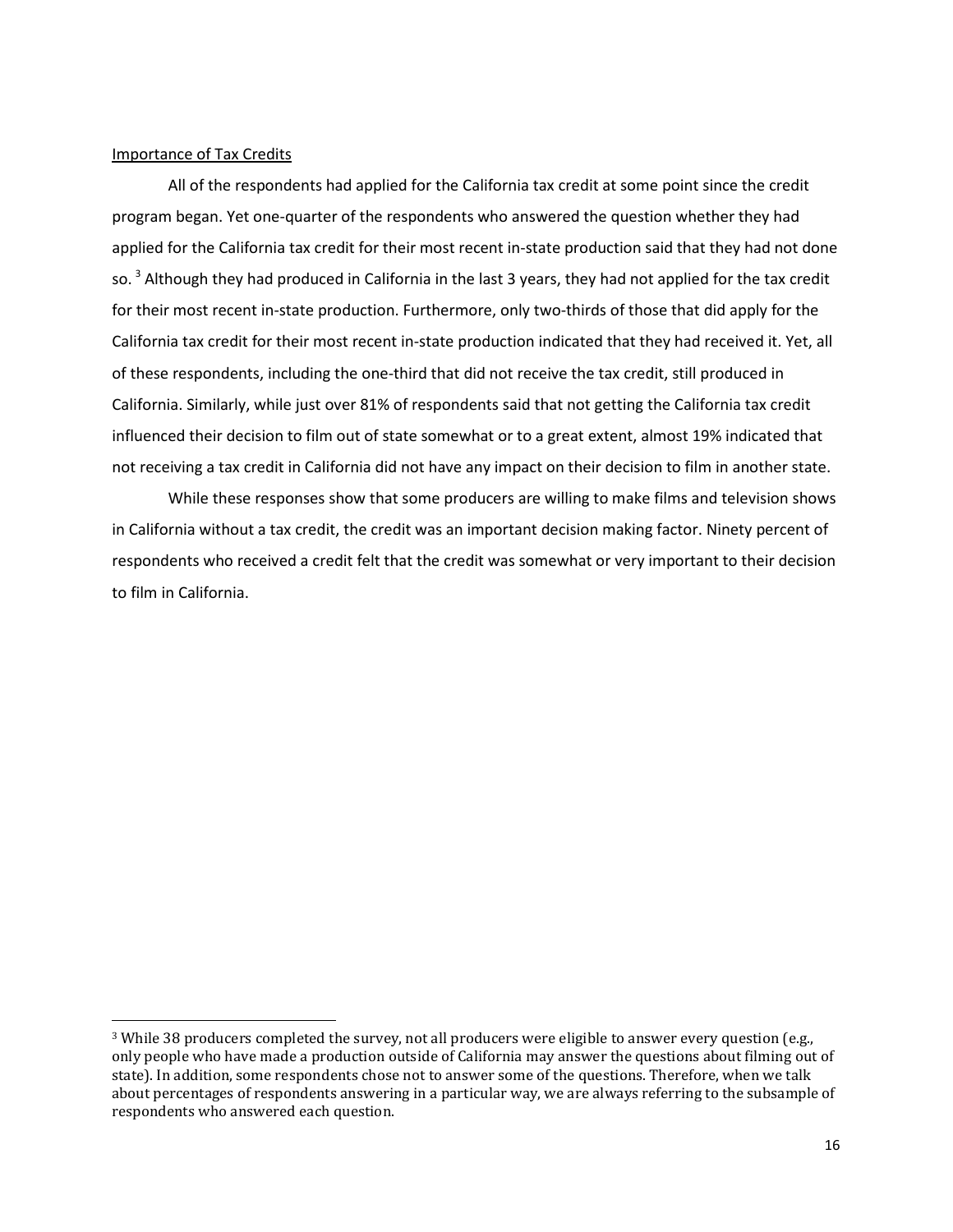

Of the three respondents who only filmed out of state, two indicated that they did not receive the California tax credit (one did not respond). In addition, when asked about the most important factors in choosing to film outside of California, a tax incentive in another state was mentioned more frequently than any other reason.<sup>[4](#page-18-0)</sup>

<span id="page-18-0"></span> $\overline{a}$ <sup>4</sup> It should be noted however, that budget/cost, availability of qualified crew, and script location were also mentioned several times.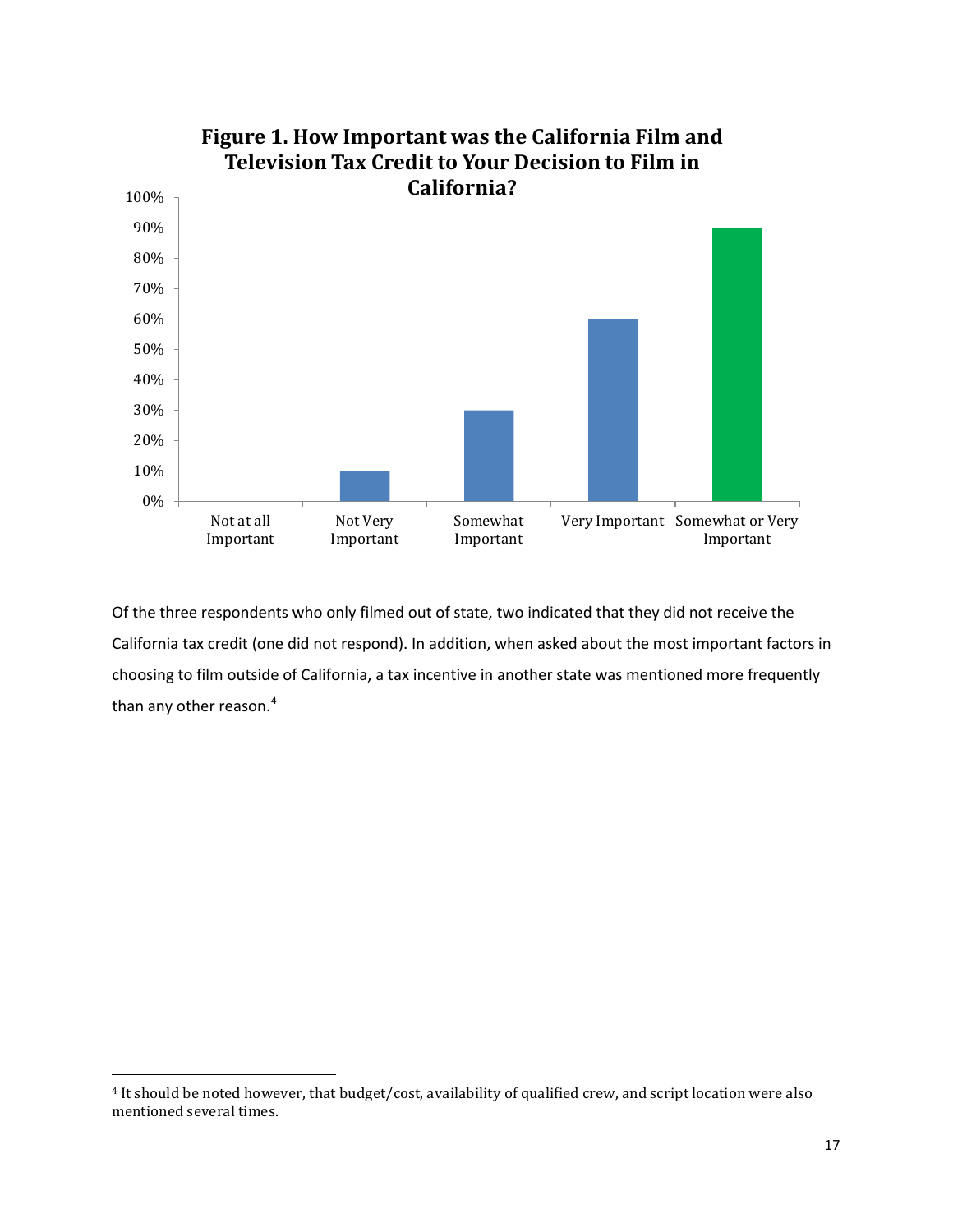# Table 1. Most Important Factors in the Decision to Film Outside of California

|                                | Number of    |  |
|--------------------------------|--------------|--|
| Factor                         | <b>Times</b> |  |
|                                | Mentioned    |  |
| Tax incentive in another state | 12           |  |
| Budget/Cost                    | 7            |  |
| Availability of Qualified Crew | 5            |  |
| <b>Script Location/Look</b>    | 5            |  |
| Ease of Filming                | 2            |  |
| Producer & Director Requests   | 1            |  |

Furthermore, all respondents indicated that a tax credit was at least somewhat important in their decision to film in a state other than California. Getting a tax credit was very important to 86.7% of producers who filmed out of state. Even more striking was the finding that 94% of respondents filming out of state indicated that they had received a tax credit in the state in which they filmed.



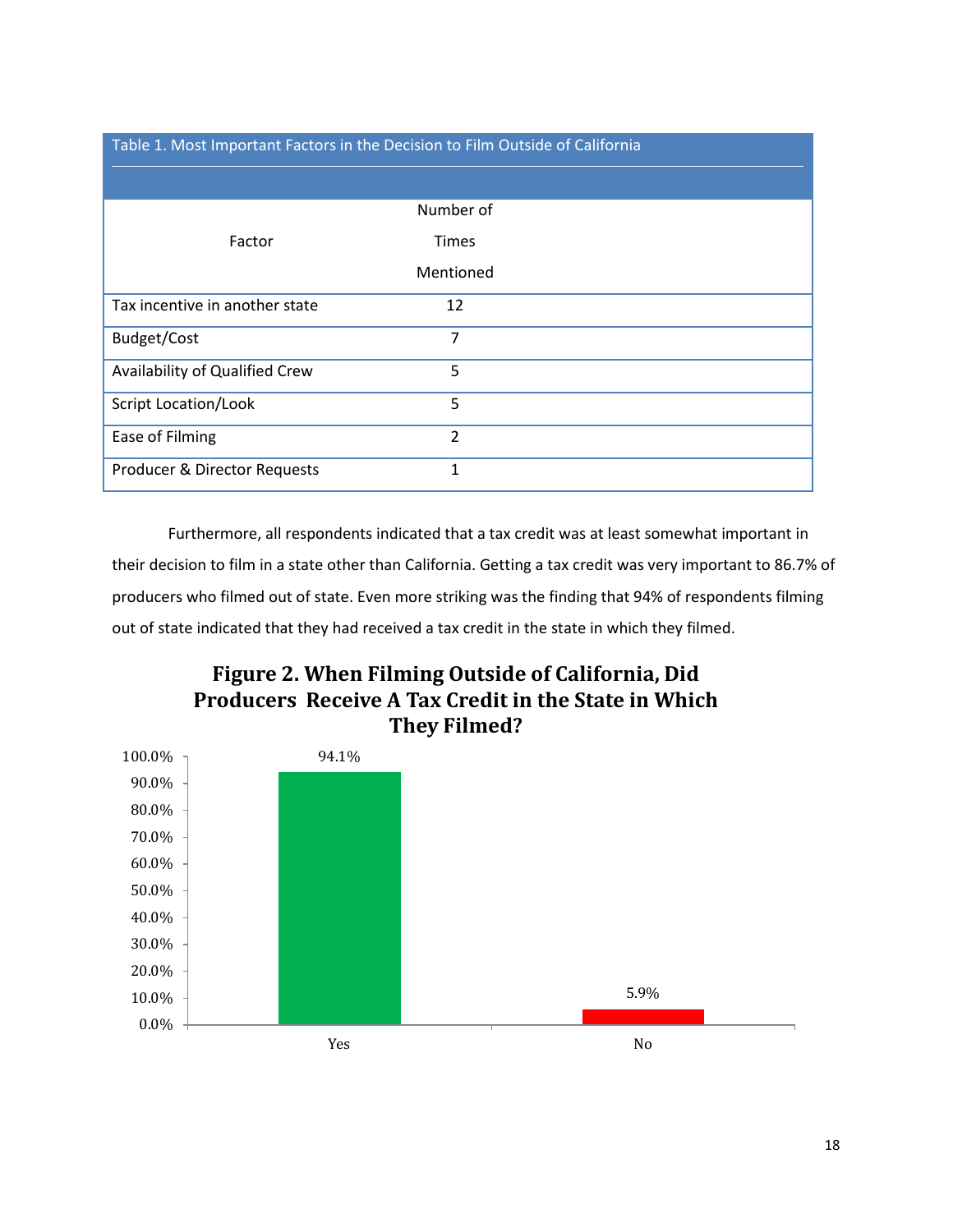# Application Process

Given that tax credits are an important part of the decision making process for producers deciding where to film, it follows that a smooth and simple application process should encourage producers to apply and stay in-state. However, the process in California faces some stumbling blocks. Nearly half (47.8%) of respondents indicated that the June 1 application deadline had stopped them from applying for the California tax credit on at least one occasion since the program started June 1 2009. Of those that did not apply, only 40% applied for a credit for the same project in a later year. Furthermore, nearly one-quarter of respondents who received a tax credit allocation letter had difficulties using their credit. Reasons included not being able to monetize the credit, the fact that the credit was not transferable,<sup>[5](#page-20-0)</sup> and the slow response time before being approved.<sup>[6](#page-20-1)</sup>

# Infrastructure, Workforce, & Location

 $\overline{a}$ 

There are other factors that contribute to the production location decision making process in addition to tax credits. More than half of respondents thought that infrastructure was very important to their decision to film in California and about 90% thought it was at least somewhat important. Similarly, 80% of respondents thought that a skilled workforce was somewhat or very important to their decision to film in California. While contributing to the decision making process somewhat, a recognizable California location did not influence the final location decision nearly as much as the other factors. Only 25% of respondents thought a recognizable California location was very important to their decision to film in California and 65% felt it was either not very or not at all important to their production location decision.

<span id="page-20-0"></span><sup>5</sup> The tax credit is transferable only for independent films with budgets under \$10 million.

<span id="page-20-1"></span> $6$  Presumably this respondent was on the waiting list and did not receive the tax credit until other productions had dropped out of the program.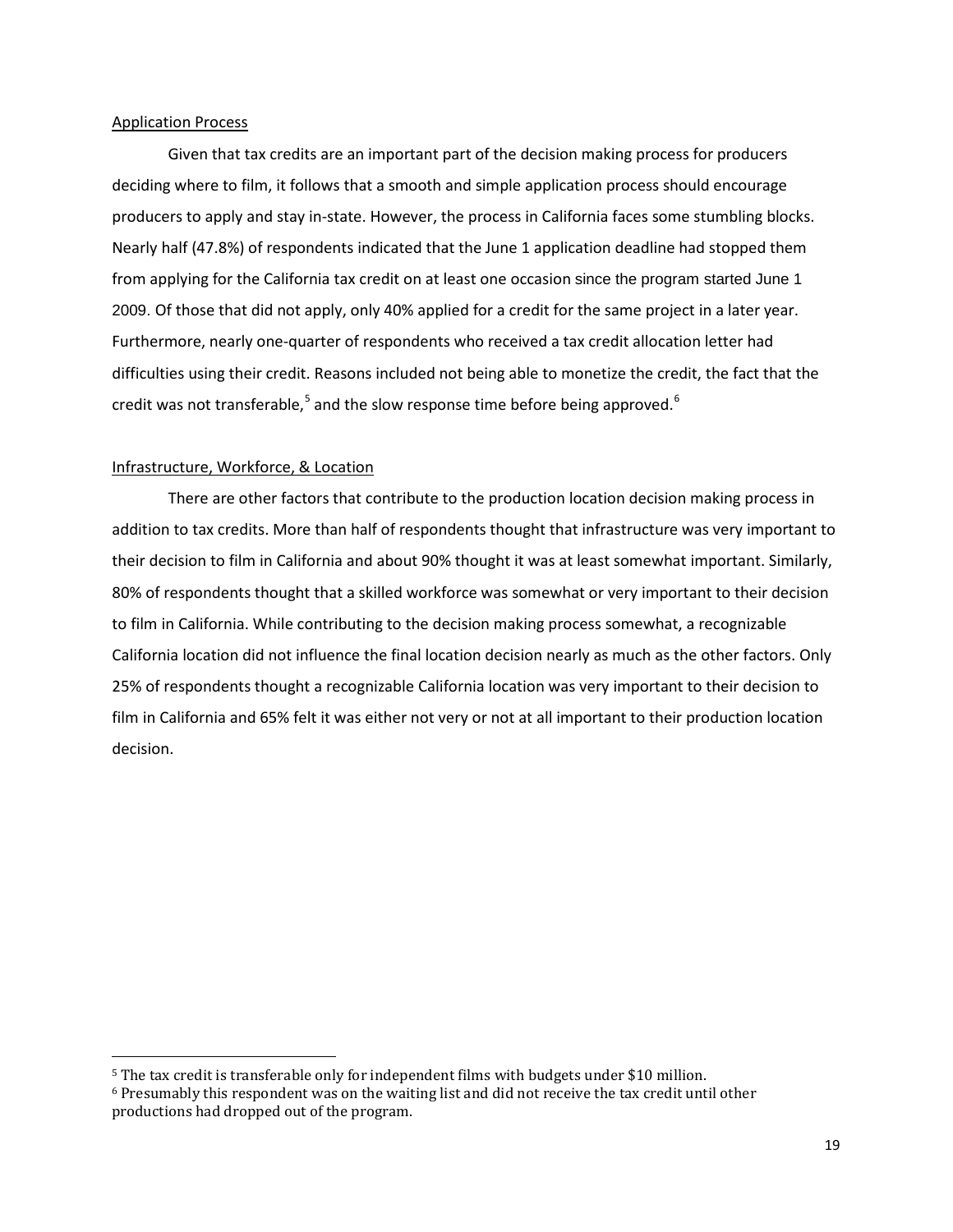

# **Figure 3. Importance of Different Factors in Decision to Film in California**

# **Survey Conclusion**

While this was a small and admittedly not disinterested sample, data were collected from individuals who would be most likely to be affected by the continuance or discontinuance of the California Film and Television Tax Credit. Producers indicated that indeed, tax credits are an important part of their film location decision making process. This is true whether the decision is made to film inside of California or outside of the state. Strikingly, 94% of producers who went out of state, filmed in a state that provided them with a tax credit. On the other hand, 25% of producers indicated that they made films in California without receiving a tax credit. Clearly there were factors other than tax credits that were included in the decision about where to film. The most important of these were infrastructure and a skilled production workforce. Thus, while tax credits play an important part in determining whether a producer will stay in or leave a state, they are not the only factor that plays a role, even among producers who have demonstrated their interest in tax incentives by applying for the California tax credit at some point since it was originally authorized. Producers also described several issues that made the credit program difficult to use, notably the lack of transferability of the credit, difficulties in monetizing the credit, completing production before getting a response on the application, and being disqualified for the credit because of the way people working on the production were classified.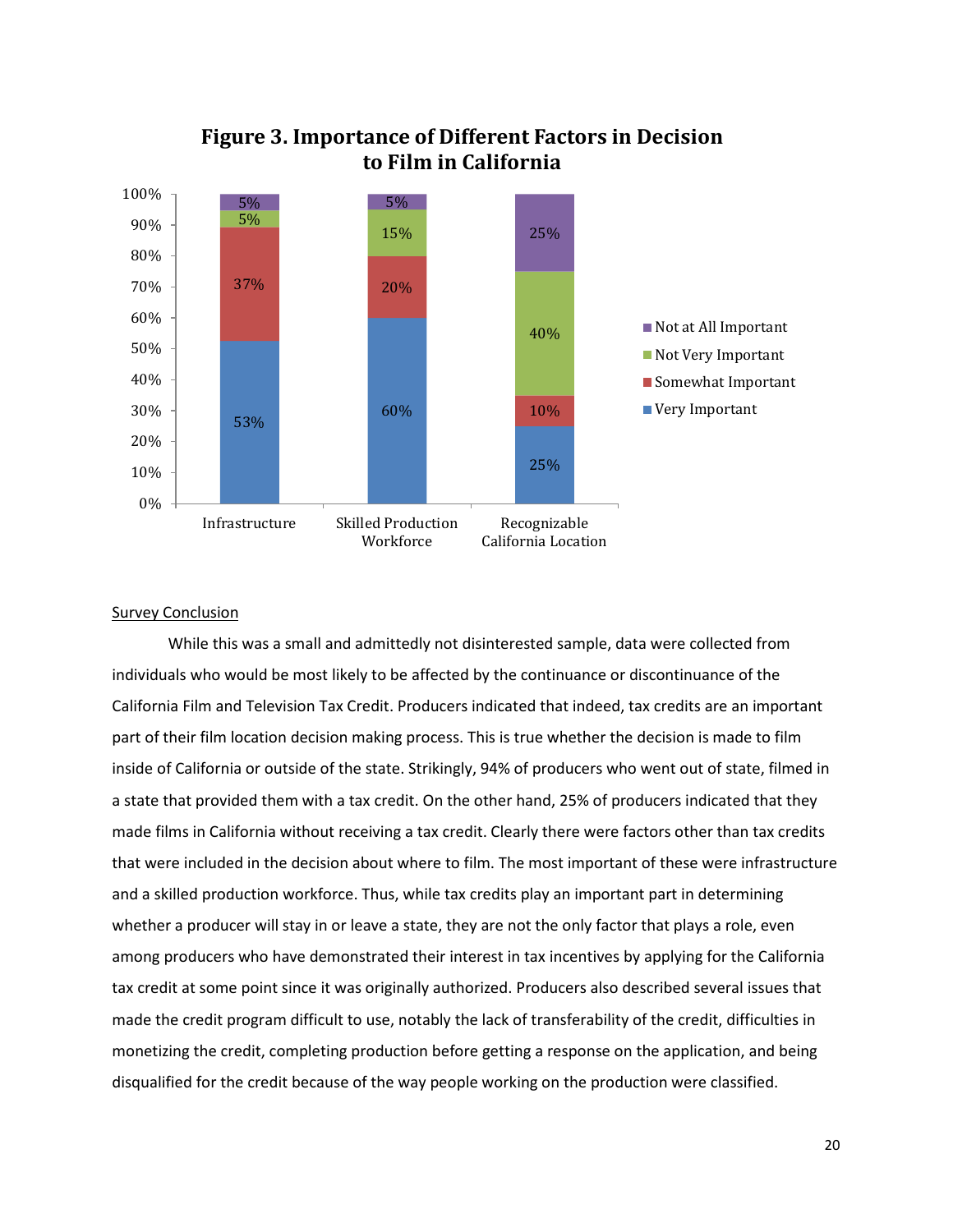# **Financial Efficacy of State Film Subsidies and Incentives**

While not the only decision making factor, tax incentives clearly play a large role in producers' determination of production location. Productions are likely to go where there are incentives. Given the importance of these programs for bringing filming to a locale and their widespread use, it is important to understand whether film subsidies and tax incentives are economically advantageous. The following sections of this report will look to the literature to answer this question as well as take a close examination of the recent report of the Los Angeles Economic Development Corporation, which finds a positive financial impact for California of the California Film and Television Tax Credit.

# Effectiveness of State programs

 $\overline{a}$ 

Saas (2006) suggests a policy analysis framework of evaluating tax incentives<sup>[7](#page-22-0)</sup> against (1) their effectiveness as compared to other options for economic development such as spending on education, infrastructure, other industries or tax cuts, and (2) the impact of increased taxes or spending cuts required when tax credits do not pay for themselves. Effectiveness entails quantifying how many jobs were created and at what cost for both the tax credit program and for possible policy alternatives. On the cost side, the difficulty is in ensuring that government funds reach the target of in-state film production activities, do not pay for activities that would have occurred anyway, and do not over-pay to attract production. In practice, these goals are often not achieved and "tax windfalls" result. Saas concludes that the New England states spent credits on productions that already existed before the credit enactments and were eligible for newly created credits regardless of whether they increased production. He finds that tax windfalls could have also resulted from unused credits being sold and the proceeds being spent out-of-state (Saas 2006).

Counting jobs created is also complicated because the measure of interest is the hypothetical marginal increase over the level of employment that would occur without incentives. Many other employment effects like the multiplier and the impacts of marketing and tourism are also hard to measure. Some jobs counted may have gone to job-switchers or new hires brought in from other states. It is also difficult to figure out if the temporary project-based jobs are going to the same person who

<span id="page-22-0"></span><sup>&</sup>lt;sup>7</sup> Before discussing the efficacy of different state incentive programs, it is important to note that states vary considerably in their infrastructure, crew depth, and specifics of their tax incentive programs. California in particular has a relatively small and restrictive program, offering between 20 and 25% rebates for below the line expenses on projects produced at least 75% in the state. Furthermore, unlike most other states, the credit in California is not transferable. These factors increase the likelihood that California will see a positive impact from its program relative to other states with more generous and unrestrictive incentive programs.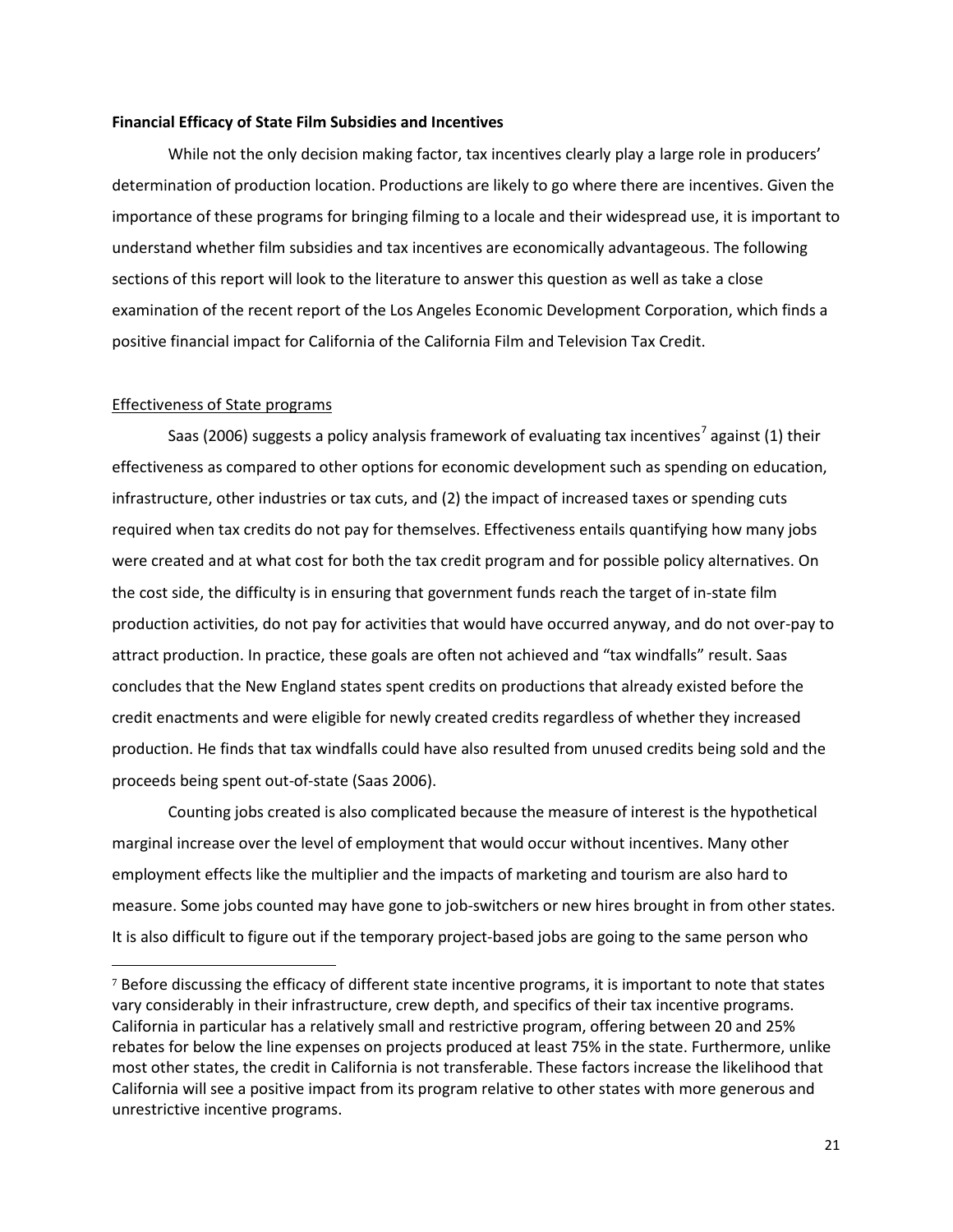eventually picks up enough work to approximate full-time work or if different people are working short stints (Saas 2006).

As for job creation and fiscal impact, Saas (2006) noted that Louisiana reported 3,000 film industry jobs created between 2002 and 2011 at a cost of \$16,000 each. Outside the industry, two jobs were created for every five film jobs. The return on tax credit spending was 15 to 20 cents in tax revenues per dollar spent. In general, Saas concludes that film tax credits are not self-supporting through the generation of additional tax revenues from direct or indirect activities. However, in states with established film industries, such as New York, the evidence was inconclusive.

In light of these findings, Saas (2006) suggests that states have been giving up a lot of revenue, spending on unintended activities, over-paying, and even if successful in reaching the goal of targeting local film production that would not have otherwise occurred, the benefits are rather modest. Indeed, many states have incurred losses on film tax credit programs, spending more on the credits than what came back in the form of new tax revenue. Luther's 2010 report for The Tax Foundation criticized the use of film tax credits for their shortcomings in delivering on jobs and tax revenues. The popularity of subsidies, they assert, is often based on flawed advocacy research for the subsidies that present exaggerated claims of benefits and assumptions such as those in a Pennsylvania report that attributed the existence of any businesses serving the film industry to the credit.

Christopherson and Rightor (2010) reach a similar conclusion on the costs of attracting productions with subsidies that costs more than they return directly and indirectly in tax revenues. They suggest that states consider whether they really have what it takes to build a long-term future in the sector. Entertainment is strongest in California, followed by New York, while other states have comparative advantages in other types of commercial, educational, or industrial work that may offer a steadier flow than film. Opting out of the state competition may be a better option for most states because the funds could be directed towards improving skills of the workforce or towards other industries with better chances in the state for long-term success in economic development. It is possible, however that for states with well-established and strong film and television industries, incentives could work as intended to maintain the competitive edge.

Tannenwald's 2010 review of past studies on state programs for the Center on Budget and Policy Priorities draws conclusions similar to those of the Tax Foundation (Luther 2010) on job creation, tax revenues, and the escalating state competition. Programs are overly generous with a median offer of 25% of qualified expenses with the upper end at 44%, and may go towards productions that would have occurred without subsidization. In fact, only one study, Massachusetts, incorporated a method to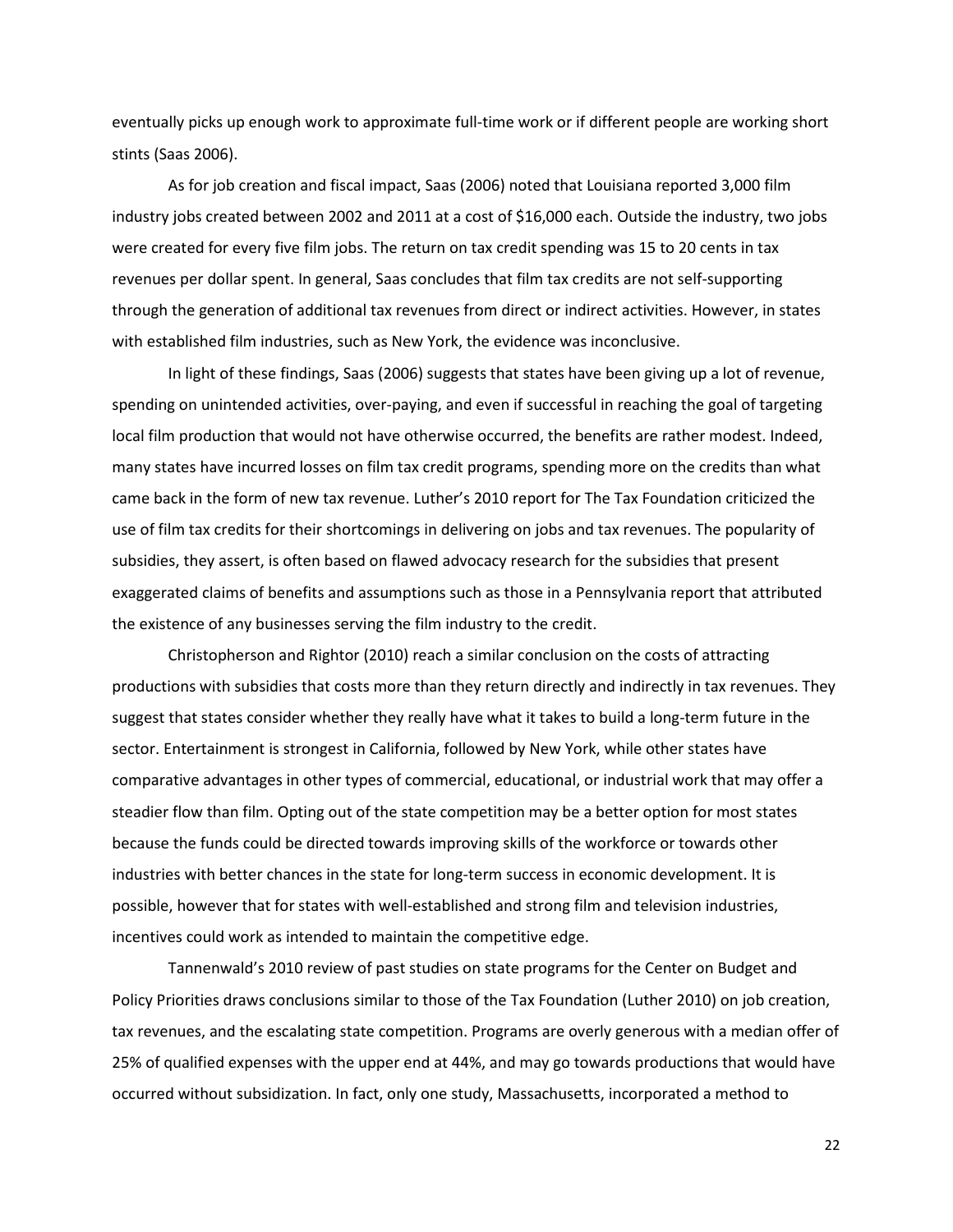address the issue of productions that would have been produced in Massachusetts without the incentive. However, it may not be possible to distinguish such intentions from those of producers who would truly leave or choose another state without a subsidy. New York was found to have positive returns – \$1.90 in tax receipts for \$1 of tax credit allocated. However, no other state studied fared this well and even the magnitude of this finding for New York is suspect (see below for more discussion of the New York study). New Mexico state and local governments collected \$1.50 per \$1 spent (or \$0.94 in state revenues alone) according to one study, but only \$0.14 in state revenue in another study. The other states' reports reviewed by Tannenwald created less than \$0.28 per dollar spent. When tax breaks do not pay for themselves, budget cuts to state programs or tax increases are needed to offset the cost and meet balanced budget requirements. Less than half of the studies reviewed account for these impacts (Tannenwald 2010).

Luther (2010) argues that in most states jobs for residents created by tax incentives are temporary, unsustainable without continued subsidization, and lack advancement potential. Tannenwald (2010) also notes the poor job quality for in-state residents in most states, who lack the skills of the workers that must be brought in from California or New York. Luther concurs that the more specialized jobs are filled by out-of-state residents. Furthermore, job counts might be overstated by not accounting for job switching by people who were already employed. Some states supported creation of film incentives based on the supposed success of Louisiana, but overlooked reports of poor economic results in Louisiana and the increased intensity in the competition over time that make it more difficult for late entrants to the subsidy game to catch up.

Luther (2010) provides an economic multiplier of 1.92 for film production and states that other industries have higher multipliers (e.g., Luther states that automotive manufacturing has a multiplier of 2.25). Thus, he argues that states might do better with investing in other industries or cutting taxes more broadly. Much like Luther, Tannenwald (2010) concludes that states should scale back on incentives so they can put the funds to better use on long-term economic development such as education, infrastructure, and a neutral tax system.

While positive impacts on tourism might be possible, proponents frequently fail to provide evidence of it and fail to estimate the cost to achieve increased tourism. In addition, incentives often do not break even in terms of tax revenues because states often exempt productions from sales and use taxes. As states compete with each other, the cost of attracting projects increases and the likelihood of coming out ahead with positive returns falls. Luther (2010) further argues that California's entrance into the subsidy competition further raises the bar for other states. California's 20% or 25% tax credit and its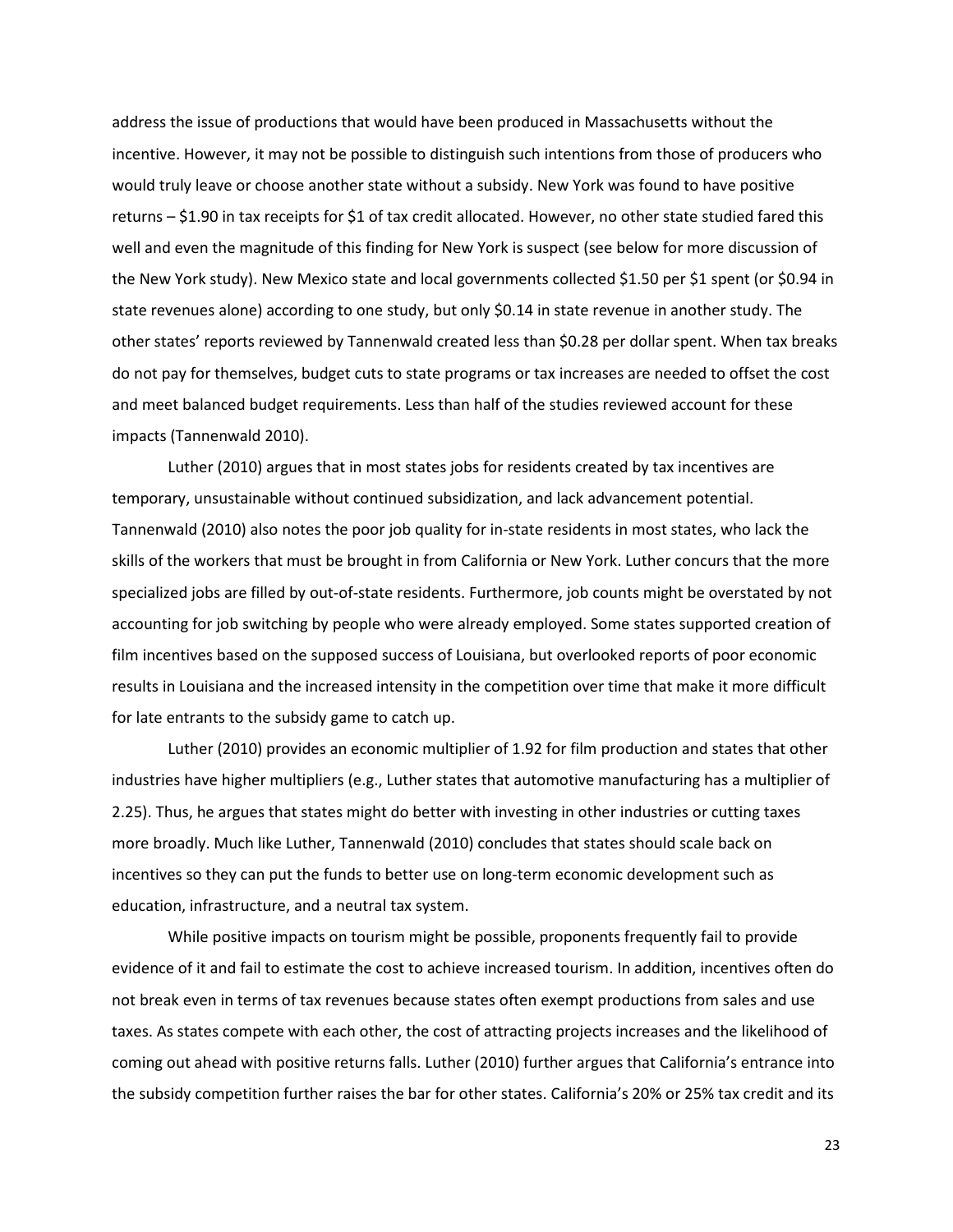advantage in infrastructure is likely to make it difficult for other states to reasonably provide a competitive incentive in the near future (Luther 2010).

# Case Study – New York

New York and California are both different from other states in that they have a history of dominance in the film and television industry. Along with this dominance comes a fully formed industry infrastructure, with state residents who are highly qualified and available to work, state-of-the art production facilities, and strong post-production capabilities. Thus, when trying to understand the impact of tax incentives on the California film and television industry, comparison to other states may not tell the full story. A better comparison would be to New York, which looks much more like California than does any other state in the country.

Ernst & Young's (2009) report for the New York film office analyzed the effect of the 2008 increase in the state's film tax credit. In response to a \$750 million decline in production during fiscal year 2006-2007 (July 2006-June 2007), the state enacted an increase in its tax credit from 10% to 30% of qualified expenses. Ernst & Young estimated the impact on jobs and tax revenues by modeling the cost of the 30% credit rate and the 2007 level of film spending of \$940 million. They found \$1.90 returned in state and local taxes per dollar spent on credits, and \$1.10 on state taxes alone. These figures exclude tourism related to film production, but include non-qualifying production activities and post-production. For the remainder of 2008 after enactment of the increase in credit rate, applications totaled 100, an increase from the 60 received in the same period of time in 2007.

The Ernst & Young (2009) model estimated that 19,512 jobs would be created or retained. This figure consists of 7,031 jobs created from direct spending on the productions eligible for the credit and 12,481 jobs from indirect spending. The firm asserts that this is an increase over previous years and a reversal of the loss in New York's share of U.S. film industry employment from 13% in 1999 to 8% in 2004. They state that if "employment had continued to decline through 2006, New York employment in the industry would have been 9,472 in 2006—6,115 fewer jobs than the 15,587 actual jobs in 2006 under the credit program"(Ernst & Young 2009, 7).

Even though New York may be more likely than many other states to reap a positive benefit from its production tax credit, there has been criticism of the Ernst & Young report. Weiner (2009) critiques the Ernst & Young report, stating that the differences in returns on investment in Connecticut, New York, and New Mexico are due to methodology as well as state characteristics. Ernst & Young's reports on New Mexico and New York do not adjust employment for above-the-line or balanced budget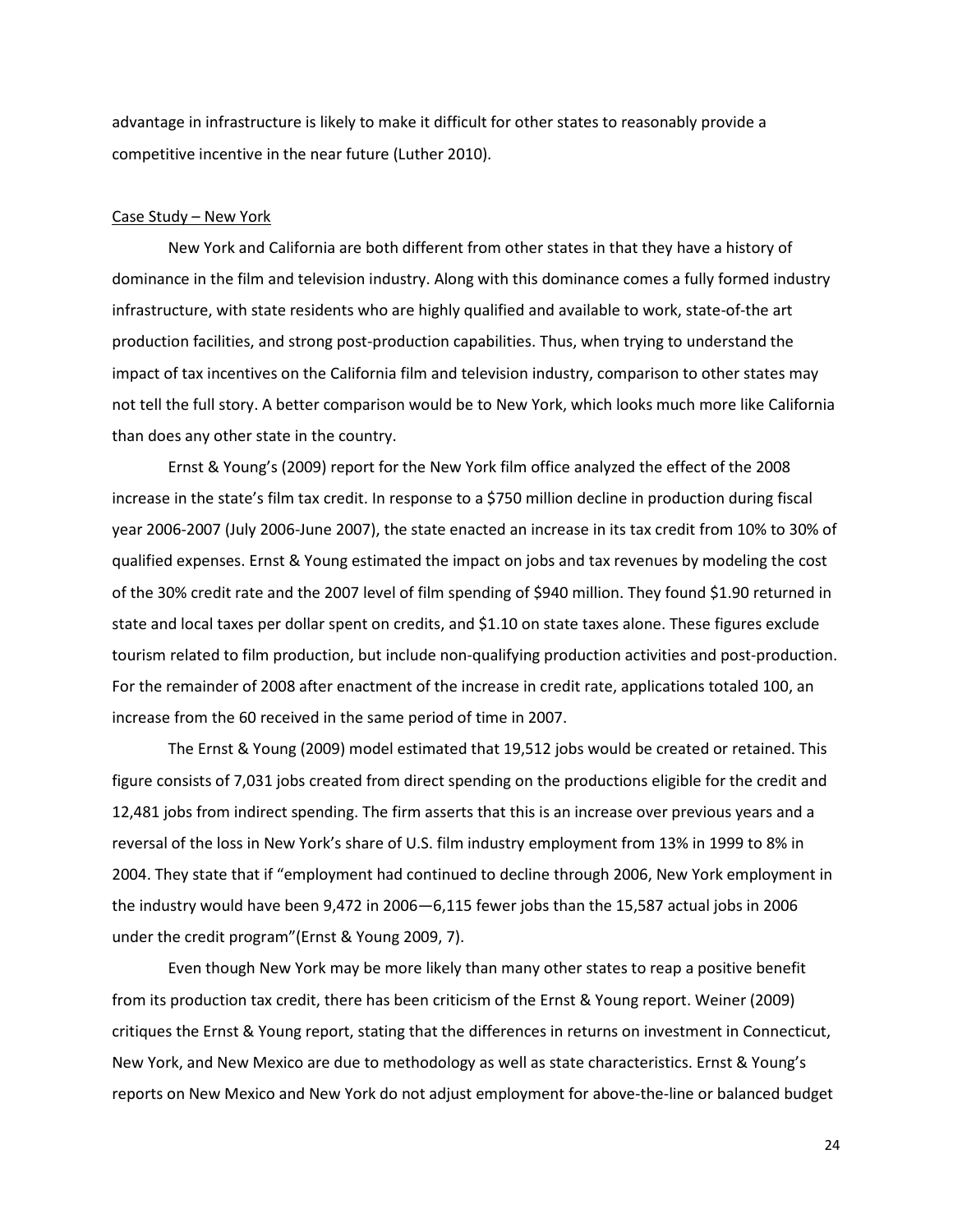requirements that would cause tax increases or budget cuts to pay for the film credits. For example, Weiner argues that accounting for balanced budget requirements in Massachusetts reduces the fiscal impact of that state's tax credit by 20%. The assumptions in a model of economic impacts can also produce very different results. Weiner points out that two New Mexico studies both used IMPLAN, but one study's estimate was significantly greater than the other's (\$1.50 in state and local revenues and \$0.94 in state revenues vs. \$0.14 in state revenues). Another major issue is the absence of a method to distinguish activity that would have occurred without credits. Indeed, Ernst & Young seem to have assumed that all productions receiving a credit in New York would not have filmed there absent the credit. Weiner asserts that this assumption may be acceptable for states starting out with very little film industry, but in New York, which long ago established itself as a film production center, this assumption may be least justifiable. It is also worth noting that Ernst & Young's method for modeling the spillover effects of the credits on non-credited productions makes rather aggressive positive assumptions (a point not commented on by Weiner). Given all of these issues, while there may be a positive return on the NY State tax credit, it is unlikely to be as high as \$1.90 for each \$1 of credit allocated as calculated by Ernst & Young.

# **Analysis of the LAEDC Study**

The New York case study raises interesting questions for California's Film and Television Tax Credit. The LAEDC analysis and report explores whether California will benefit from its credit or whether it will experience a negative fiscal impact.

# Background

 $\overline{a}$ 

In June 2011, the Los Angeles Economic Development Commission (LAEDC) published a study of the California Film and Television tax credit. The LAEDC has determined that for every dollar of tax credit allocated by the State, \$1.13 would be returned to the State from the activities associated with the productions that received the credit. We have gone through the LAEDC report in an effort to determine whether the study findings are plausible. We know which types of productions (e.g., feature, independent feature, MOW, etc.) were used in the LAEDC study, general budgetary information about all of the projects that received tax credit allocation letters in the time period examined by LAEDC, and the detailed results of the LAEDC analysis.<sup>[8](#page-26-0)</sup> We also are able to compare the LAEDC analysis to the

<span id="page-26-0"></span><sup>8</sup> This information was provided to us by Christine Cooper at the LAEDC and Amy Lemisch and Nancy Rae Stone at the California Film Commission.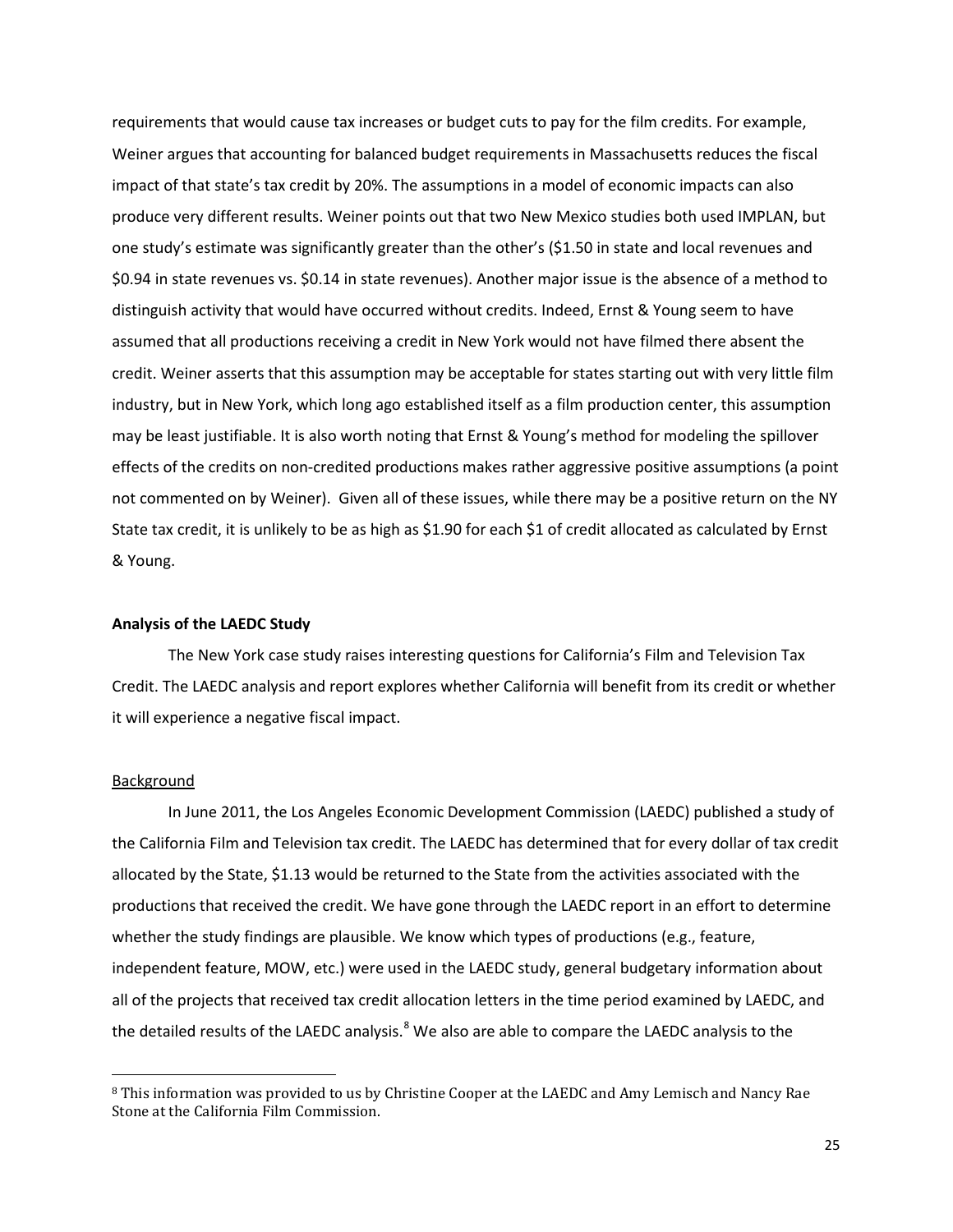results of analyses from other states. However, our analysis of the LAEDC report is limited in that the Minnesota Implan data are proprietary so neither we nor the LAEDC has access to the exact assumptions that went into the LAEDC model. Furthermore, our objective was to examine the LAEDC report and as such, we did not conduct a complete, original economic analysis of the data. Thus, while we cannot say whether the benefit to the state found by the LAEDC is exactly \$1.13 for each \$1 of tax credit allocated, we can determine whether the results are reasonable and are likely to provide a benefit to the state, as determined by the LAEDC.

The California Film and Television Tax Credit provides \$100 million in tax credits each fiscal year (July 1 of one year through June 30 of the following year) for the five years from 2009-2010 through 2013-2014. A one year extension of the program was recently passed. Feature films with production budgets ranging from \$1 million to \$75 million, independent films with a minimum production budget of \$1 million and qualified expenditures not surpassing \$10 million, movies of the week and miniseries with minimum production budgets of \$500,000, new television series on basic cable with a production budget for one season of at least \$1 million, and television series relocating to California are eligible for the tax credit. For all eligible productions, at least 75% of the principal photography days or 75% of the production budget must take place or be used in California. Independent films and relocating television series receive a 25% credit on all qualified expenditures, while feature films, mini-series, movies of the week, and new television series receive a 20% credit on all qualified expenditures.

The incentive in California is somewhat smaller and more restrictive than in many other states. California's credit ranges from 20-25% depending on the type of production. The median credit across the U.S. is 25%. Highlighting just a few states, Alaska and Michigan provide tax credits that are over 40% or more, New York and Louisiana have 30% tax credits, and New Mexico and Rhode Island have 25% tax credits. Furthermore, in California, 75% of the budget or of the filming must occur in California and except for smaller, independent films, the tax credit in California is not transferable. These restrictions are not found in all states. For instance, in the vast majority of film tax credits in Massachusetts in 2009 had been transferred to insurance companies and other financial institutions (Klowden, Chatterjee, and Hynek 2010; New York State Department of Taxation and Finance 2010; Tannenwald 2010). Because California has such a strong film and television industry infrastructure and a large indigenous work force, California can attract productions with a smaller incentive. This, of course, increases the financial benefit that the state will receive from implementing a tax credit incentive program.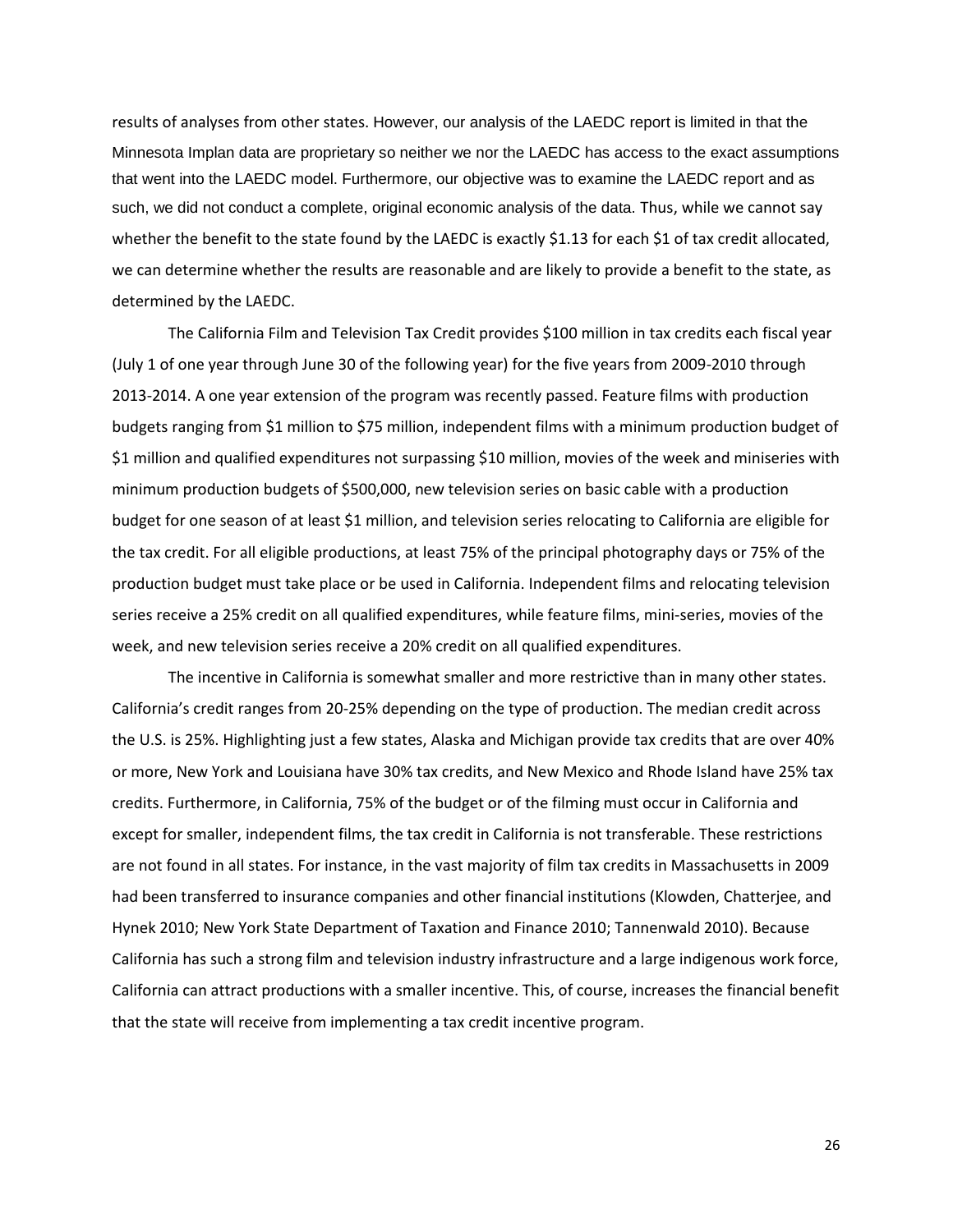# LAEDC Analyses & Assumptions

 $\overline{a}$ 

# *Economic Impact Model*

The LAEDC used Minnesota Implan to generate their economic impact model and conduct many of their analyses. Minnesota Implan is a respected modeling program that has been used by federal government agencies, state agencies, and universities. Thus, there is no reason to believe that the model used would be inherently problematic.

# *Typicality of Budgets Analyzed*

The LAEDC was granted access to the full, itemized budgets of nine productions that received credit allocations during the first application year (2009-2010). The LAEDC report analyzed the data from these nine projects and then extrapolated from these productions to estimate the revenues and expenditures of the 77 productions<sup>[9](#page-28-0)</sup> receiving credit allocations during the first two funding years of the program.<sup>[10](#page-28-1)</sup> That is, for their analysis, the LAEDC used the figures from only the nine productions for which they had access to the full budgets. These productions represented 22% of the allocations. In order to extrapolate their findings to the total sample, the LAEDC multiplied all of their findings by about  $4.5.<sup>11</sup>$  $4.5.<sup>11</sup>$  $4.5.<sup>11</sup>$ 

Thus, the entire LAEDC analysis is predicated upon the assumption that the nine budgets for which they had detailed information were in fact, representative of the 77 projects receiving tax credits at the time of analysis. The validity of this assumption is a very important factor to explore when assessing the validity of the LAEDC study.

In many respects, the nine budgets used by the LAEDC were typical of all applicants. The LAEDC analyzed films with production budgets ranging from \$2.5 million to \$75 million. The productions represent most of the types of productions that are eligible for the credit – independent feature film, independent movie of the week, TV series, and small, medium, and large budget films. Furthermore, since most of the work is unionized, wage scales are standardized. Thus, labor costs for all of the productions receiving a tax credit allocation are likely to be fairly uniform.

<span id="page-28-0"></span><sup>9</sup> In the end, seven productions withdrew from the program leaving 70 productions, rather than 77. However, at the time the LAEDC report was published, there were still 77 productions participating using year-one allocations. The unused allocations were rolled over into year two of the program, allowing for additional productions to be granted a tax credit allocation in year two.

<span id="page-28-2"></span><span id="page-28-1"></span> $10$  Applicants in the first year of the program were granted allocations from the first two fiscal years (2009-2010 and 2010-2011). When the LAEDC refers to the first two years of credits, they are referring to the fact that to get the program up and running, the money available for the first two years was allocated in the first year of applications. Thus \$198.8 million in tax credits, rather than \$100 million were allocated in year one.  $11$  4.5 is about what 22 must be multiplied by to reach 100%.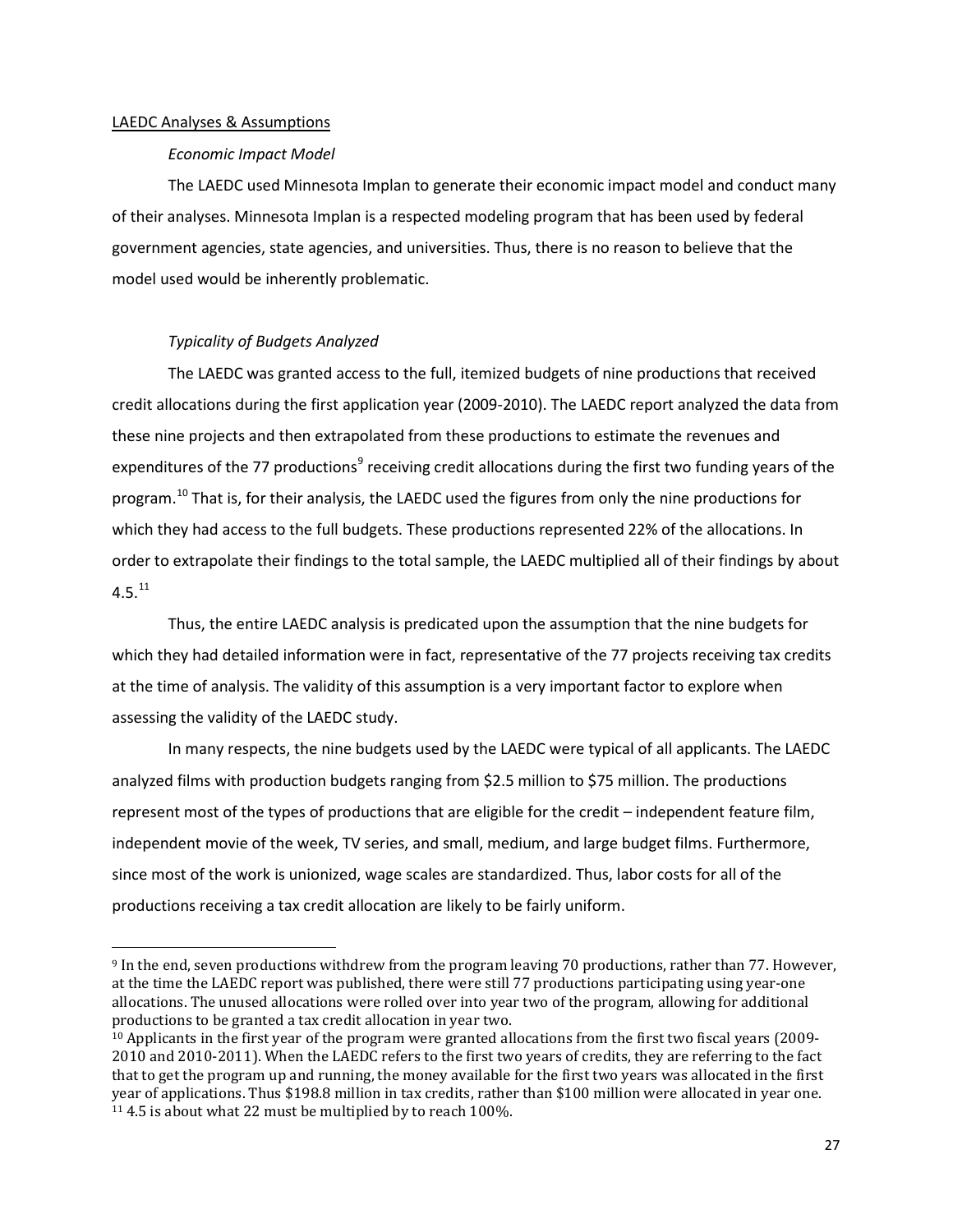However, the *total* budgets for these nine productions are not representative of all of the budgets of participating productions. That is, while the nine productions make up just over 1/8 of the total number of projects participating in the program, they represent almost ¼ of the tax credits allocated. Although they do not discuss this discrepancy directly in their report, the LAEDC did recognize and attempt to account for the difference between the productions they analyzed and the total sample of year-one applicants. The LAEDC study notes that the nine productions for which they had detailed information resulted in a total state and local tax impact of \$1.08. These nine productions have relatively large budgets and are more likely than the remaining productions to receive a 20% tax credit, rather than a 25% tax credit. In fact, only one of the nine productions included in the LAEDC sample was eligible for a 25% tax credit. Thus the per dollar impact from the nine productions studied is likely to be somewhat greater than the per dollar impact from the remaining 68 productions, which include more productions receiving a 25% tax credit and which have, on average, smaller budgets. Smaller budget films tend to have fewer non-qualifying expenses (such as above-the-line salaries for talent) and importantly, tend to devote a smaller *percentage* of their budgets to non-qualifying expenses. Therefore, the amount of nonqualified expenses relative to the qualified expenses and the amount of the credit will be smaller for the remaining budgets than for the budgets analyzed by the LAEDC.

The LAEDC analysis does attempt to account for this discrepancy. Extrapolating, as explained above, from the nine detailed production budgets, the LAEDC found that in total, \$198.8 million in credits were allocated during the first two allocation years of the program. Using the Minnesota Implan model, the LAEDC calculates that, as a result of the productions the credits support, \$201 million will be collected in state and local taxes<sup>[12](#page-29-0)</sup>. Since the \$198.8 million in credits will be distributed after the taxes are collected, the LAEDC accounts for the time lapse by using the present value of the tax credit.<sup>[13](#page-29-1)</sup> Dividing the amount of taxes collected (\$201 million) by the credit allocated (\$189.8 million in 2011 dollars), they find that for all 77 productions utilizing the first two years of funds, \$1.06 will be returned for every \$1 credited.

When the LAEDC does this same calculation for the 9 productions for which they have full budgetary information, they find that \$1.08 will be returned for every \$1 credited. The LAEDC uses the smaller rate of return in order to account for the fact that the productions in their analysis have

 $\overline{a}$ 

<span id="page-29-0"></span><sup>&</sup>lt;sup>12</sup> The LAEDC used both state and local taxes in their analysis because local tax receipts are an important part of the general benefit to the state of productions being made in California.

<span id="page-29-1"></span><sup>&</sup>lt;sup>13</sup> One issue that is not addressed in the LAEDC report is the fact that setting aside this money in the California budget means that spending on some other program or programs will be foregone. The study does not take this opportunity cost into account in weighing the costs and benefits of the California Film and Television Tax Credit.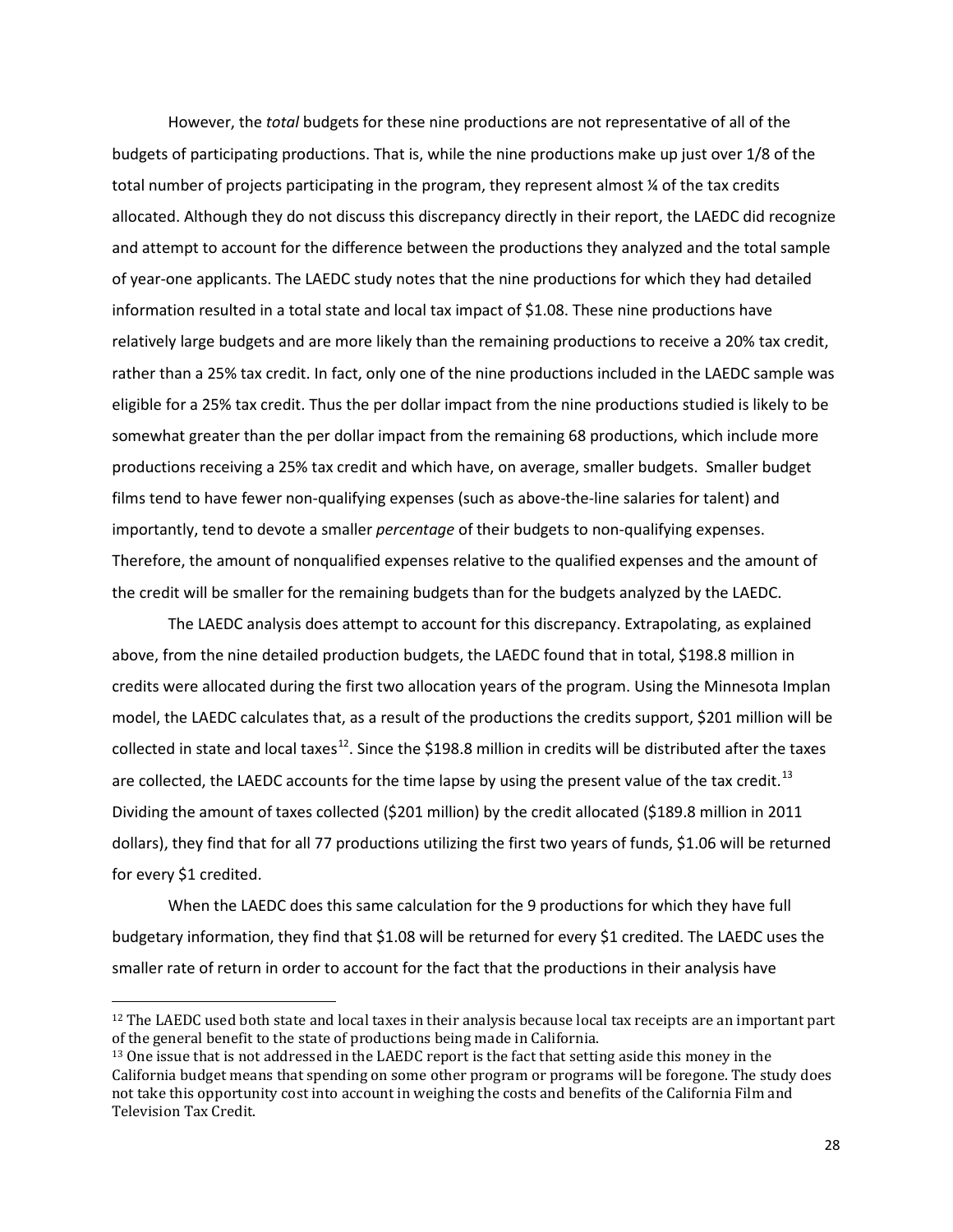qualifying expenditures that are nearly twice as high as those of participating productions as a whole, and the consequence from this fact (i.e., a smaller percentage of expenses subject to the credit means a larger percentage of expenditures not subject to the credit) that estimates based on the subset of productions examined are likely to overstate the overall return for the state. Thus, the LAEDC analysis concludes that before taking into consideration ancillary production, the credit will garner \$1.06 in state and local taxes for each \$1 allocated, substituting the smaller multiplier figure based on the full sample. Whether this is the exact reduction warranted by the difference between the budgets used for the analysis and the total set of productions allocated credits during the first two funding years is hard to say because the full budgets for all of the productions are not available. However, the LAEDC did attempt to take into consideration budgetary and allocation differences in their analysis.

# *Job Creation*

 $\overline{a}$ 

In addition, the LAEDC analysis determined that 21 jobs are created for each \$1 million in qualifying expenditures. This number is an output of the economic modeling program that the LAEDC used (Minnesota IMPLAN) to conduct their analyses. Since, Minnesota Implan is respected and widely used, as noted above, the model produced for this analysis is likely to be reasonable. The modeling program uses the direct impact, indirect impact and induced impact<sup>[14](#page-30-0)</sup> of film and television productions being produced in California to calculate how many jobs will be created for each \$1 million in qualifying expenditures. Since job creation represents the number of jobs created per \$1 million in qualifying expenditures, it is a straightforward calculation to determine how many jobs would be created by all of the productions participating in the program. Thus, the LAEDC found that 4,440 jobs would be created by the nine productions that they were able to study in detail and 20,040 jobs would be created by all 77 productions receiving credit allocations during the first two funding years of the program.<sup>[15](#page-30-1)</sup> It is significant to note that the jobs reported here are annual positions with a 95% conversion rate to full-

<span id="page-30-0"></span><sup>&</sup>lt;sup>14</sup> Direct impact is defined as the economic impact of activities coming directly from the production of the movie or TV show. The monetary figures for this economic impact are drawn directly from the nine budgets analyzed by the LAEDC. Indirect impact is defined as the economic impact of goods and services related to the production, for example the cost of materials and labor paid by the set designer to build a set. Induced impact is defined as the economic impact of spending by the households of production employees.

<span id="page-30-1"></span><sup>15</sup> Using the project budgets, the LAEDC found that the 77 productions in the program had \$970.3 million in qualifying expenses. 21 times 970.3 equals 20,376 jobs, not 20,040 as reported by the LAEDC. Presumably this difference is due to rounding.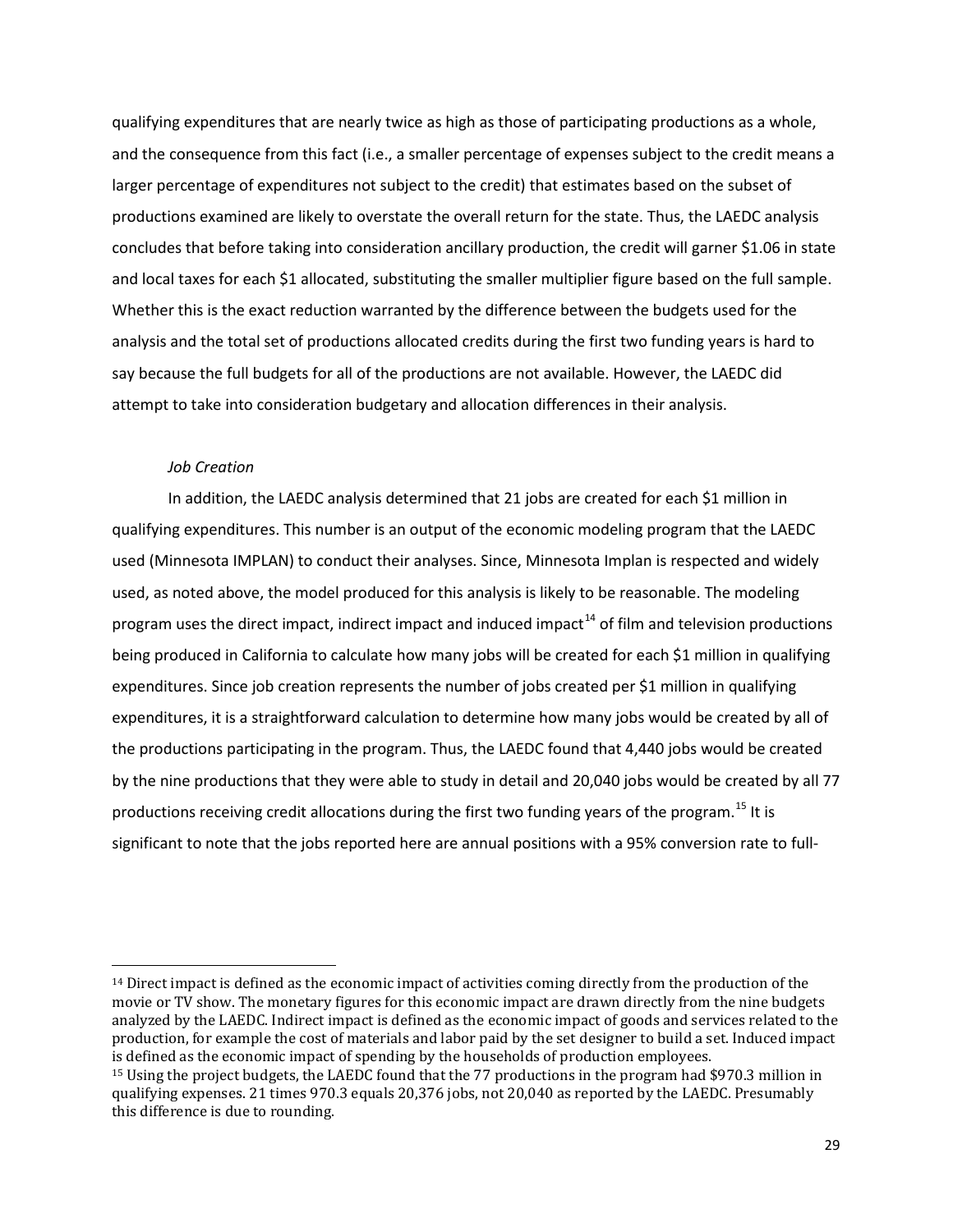time equivalent jobs (FTEs). Thus, the 77 productions receiving participating in the tax credit program are estimated to create 19,038 annual FTEs.<sup>[16](#page-31-0)</sup>

# *Ancillary Production*

 $\overline{a}$ 

The LAEDC assumes \$100 million in follow-on or ancillary production for the 77 productions taking part in the first two funding years of the tax credit allocation program. This ancillary production includes later projects that will film in California because a producer was already in California due to a project that was part of the incentive program. It is unclear if ancillary production includes video games or marketing products related to a participating production that are also produced in California. The \$100 million of ancillary production is a consensus of estimates provided by people in the film and television industry. Therefore, it was not possible to directly measure its impact and to thus confirm or disconfirm the LAEDC analysis of the benefit of the tax credit on revenues to the state from ancillary production.

Certainly whatever ancillary production is created in California as a result of the activities of productions participating in the incentive program will be a boon to the California economy. That additional production may not receive a tax credit, so all revenues will be used in their entirety to add to state tax revenue. However, as noted below (in the discussion of production flight), the LAEDC report assumes that only films receiving credits will be produced in the state. If this assumption does not hold, then not all of the revenue coming from ancillary production will be a result of the tax credit.

Nevertheless, the LAEDC calculates that the \$100 million in ancillary production creates at least \$10 million in state and local taxes,<sup>[17](#page-31-1)</sup> resulting in an additional \$.07 per \$1 of tax credit allocated. While this calculation may not be unreasonable, it also is not verifiable. It is possible that the economic activity created by ancillary production is even greater, but it is also possible that it is less. Furthermore, as with the other analyses, it is not possible to replicate the induced impacts, which are determined using assumptions created by the modeling program.

<span id="page-31-0"></span><sup>16</sup> As with other job creation measures, there are follow-on effects that are difficult to measure. For example, to the extent that jobs created by the tax credit are filled by unemployed workers, this will decrease the average duration of unemployment, which will decrease the cost of unemployment insurance premiums paid by employers. This in turn, will tend to encourage employers to locate, remain, or start up within the state. However, there is no practical way to quantify this effect.

<span id="page-31-1"></span><sup>17</sup> \$13 million is the number provided in Exhibit 4-1, p. 13 of the report. These numbers are calculated using the Minnesota Implan model.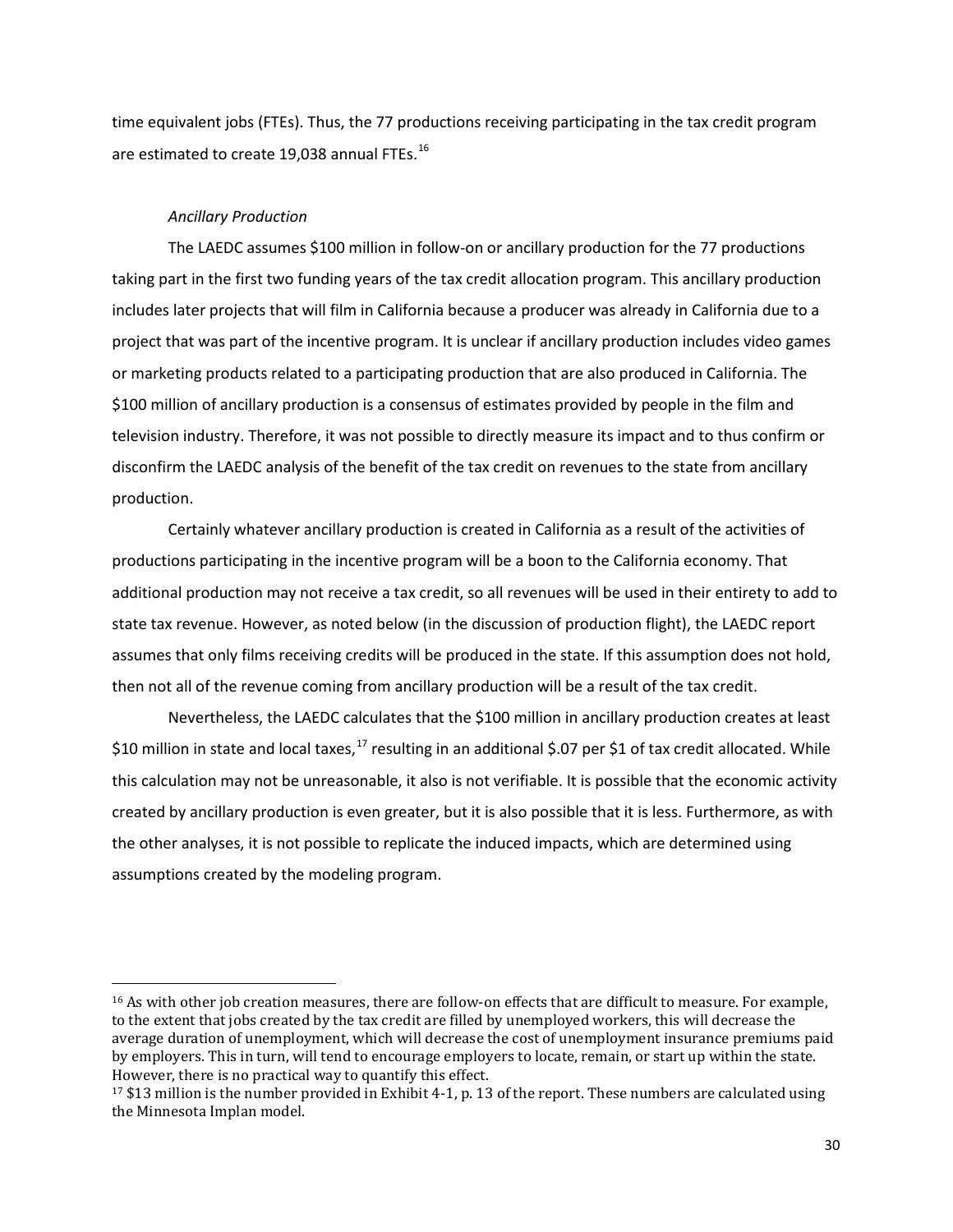# *Film Related Tourism*

As with most analyses of film and television industry incentives, film related tourism is not included in the analysis. This is because it is very difficult to determine the precise amount of tourism and spending created by a particular production. However, it is clear that productions with a recognizable location attract tourism to that location. For instance, the vineyards highlighted in the movie, *Sideways*, no doubt received a surge of visitors after the movie was released. Thus, this is an unmeasured, but not insignificant source of revenue for the state, directly related to keeping productions in the state.

# *Direct, Indirect, & Induced Impacts*

The direct, indirect, and induced impacts are the three types of economic impact that are calculated in any economic benefit analysis. The direct impact is simply the impact of the actual spending on the production. This figure is obtained from the budgets. This figure is likely to be fairly accurate. However, as noted earlier, since the budgets on which the analysis is based overrepresent big budget films<sup>[18](#page-32-0)</sup> the total production spending for all 77 productions may be somewhat overstated. The indirect impact is the impact of spending related to the production, but not in the budget such as the money spent by the set designer to create the set. The indirect impact is created using a government input-output table of all spending related to the film and television industry and can be expected to be accurate.

The induced impact is the impact of added spending, unrelated to the production but stimulated by the production's spending, by everyone associated with the production and their households. This reflects the fact that people receiving income from the production will spend some of that income. The induced impact is estimated by using an economic impact model that utilizes a number of assumptions. Again, the LAEDC used Minnesota Implan to generate their economic impact model. It is not possible to know what all of the assumptions in the model are. However, since Minnesota Implan is a respected modeling program, the model is unlikely to be inherently biased or problematic.

# *Multiplier*

 $\overline{a}$ 

The LAEDC analysis finds a multiplier of 2.5. The multiplier represents the amount by which the direct spending is multiplied to get the total output, which includes direct spending, indirect spending,

<span id="page-32-0"></span> $18$  Again, the budgets analyzed represent just over 1/8 of the projects in the program, and almost  $\frac{1}{4}$  of the qualifying expenses.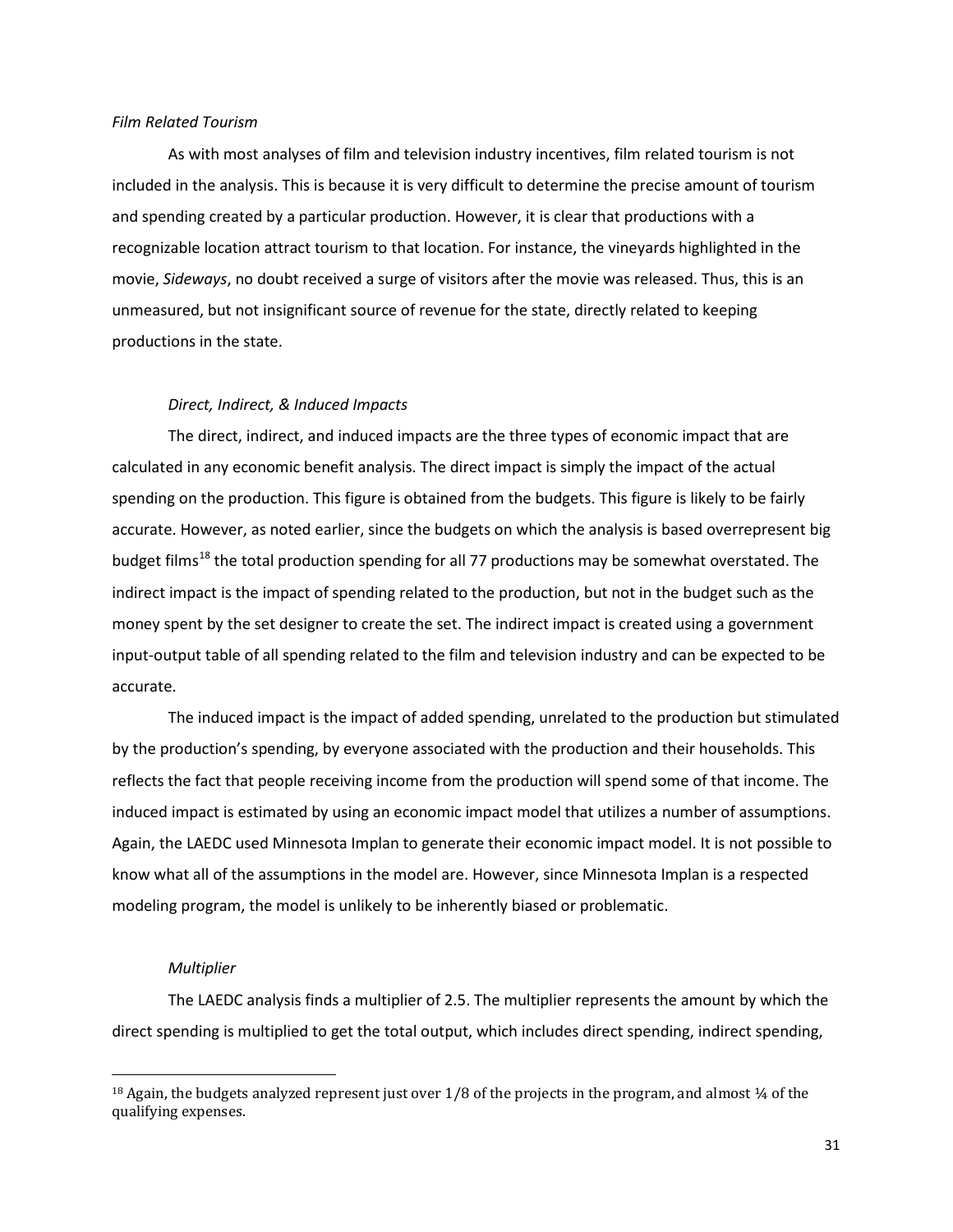and induced spending. The multiplier takes into account three elements, as noted above – direct spending, indirect spending, and induced spending. The direct spending comes from the budgets provided. The indirect spending comes from a government produced input-output table, so it should be reliable. The model determines the induced spending. This is a conventional way to come up with such estimates, but it is indeed an estimate dependent on the economic assumptions built into the model. While not in the LAEDC report, their analysis found that direct spending on the 77 films that received funding for the first two funding years came to \$1.575 billion, indirect spending came to \$1.340 billion, and induced spending amounted to \$1.525 billion.<sup>[19](#page-33-0)</sup> These figures indicate a household savings rate of about one-third.<sup>[20](#page-33-1)</sup> In other words, the LAEDC is estimating that on average, people spend about twothirds of their income on consumption. This figure is quite conservative and leads us to conclude that the impact of induced spending (the amount spent by households of people affiliated with the production on expenses unrelated to the production) is very reasonable. Thus, it follows as well that the multiplier used by the LAEDC is likely not exaggerated.

# *Production Flight*

 $\overline{a}$ 

Two of the most critical assumptions of the LAEDC study are that *all* productions that do not receive a tax credit allocation will leave California and that *only* productions that receive a credit will stay and film in California.<sup>[21](#page-33-2)</sup> Research cited in the literature review suggests that tax credits and other incentives do work to lure productions to states where they may not otherwise have been made. However, it is not clear that producers only film where they have an incentive. All of the producers who were able to begin production in the first funding year, who were working on eligible productions and who applied for the credit in the first round of applications eventually received a tax credit allocation letter. In the second year of applications, some productions remained waitlisted and did not receive an allocation letter. Some of these productions never began filming because they were never green lit or were unable to come up with the funding to film. However, 14 waitlisted productions did begin filming.

<span id="page-33-0"></span><sup>&</sup>lt;sup>19</sup> These figures were reported in personal communication with Christine Cooper at the LAEDC.

<span id="page-33-1"></span><sup>&</sup>lt;sup>20</sup> Initial spending (direct +indirect) X 1/(1-savings rate) = Total spending (direct + indirect + induced). Solving the equation using the figures provided by the LAEDC results in a savings rate of 34%.

<span id="page-33-2"></span><sup>&</sup>lt;sup>21</sup> The Motion Picture Association of America noted that 111 films that were qualified to receive the tax credit began production in California in 2010. Based on their estimated start dates, 46 films that began filming in 2010 received tax credits. Presumably the remaining 65 films produced in California without receiving a tax credit. This argues for limiting the size of the tax credit and continuing the current restrictions on the types of productions that are eligible to apply for the program since a number of productions are made in California without a tax credit. However, the assumptions made in the LAEDC report are most relevant to the population of producers who are eligible for and interested in receiving a tax credit.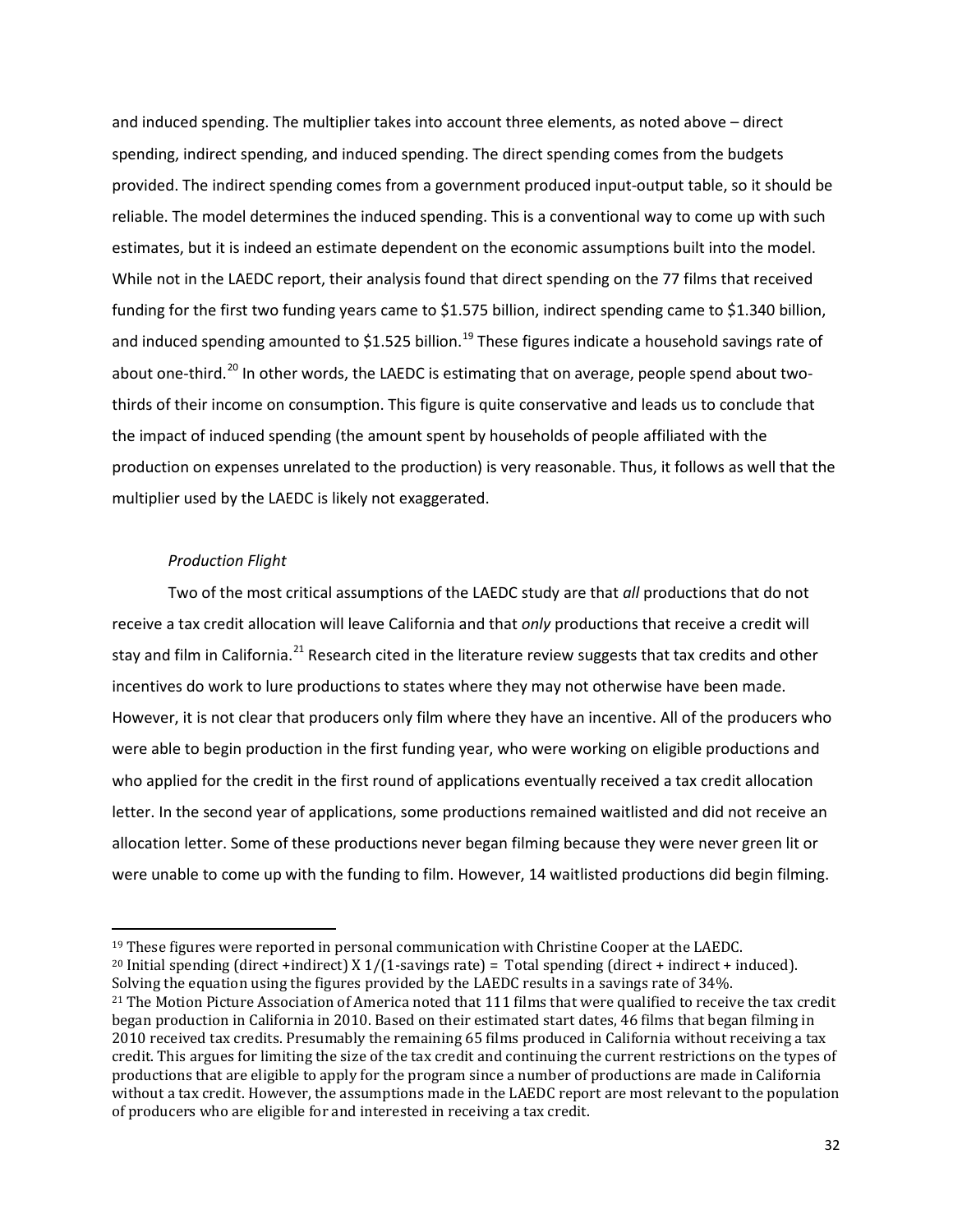Among these 14 productions, five filmed in California without receiving a tax credit and nine began filming outside of the state.

Thus, it is clear that this first assumption of the LAEDC does not provide a complete picture of production location decision making – not all productions left when they did not receive a credit and not only productions with a credit filmed in California. However, most productions without a credit did leave the state. Notably, all of the productions that filmed in California while on the waiting list were independent films. Independent films are likely to have relatively smaller budgets and the costs of scouting a new location and relocating are more than what these productions would receive in credits from another state. Furthermore, any portion of a production that is made after receiving a tax credit allocation letter is eligible for the tax credit, a benefit that some waitlisted independent producers may have been counting on. So, the existence of the tax credit no doubt influenced these producers' decision to film in California. While all of the productions that stayed and filmed in California despite not receiving the tax credits were independent productions, all of the bigger budget productions that were made left the state after being put on the waiting list. Even though small, independent films may be a special case because they often cannot afford to leave the state, as long as they remain a part of the California Film and Television Tax Credit program, they must be included in the analysis of the benefit of the credit to the state.

Nonetheless, the fact that five of applicants filmed in California without receiving a tax credit, rather than leaving the state to film elsewhere changes the economic impact of the tax credit. These five productions had budgets totaling \$20.2 million and represent 8.4% of the total production budgets (\$240.2 million) of waitlisted productions.<sup>[22](#page-34-0)</sup> We cannot be certain of the exact proportion of spending by productions that would film in the state without an incentive. However, based on what actually happened when there was a waiting list in the second application year of the California tax credit program, our best estimate is that 8.4% of production spending would come from productions that would film in the state even with no incentive. This means that the state is paying for productions that would have provided jobs for Californians and stimulated the California economy anyway.

Therefore, the benefit to the state of the tax credit will not be quite as high as \$1.13 for every \$1 in tax credit allocated. Rather, the benefit will only be returned for those tax credit recipients who would have left the state without an incentive. The incentive is wasted on those who would have stayed and filmed in California anyway. In this case, \$220 million out of \$240.2 million or 91.6% of the tax credit applicants are estimated to flee absent an incentive. Hence, the state will likely realize as much as 91.6%

 $\overline{a}$ 

<span id="page-34-0"></span><sup>&</sup>lt;sup>22</sup> Total production budgets for waitlisted productions were provided by the California Film Commission.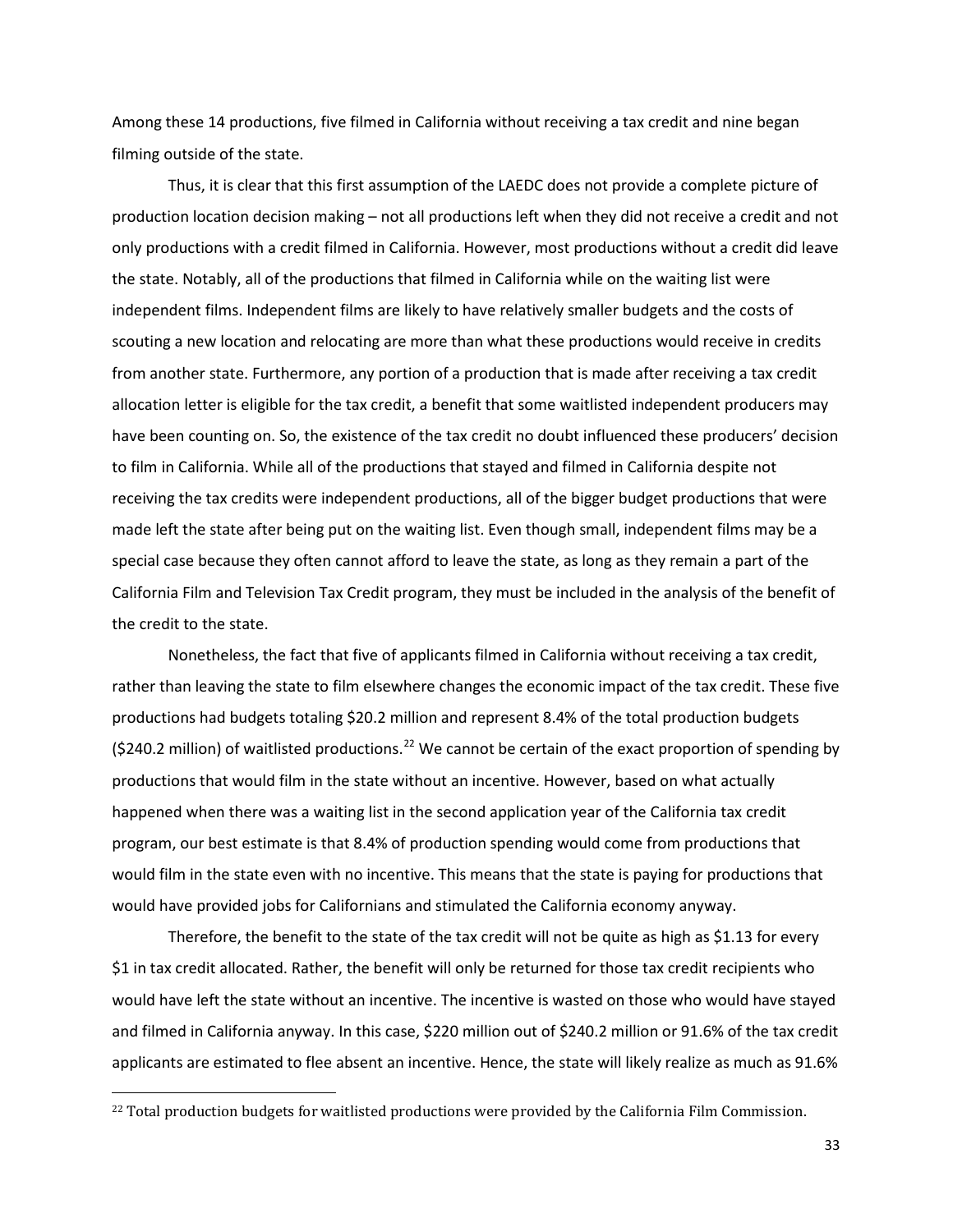of the economic benefit of the tax credit, or \$1.04 for every dollar of tax credit allocated. It appears then, that while the California Film and Television Tax Credit most likely creates an immediate economic benefit for the state, it will not be quite as large as what was calculated by the LAEDC analysis.

# LAEDC Analysis Conclusion

The analysis presented by the LAEDC is reasonable. Minnesota Implan, the program they used to create their economic impact model, is respected, used by government and academia. The LAECD used nine productions, representing a variety of production types on which to base their analyses. Their analyses around economic impact and job creation seem reasonable. Moreover, the importance of the job creation component of the LAEDC analysis should not be overlooked. The LAEDC estimates that more than 19,000 full time equivalent positions will be created directly and indirectly by the productions participating in the tax credit program. Given that unemployment in the state has been near or above 12% for over two years, a program that can create a significant number of jobs should not be discounted.

However, the LAEDC analysis does have some problems that likely reduce the efficacy of the program. The productions on which the LAEDC analyses were based represented a variety of production types, but overrepresented the proportion of the total tax credit that was used. This will have the effect of reducing the impact of the tax credit. While the LAEDC did account for this reduced impact, we were unable to determine if they did so adequately. It is also unclear where the numbers for ancillary production come from and whether the benefit ascribed to this additional production is accurate. Nonetheless, there certainly is some benefit from ancillary production. There is also some benefit from entertainment tourism that is unaccounted for, which would help to compensate if there were any overestimating of ancillary production benefits.

However, most importantly, while many producers are swayed by the enticement of a tax credit in their production location decision making, the assumption that all productions that do not receive a credit will leave the state and only productions that do receive a credit will stay, is not true. The fact that this assumption does not bear out reduces the economic impact of the tax credit from the state collecting \$1.13 for every \$1 it allocates in tax credits to an estimated recouping of \$1.04 for each dollar allocated. Again while there likely is a benefit to California as a result of the tax credit, it is not quite as large as what was estimated by the LAEDC.

A number of other states have not actually found a benefit from their incentive programs. While the tax incentives may be attracting production, most states are losing revenue as a result of the tax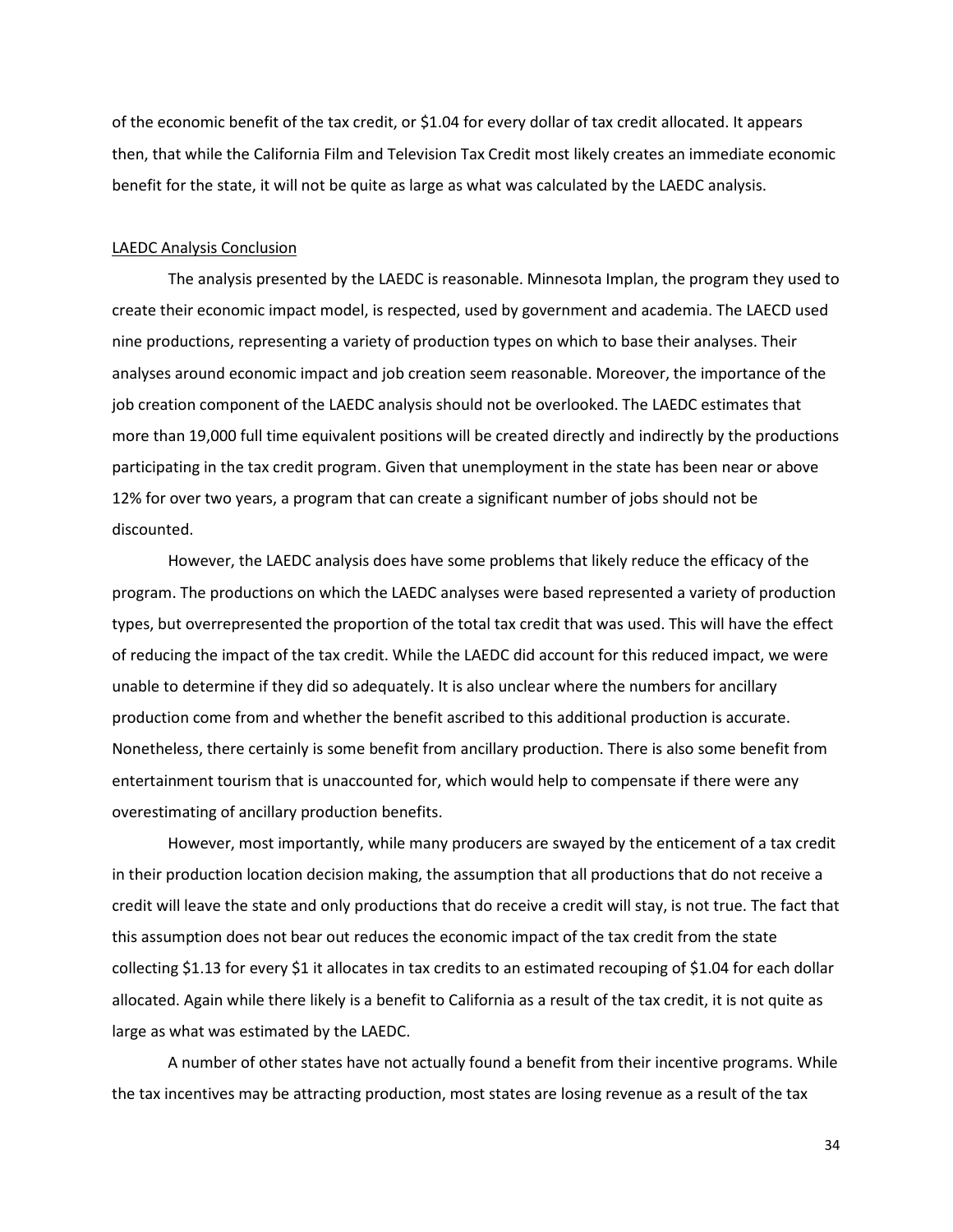credits they offered. For instance, a report published by the Center on Budget and Policy Priorities found that Massachusetts, Connecticut, Louisiana, Michigan, Pennsylvania, and Arizona have all suffered revenue losses as a result of their film industry tax credits (Tannenwald 2010).

However, there is evidence that some productions will leave California if there is no incentive in the state. The LAEDC notes that incentives across the U.S. and around the world have created a shift away from filming in California. Indeed, California has dropped from having 40% of movie and video industry employees in North America in 1997 to having 37.4% of these employees in 2008. Nonetheless, as noted previously, after initial boosts following the implementation of tax credits, most states have stopped seeing large increases in production related employment.

However, states like Louisiana, which are not yet true competitors of California, have seen recent growth. Louisiana experienced a jump in employees related to film production immediately following the establishment of their tax credit in 2002, which held on until the effects of the recession were felt in 2008. This increase in employees may imply an increase in production. Furthermore, movie production and video production related establishments have continued to increase slowly from 49 in 2002 to 71 in 2009 (US Census Bureau 2011). This is a sign of increased infrastructure. Thus Louisiana is clearly taking a long-term view that incentives will build up the film industry in that state. Without a challenge from California coming from an incentive program, states like Louisiana have the potential to develop into real competitors.

In addition, New York and Canada have the largest share of the industry outside of California and like California have strong infrastructure and a qualified indigenous workforce. Both of these regions have implemented tax credits and both have seen an increase in production activities, and, at least in the case of New York, what may be a positive return on the tax credit. The incentives in New York and Canada are, indeed, cause for concern in California as they may give these locations a competitive edge. Thus, the California tax credit may play a vital role in keeping production occurring in California, and sustaining the competitiveness of the California film industry over the long run.

# **Report Conclusions**

The literature, our analysis of the survey of producers, and the LAEDC report all support the idea that incentives are a major factor in production location decisions. However, incentives are not the only factor that is important to producers when they are deciding where to produce a film or television show. A well-trained workforce, low cost labor, location, and a film industry infrastructure all contribute to the final decision about where to film. The analysis here demonstrates that the California Film and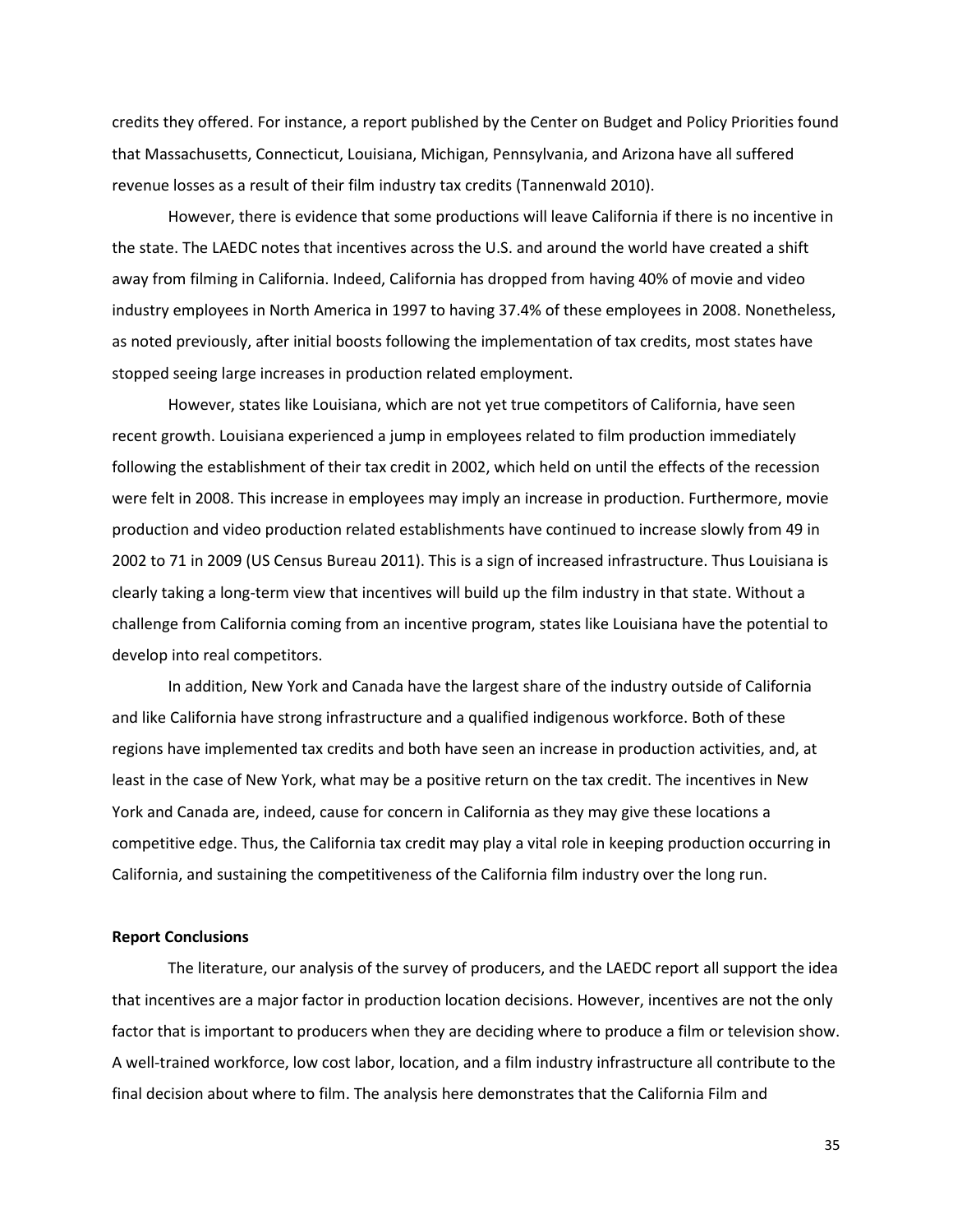Television Tax Credit most likely has small short-term benefits and important long-term benefits. Without incentives, some productions may be pulled out of California. Over time, this would have the effect of reducing California's dominance in the film industry. Right now, for example, California workers are sometimes hired to work on out of state productions. If California is no longer the leader in the industry, then eventually, California workers may not be needed to help on out of state productions, as other states build their infrastructure and indigenous workforce. In addition, if other states' tax credit advantage leads them to build up their skilled production workforce, state-of-the-art facilities, and supporting industries, California's overall comparative advantage will diminish. While there is no way to put a dollar amount on the benefit of maintaining the state's dominance in the long-run, both the immediate and longer-term economic benefits of the incentive program need to be considered when deciding on the ultimate benefit of the incentive program.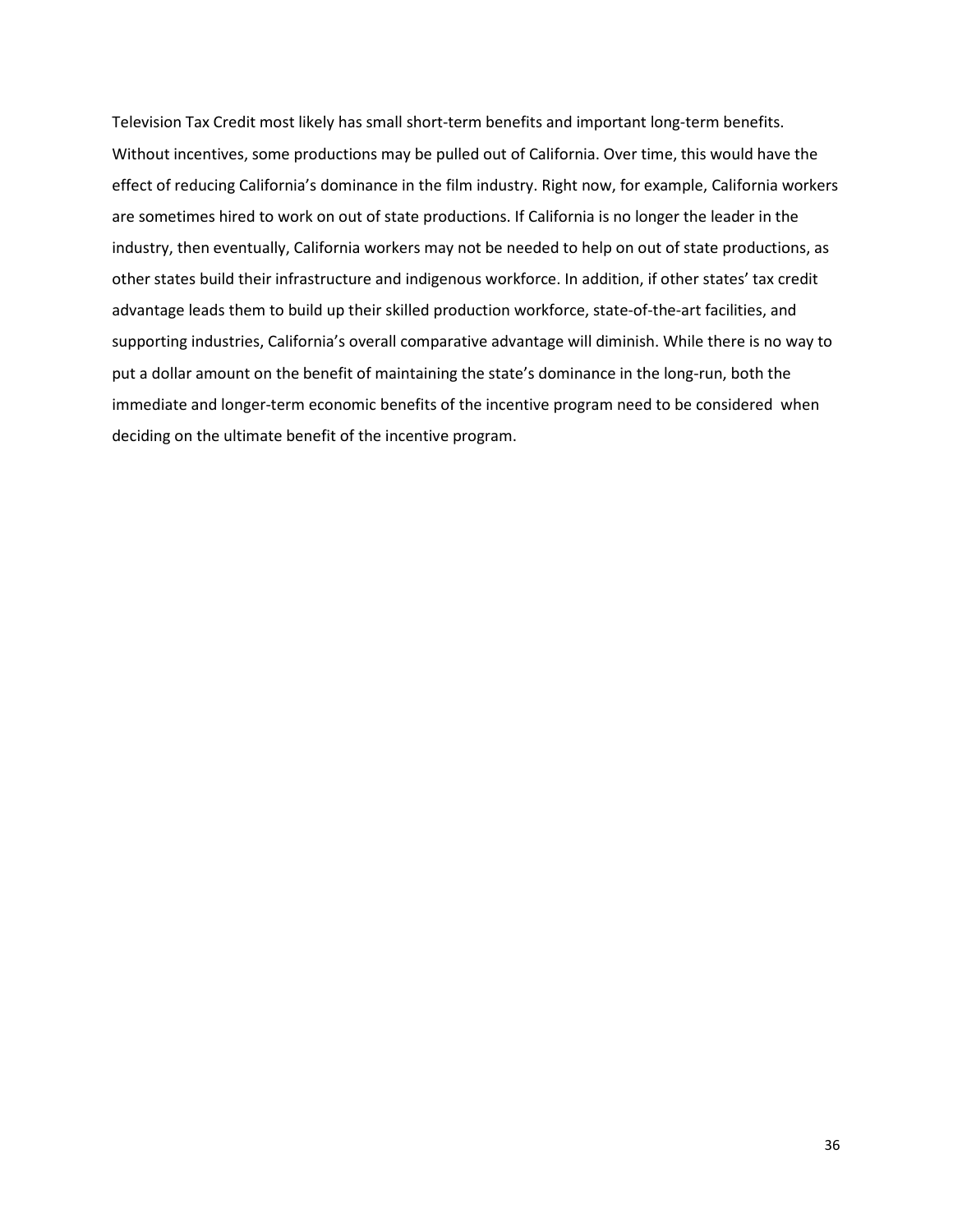# **Works Cited**

- Bal, N. K. (2011). A report on the Massachusetts film industry tax incentives. Boston: Commonwealth of Massachusetts Department of Revenue. [http://www.mass.gov/Ador/docs/dor/News/2010FilmIncentiveReport.pdf.](http://www.mass.gov/Ador/docs/dor/News/2010FilmIncentiveReport.pdf) Accessed November 3, 2011.
- California Employment Development Department Workforce Development Branch Labor Market Information Division (2005, June). Report to the legislature on the motion picture industry in California prepared in response to Assembly Bill 2410 (Chapter 1042, Statutes of 2002). [www.calmis.ca.gov/specialreports/entertainmentreport2005.pdf.](http://www.calmis.ca.gov/specialreports/entertainmentreport2005.pdf) Accessed November 3, 2011.
- Katz, S. M. (2006). The global success of production tax incentives and the migration of feature film production from the U.S. to the world; Year 2005 production report: Feature films 1998-2005, made-for-television-movies 1977-2005, broadcast & cable television 2000-2005. The Center for Entertainment Industry Data and Research (CEIDR). [http://www.ceidr.org/2005CEIDRReport.pdf.](http://www.ceidr.org/2005CEIDRReport.pdf) Accessed November 3, 2011.
- Christopherson S., & Rightor, N. (2010). The creative economy as 'big business': Evaluating state strategies to lure filmmakers. *Journal of Planning Education and Research,29*(3), 336-352. [http://www.aap.cornell.edu/crp/upload/FilmBigBiz.pdf.](http://www.aap.cornell.edu/crp/upload/FilmBigBiz.pdf) Accessed November 3, 2011.
- Davis, C. H., & Kaye, J. (2010). International production outsourcing and the development of indigenous film and television capabilities: The case of Canada. In G. Elmer, C. H. Davis, J. Marchessault, & J. McCullough (eds.), Locating Migrating Media. Ch. 4., pp. 57-78. Lanham, MD: Lexington Books. [http://www.ryerson.ca/~c5davis/publications/Davis-Kaye%20-%20International%20film](http://www.ryerson.ca/~c5davis/publications/Davis-Kaye%20-%20International%20film-tv%20production%20outsourcing%20-%208%20July%2009.pdf)[tv%20production%20outsourcing%20-%208%20July%2009.pdf.](http://www.ryerson.ca/~c5davis/publications/Davis-Kaye%20-%20International%20film-tv%20production%20outsourcing%20-%208%20July%2009.pdf) Accessed November 3, 2011.

Economic Research Associates (2009, February). Louisiana motion picture, sound recording and digital media industries. (Prepared for State of Louisiana, Louisiana Economic Development, Baton Rouge, Louisiana). *ERA Project No. 18014*. Chicago, IL. [http://www.louisianaentertainment.gov/film/files/%28ERA%20report%29pdf.pdf.](http://www.louisianaentertainment.gov/film/files/%28ERA%20report%29pdf.pdf) Accessed November 3, 2011.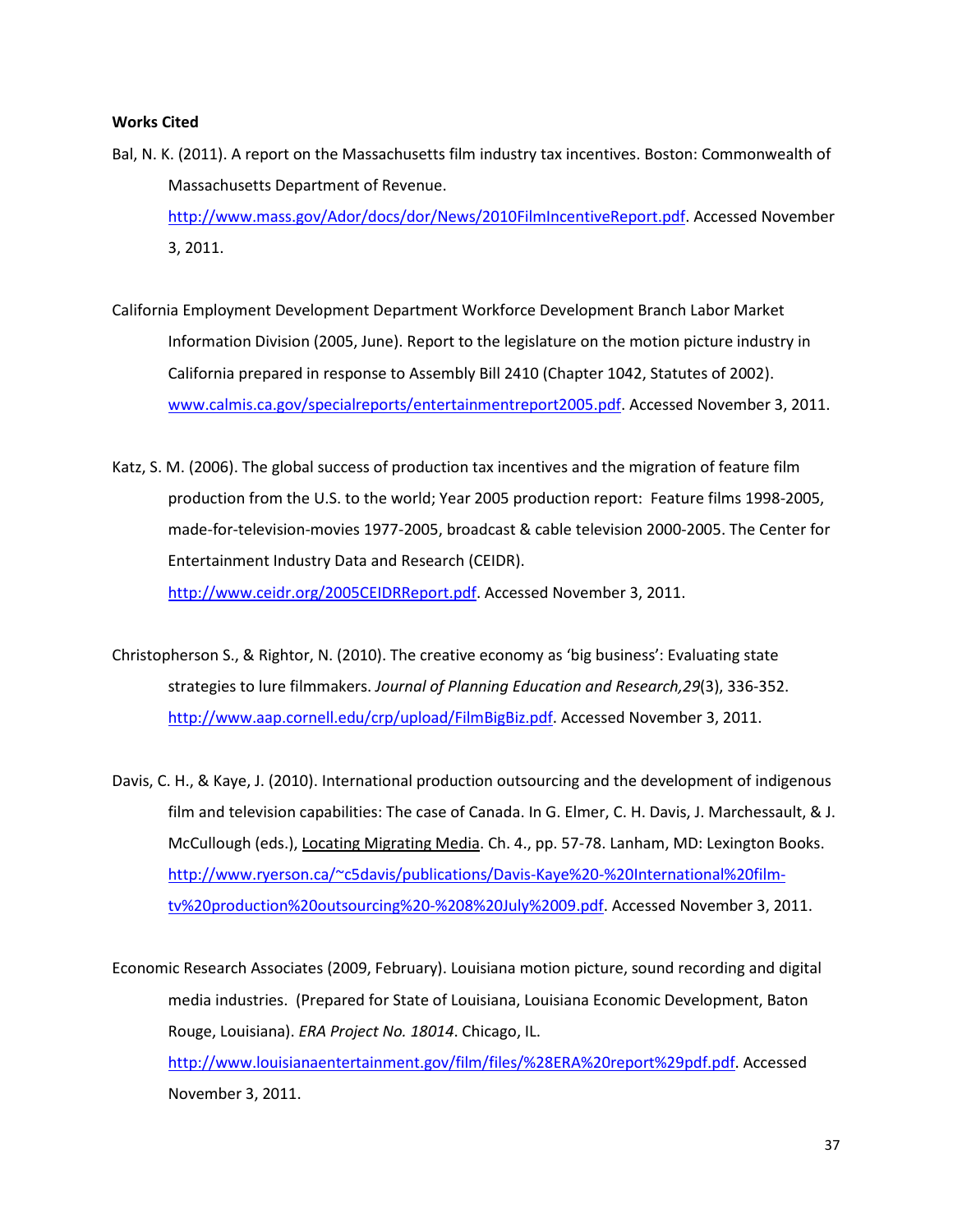Ernst & Young (2009, February). Estimated impacts of the New York state film credit. (Prepared for the New York State Governors Office of Motion Picture and Television Development and the Motion Picture Association of America).

[http://www.southwindsor.org/pages/swindsorct\\_IT/ct\\_studios/Credit\\_Study.pdf.](http://www.southwindsor.org/pages/swindsorct_IT/ct_studios/Credit_Study.pdf) Accessed November 3, 2011.

- Gold, M. (2009, February 6). N.Y. tax-credit program that lured film and TV shoots runs out of funds: Studios weigh options after the state reveals that \$515 million allocated through 2013 is already exhausted. *Los Angeles Times*. [http://articles.latimes.com/2009/feb/06/business/fi](http://articles.latimes.com/2009/feb/06/business/fi-nyproduction6)[nyproduction6.](http://articles.latimes.com/2009/feb/06/business/fi-nyproduction6) Accessed November 3, 2011.
- Henchman, J. (2011, June 2). More states abandon film tax incentives as programs' ineffectiveness becomes more apparent. *Tax Foundation Fiscal Fact No. 272*. [http://www.taxfoundation.org/news/show/27313.html.](http://www.taxfoundation.org/news/show/27313.html) Accessed November 3, 2011.
- Kyser, J., Sidhu, N., & Ritter, K. (2010, January 20). Entertainment and the media in Los Angeles. Los Angeles Economic Development Corporation, Kyser Center for Economic Research. [www.laedc.org/reports/Entertainment-2010.pdf.](http://www.laedc.org/reports/Entertainment-2010.pdf) Accessed November 3, 2011.
- Klowden, K., Chatterjee, A., & Hynek, C. F. (2010, July). Film flight: Lost production and its economic impact on California. Santa Monica: Milken Institute, California Center. [http://www.milkeninstitute.org/publications/publications.taf?function=detail&ID=38801245&ca](http://www.milkeninstitute.org/publications/publications.taf?function=detail&ID=38801245&cat=resrep) [t=resrep.](http://www.milkeninstitute.org/publications/publications.taf?function=detail&ID=38801245&cat=resrep) Accessed November 3, 2011.
- Litvak, I. A., &Litvak, M. M. (2006). Hollywood movie production industry: Floating factories. Proceedings AIB-SE (USA) 2006 Annual Meeting, Clearwater Beach, FL. [http://www.aibse.homestead.com/documents/28Litvak,Litvak.pdf.](http://www.aibse.homestead.com/documents/28Litvak,Litvak.pdf) Accessed November 3, 2011.
- Litvak, I. A., & Litvak, M. M. (2007). U.S. film commissions & Hollywood: Competitive rivalries and strategic realities. *Economic Development Journal*, *6*(3), 5-13.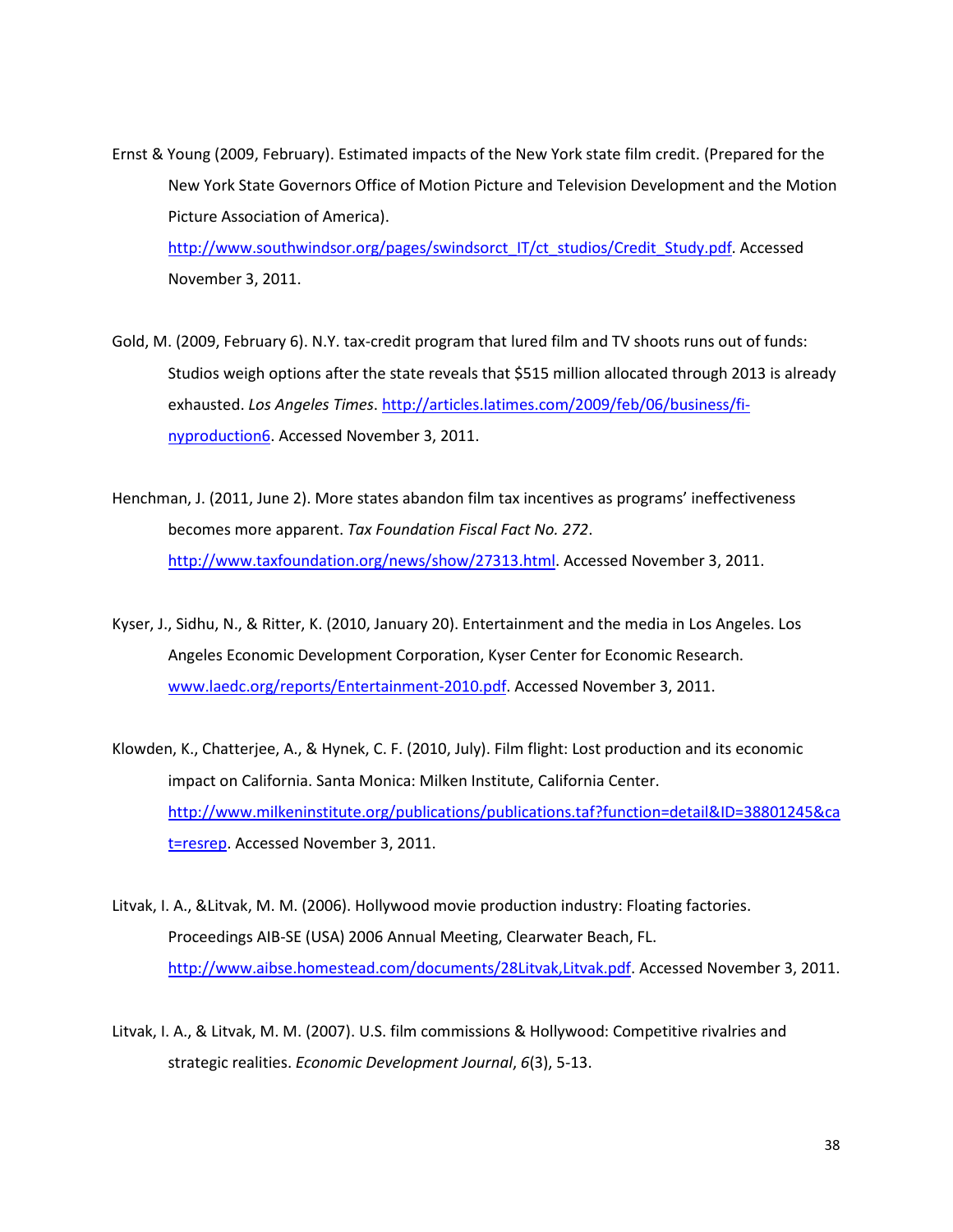Luther, W. (2010, January 14). Movie production incentives & film tax credits: Blockbuster support for lackluster policy. *Special Report*. Washington, DC: Tax Foundation*.* [http://www.taxfoundation.org/news/show/25706.html.](http://www.taxfoundation.org/news/show/25706.html) Accessed November 3, 2011.

Marcks, G. (2007). A backlot in Bulgaria. *Film Quarterly*, *61*(2),8-9.

McDonald, A. (2007) Through the looking glass: Runaway productions and "Hollywood economics." *Journal of Labor and Employment* Law, *9*(4), 879-949.

Motion Picture Association of America (2011, October). Personal Communication.

National Conference of State Legislatures (2011, January). State film production incentives & programs. [http://www.ncsl.org/default.aspx?tabid=20189.](http://www.ncsl.org/default.aspx?tabid=20189) Accessed November 3, 2011.

New York State Department of Taxation and Finance (2010, August). Report on the Empire State film production tax credit. Albany, NY: New York State Department of Taxation and Finance and New York State Governor's Office for Motion Picture & TV Development. [http://www.tax.ny.gov/pdf/stats/policy\\_special/film\\_production\\_credit/report\\_on\\_the\\_empire](http://www.tax.ny.gov/pdf/stats/policy_special/film_production_credit/report_on_the_empire_state_film_production_credit_august_2010.pdf) state\_film\_production\_credit\_august\_2010.pdf. Accessed November 3, 2011.

Saas, D. R. (2006, October 1). Hollywood east? Film tax credits in New England. *Public Policy Brief No. 06- 3*. Boston: Federal Reserve Bank of Boston. Available at SSRN: [http://ssrn.com/abstract=1932452.](http://ssrn.com/abstract=1932452) Accessed November 3, 2011.

Sala, B. R., & Roche, M. (2011, March 21). The motion picture industry in California: A brief update. (Requested by the Assembly Committee on Arts, Entertainment, Sports, Tourism & Internet Media). Sacramento, CA: California Research Bureau, California State Library. [www.assembly.ca.gov/acs/committee/c187/publications/Hearing\\_032111/crb\\_film\\_brief\\_03\\_2](http://www.assembly.ca.gov/acs/committee/c187/publications/Hearing_032111/crb_film_brief_03_21_2011b.pdf) [1\\_2011b.pdf.](http://www.assembly.ca.gov/acs/committee/c187/publications/Hearing_032111/crb_film_brief_03_21_2011b.pdf) Accessed November 3, 2011.